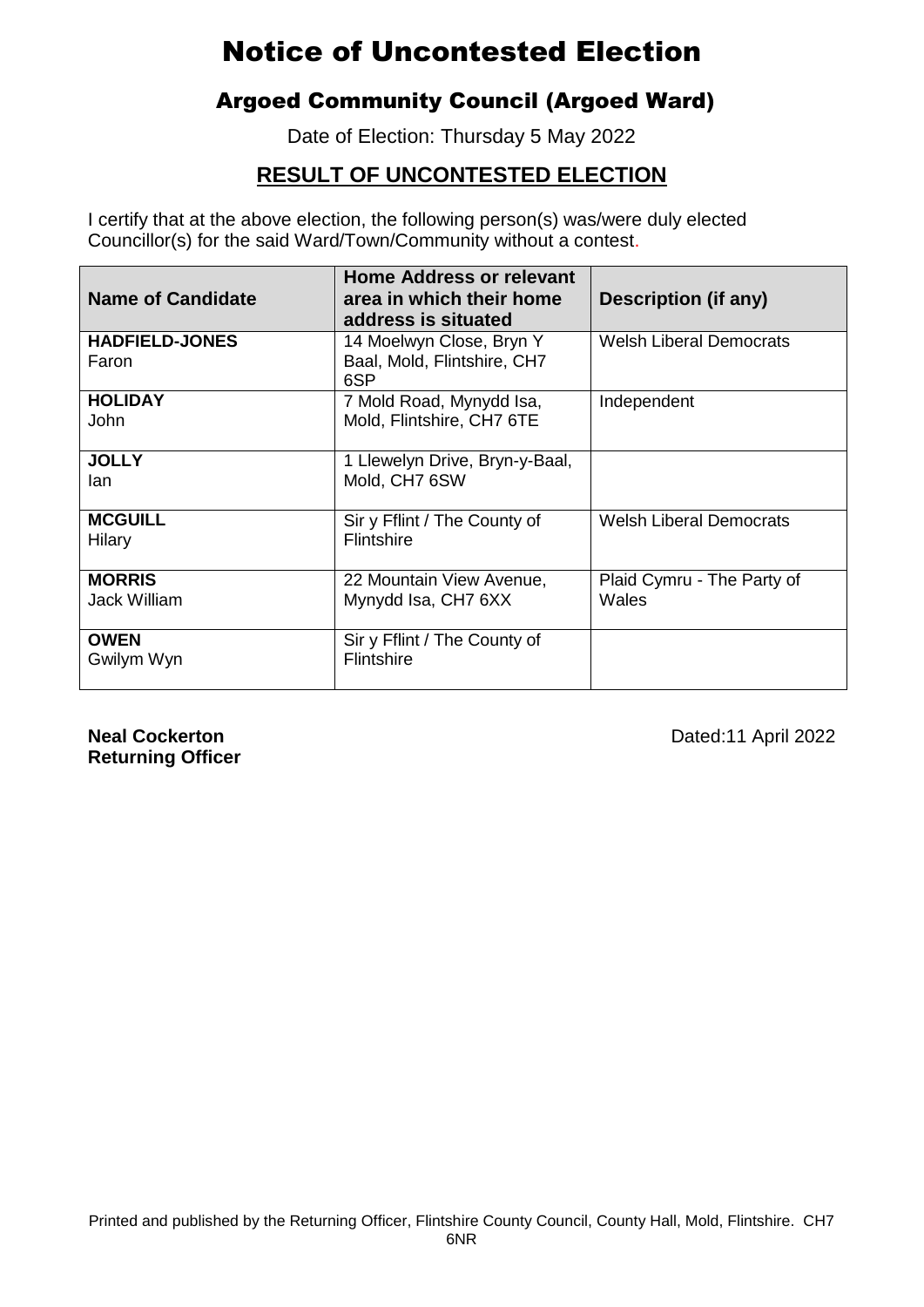### Argoed Community Council (New Brighton Ward)

Date of Election: Thursday 5 May 2022

### **RESULT OF UNCONTESTED ELECTION**

I certify that at the above election, the following person(s) was/were duly elected Councillor(s) for the said Ward/Town/Community without a contest.

| <b>Name of Candidate</b> | <b>Home Address or relevant</b><br>area in which their home<br>address is situated | <b>Description (if any)</b> |
|--------------------------|------------------------------------------------------------------------------------|-----------------------------|
| <b>MARSH</b>             | 22 Moorcroft, New Brighton,                                                        |                             |
| Roy                      | Near Mold, Flintshire, CH7 6RF                                                     |                             |
| <b>MCCARRON</b>          | Sir y Fflint / The County of                                                       | Independent                 |
| Jon                      | <b>Flintshire</b>                                                                  |                             |
| <b>MUTCH</b>             | 12 Englefield Crescent,                                                            | Independent                 |
| Keith                    | Mynydd Isa, Mold, Flintshire,<br>CH7 6UN                                           |                             |
| <b>SHEPHERD</b>          | Sir y Fflint / The County of                                                       |                             |
| Miriam                   | <b>Flintshire</b>                                                                  |                             |
| <b>SIKANDER</b>          | Sir y Fflint / The County of                                                       |                             |
| Uzma                     | Flintshire                                                                         |                             |

**Returning Officer**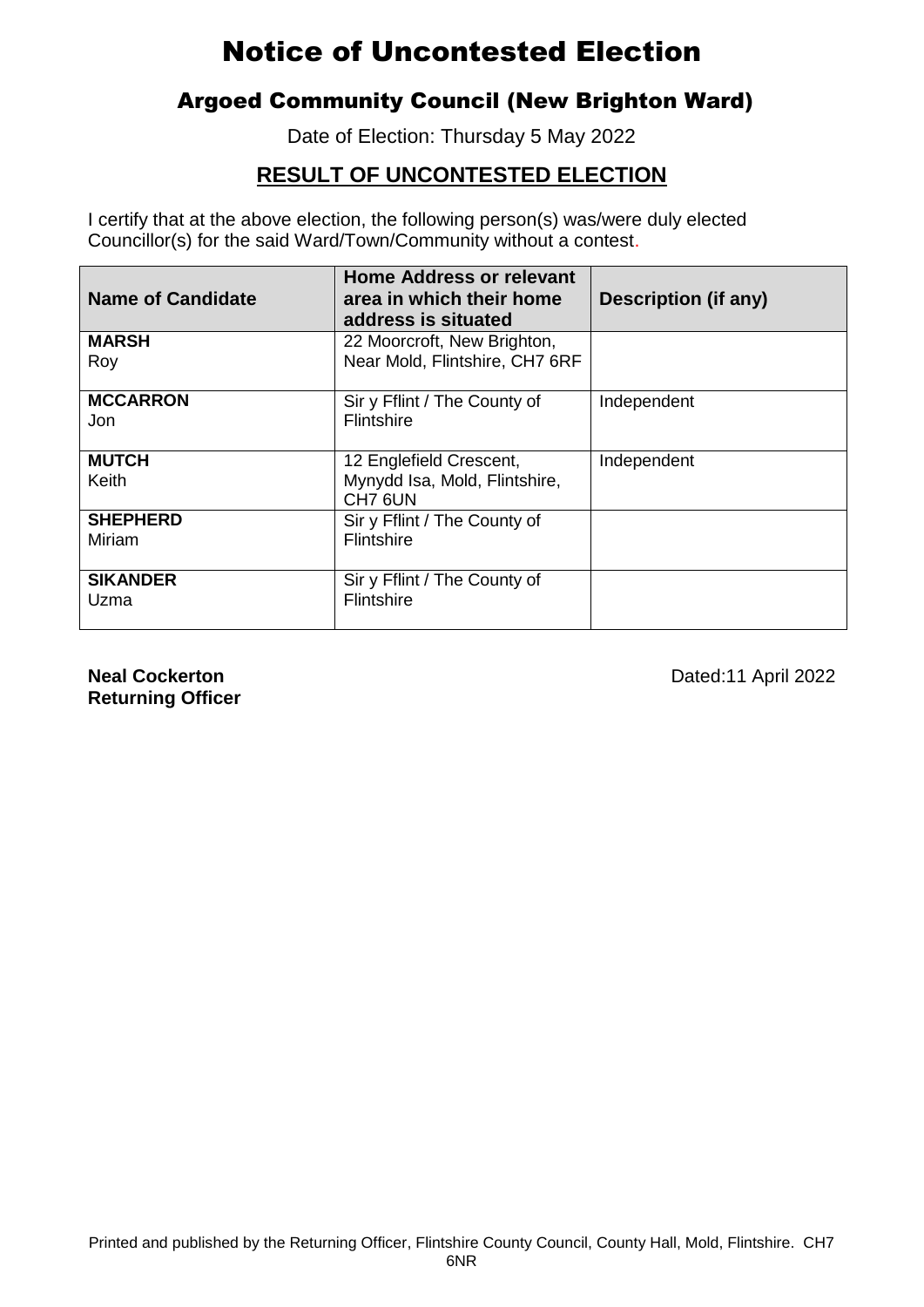### Bagillt Community Council (East Ward)

Date of Election: Thursday 5 May 2022

#### **RESULT OF UNCONTESTED ELECTION**

I certify that at the above election, the following person(s) was/were duly elected Councillor(s) for the said Ward/Town/Community without a contest.

| <b>Name of Candidate</b>        | <b>Home Address or relevant</b><br>area in which their home<br>address is situated | Description (if any)        |
|---------------------------------|------------------------------------------------------------------------------------|-----------------------------|
| <b>DAVIES</b><br>Rob            | Upper Shippe Inn, Sandy Lane,<br>Bagillt, Flintshire, CH6 6EY                      | Independent / Annibynnol    |
| <b>GRIFFITHS</b><br>Andrew      | The Hawthorns, Merllyn Lane,<br>Bagillt, Flintshire, CH6 6BG                       | Welsh Labour / Llafur Cymru |
| <b>RUSH</b><br>Kevin            | Swn-y-Glychau, Foel Gron,<br>Bagillt, Flintshire, CH6 6BB                          | Welsh Labour / Llafur Cymru |
| <b>STRONG</b><br>Tracey         | Flat 4 Forrester's Hall, High<br>Street, Bagillt, Flintshire, CH6<br>6ED           |                             |
| <b>WILLIAMS</b><br>Collin       | Parklands, Tyddyn Messham,<br>Bagillt, Flintshire, CH6 6DG                         | Welsh Labour / Llafur Cymru |
| <b>WILLIAMS</b><br>Dorothy Jane | Parklands, Tyddyn Messham,<br>Bagillt, Flintshire, CH6 6DG                         | Welsh Labour / Llafur Cymru |

**Returning Officer**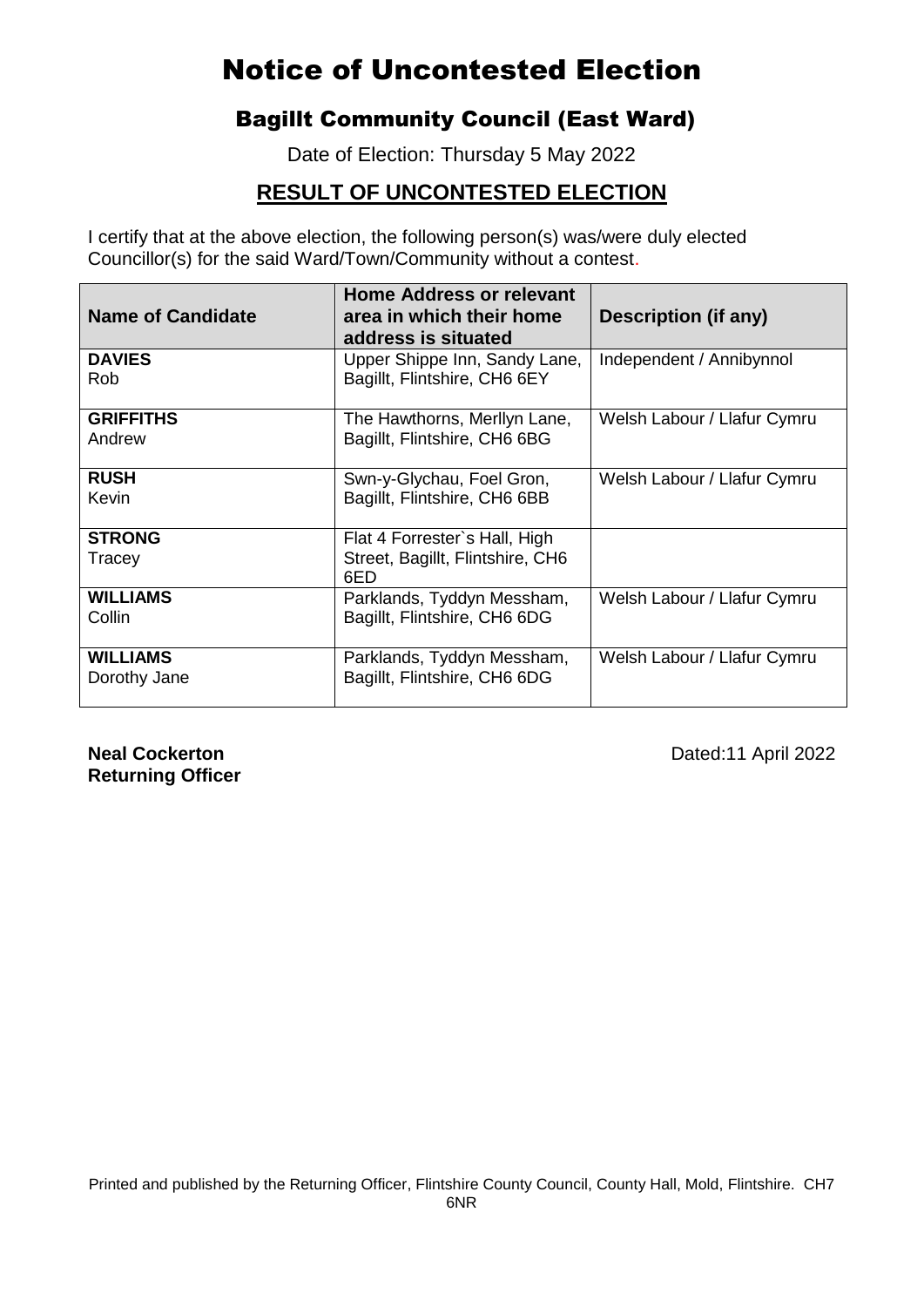## Bagillt Community Council (West Ward)

Date of Election: Thursday 5 May 2022

## **RESULT OF UNCONTESTED ELECTION**

I certify that at the above election, the following person(s) was/were duly elected Councillor(s) for the said Ward/Town/Community without a contest.

| <b>Name of Candidate</b> | <b>Home Address or relevant</b><br>area in which their home<br>address is situated | <b>Description (if any)</b> |
|--------------------------|------------------------------------------------------------------------------------|-----------------------------|
| <b>DOLEMAN</b>           | Hilbre View, Carmel Road,                                                          | Welsh Labour / Llafur Cymru |
| <b>Brian Terence</b>     | Gorsedd, CH8 8QZ                                                                   |                             |
| <b>JONES</b>             | 18 Glan-Y-Don, Greenfield,                                                         | Independent / Annibynnol    |
| Sandra Lorraine          | Holywell, Flintshire, CH8 7HG                                                      |                             |
| <b>LOCKER</b>            | Sir y Fflint / The County of                                                       |                             |
| Alison                   | <b>Flintshire</b>                                                                  |                             |
| <b>OWENS</b>             | Sir y Fflint / The County of                                                       |                             |
| <b>Christopher Paul</b>  | <b>Flintshire</b>                                                                  |                             |
| <b>OWENS</b>             | Sir y Fflint / The County of                                                       |                             |
| <b>Wendy Suzanne</b>     | Flintshire                                                                         |                             |

**Returning Officer**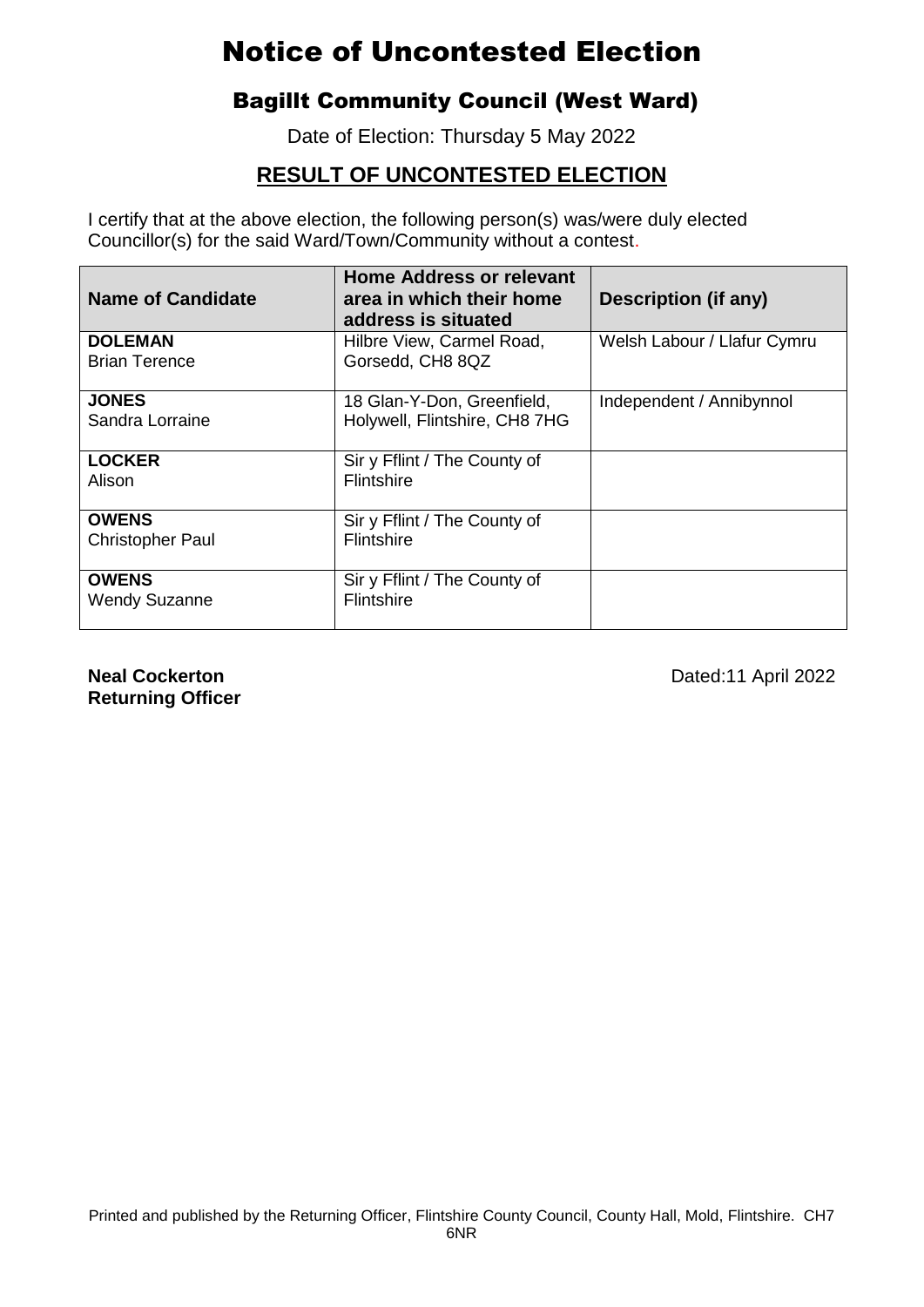#### Broughton and Bretton Community Council (South Ward)

Date of Election: Thursday 5 May 2022

### **RESULT OF UNCONTESTED ELECTION**

I certify that at the above election, the following person(s) was/were duly elected Councillor(s) for the said Ward/Town/Community without a contest.

| <b>Name of Candidate</b>        | <b>Home Address or relevant</b><br>area in which their home<br>address is situated | Description (if any)                                                  |
|---------------------------------|------------------------------------------------------------------------------------|-----------------------------------------------------------------------|
| <b>ARMSTRONG-BRAUN</b><br>Klaus | 8 Eaton Close, Broughton,<br>Chester, CH4 ORF                                      |                                                                       |
| <b>BRETT-ROBERTS</b><br>Jeff    | Sir y Fflint / The County of<br><b>Flintshire</b>                                  | Independent / Annibynnol                                              |
| <b>BRETT-ROBERTS</b><br>Penny   | Sir y Fflint / The County of<br>Flintshire                                         | Independent / Annibynnol                                              |
| <b>GEE</b><br>Chrissy           | Sir y Fflint / The County of<br>Flintshire                                         | Independent                                                           |
| <b>GRIFFITHS</b><br>Ros         | 30 The Boulevard, Broughton,<br>Flintshire, CH4 0SW                                | Independent                                                           |
| <b>LALEK</b><br>Donna Louise    | Sir y Fflint / The County of<br>Flintshire                                         | <b>Welsh Liberal Democrats -</b><br>Democratiaid Rhyddfrydol<br>Cymru |
| <b>MCKEOWN</b><br>Ryan James    | 1 Vale Close, Broughton, CH4<br>0TA                                                | Welsh Labour / Llafur Cymru                                           |

**Returning Officer**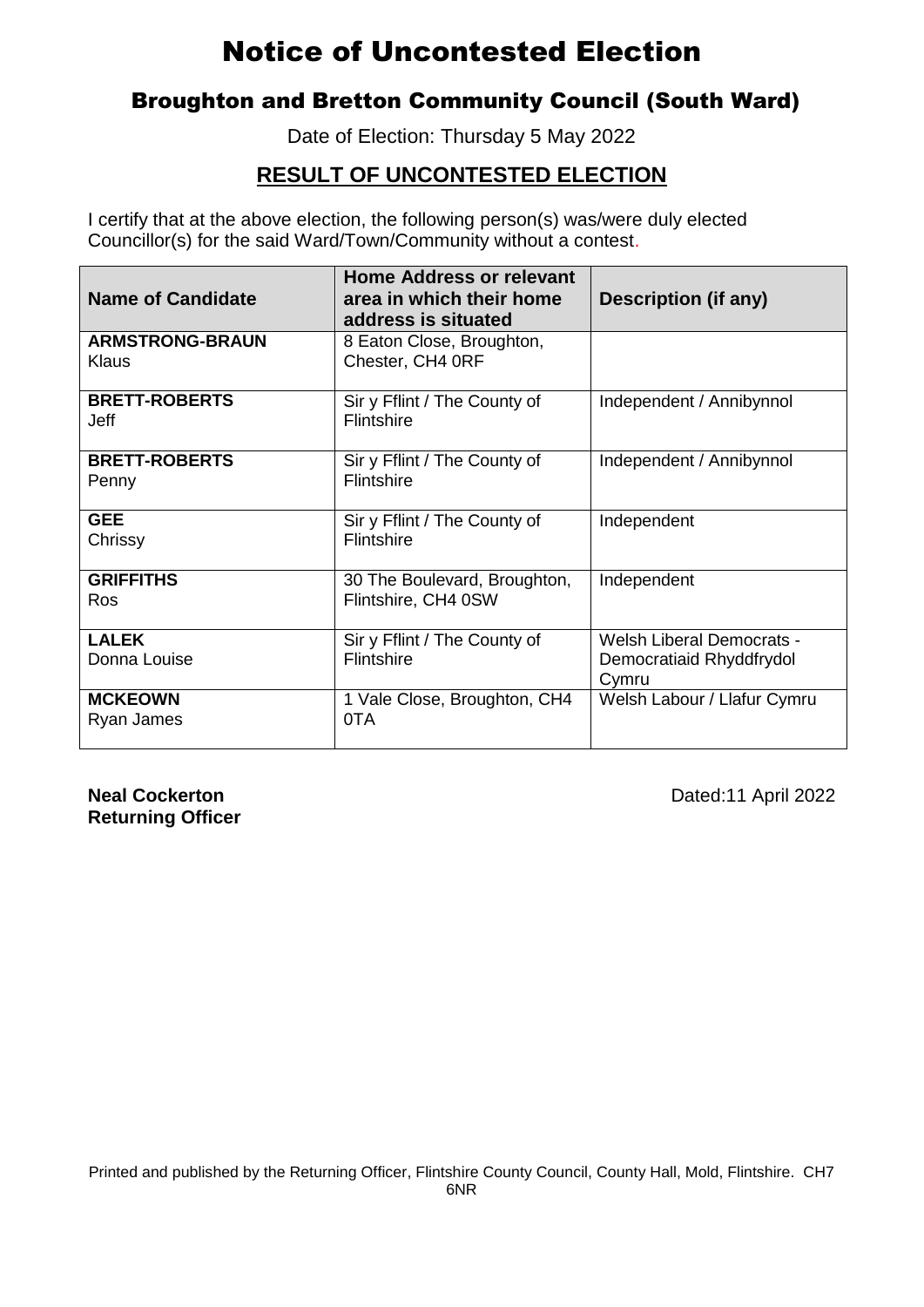### Brynford Community Council

Date of Election: Thursday 5 May 2022

### **RESULT OF UNCONTESTED ELECTION**

I certify that at the above election, the following person(s) was/were duly elected Councillor(s) for the said Ward/Town/Community without a contest.

| <b>Name of Candidate</b>             | <b>Home Address or relevant</b><br>area in which their home<br>address is situated | Description (if any) |
|--------------------------------------|------------------------------------------------------------------------------------|----------------------|
| <b>DAVIES</b><br>Patricia            | Sir y Fflint / The County of<br><b>Flintshire</b>                                  |                      |
| <b>HUGHES</b><br><b>Nerys</b>        | Sir y Fflint / The County of<br>Flintshire                                         |                      |
| <b>LEGG</b><br><b>Graham Charles</b> | Calcot Kennels, Calcoed Lane,<br>Brynford, CH8 8LE                                 |                      |
| O'HARE<br>Linda                      | Sir y Fflint / The County of<br>Flintshire                                         |                      |
| <b>ROSEDALE</b><br>Leslie            | Sir y Fflint / The County of<br>Flintshire                                         |                      |
| <b>STEPHENSON</b><br>Tom             | Sylfaen Farm, Cornist, Flint,<br>Flintshire, CH6 5RA                               |                      |
| <b>WAHL</b><br><b>Patrick Donald</b> | Maes Bychan Cottage, Milwr,<br>Holywell, Flintshire, CH8 8HG                       |                      |

**Returning Officer**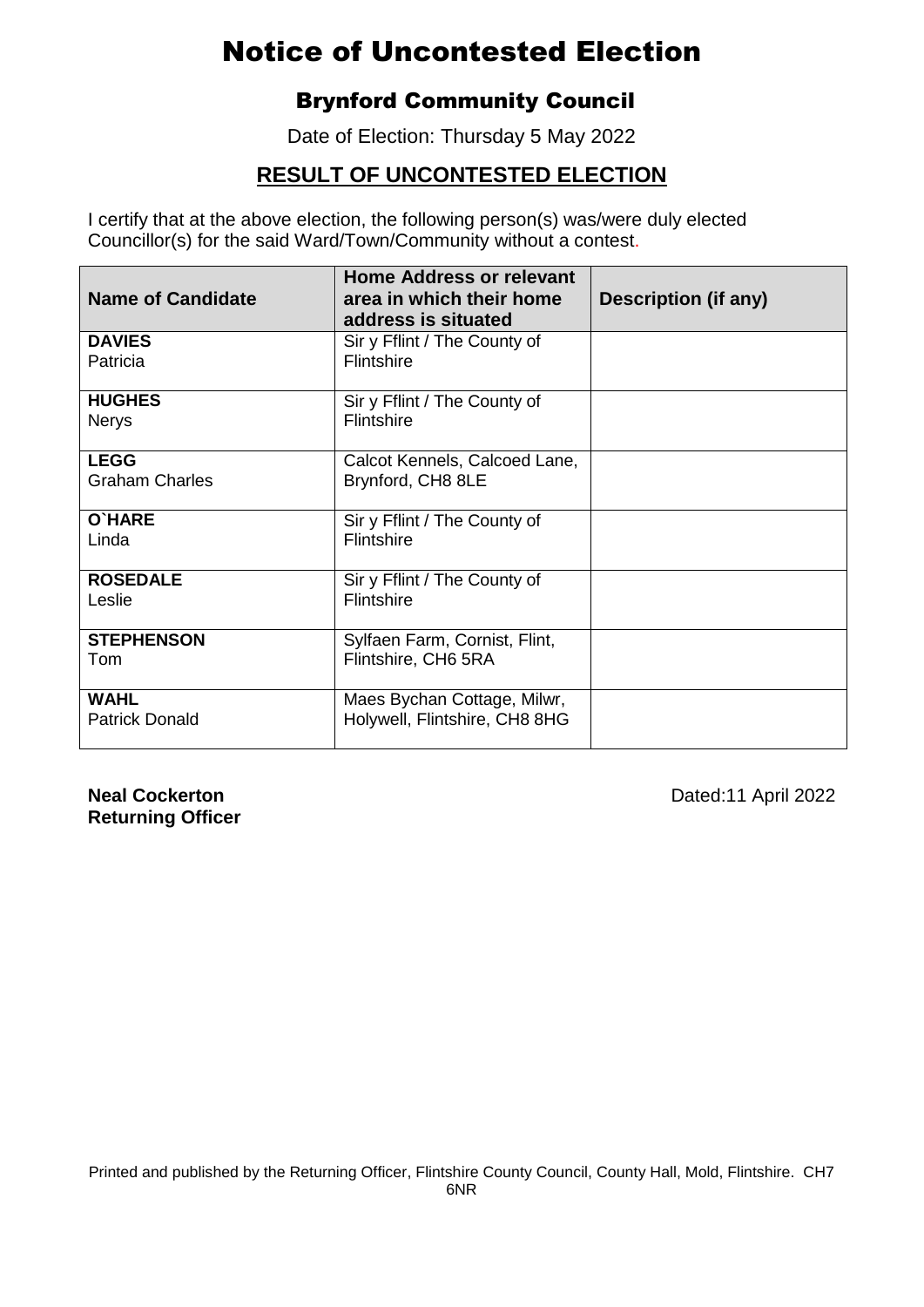## Buckley Town Council (Bistre East Ward)

Date of Election: Thursday 5 May 2022

### **RESULT OF UNCONTESTED ELECTION**

I certify that at the above election, the following person(s) was/were duly elected Councillor(s) for the said Ward/Town/Community without a contest.

| <b>Name of Candidate</b> | <b>Home Address or relevant</b><br>area in which their home<br>address is situated | Description (if any)        |
|--------------------------|------------------------------------------------------------------------------------|-----------------------------|
| <b>BLONDEK</b>           | 4 Cwrt Rigby, Alltami Heath,                                                       | Welsh Labour / Llafur Cymru |
| Vivienne                 | Buckley, Flintshire, CH7 3DF                                                       |                             |
| <b>DRURY</b>             | The Burrow, 29 Church Road,                                                        | Welsh Labour / Llafur Cymru |
| Adie                     | Buckley, Flintshire, CH7 3JG                                                       |                             |
| <b>JONES</b>             | 1 Church Close, Buckley,                                                           | Independent / Annibynnol    |
| Julia Suzanne            | Flintshire, CH7 3JP                                                                |                             |
| <b>JONES</b>             | Cartref Am Byth, 60 Little                                                         | Independent / Annibynnol    |
| <b>Richard Brent</b>     | Mountain Road, Buckley,                                                            |                             |
|                          | Flintshire, CH7 3BY                                                                |                             |
| <b>WOOLLEY</b>           | 75 Bryn Awelon, Buckley,                                                           | Independent / Annibynnol    |
| Arnold                   | Flintshire, CH7 2QF                                                                |                             |

**Returning Officer**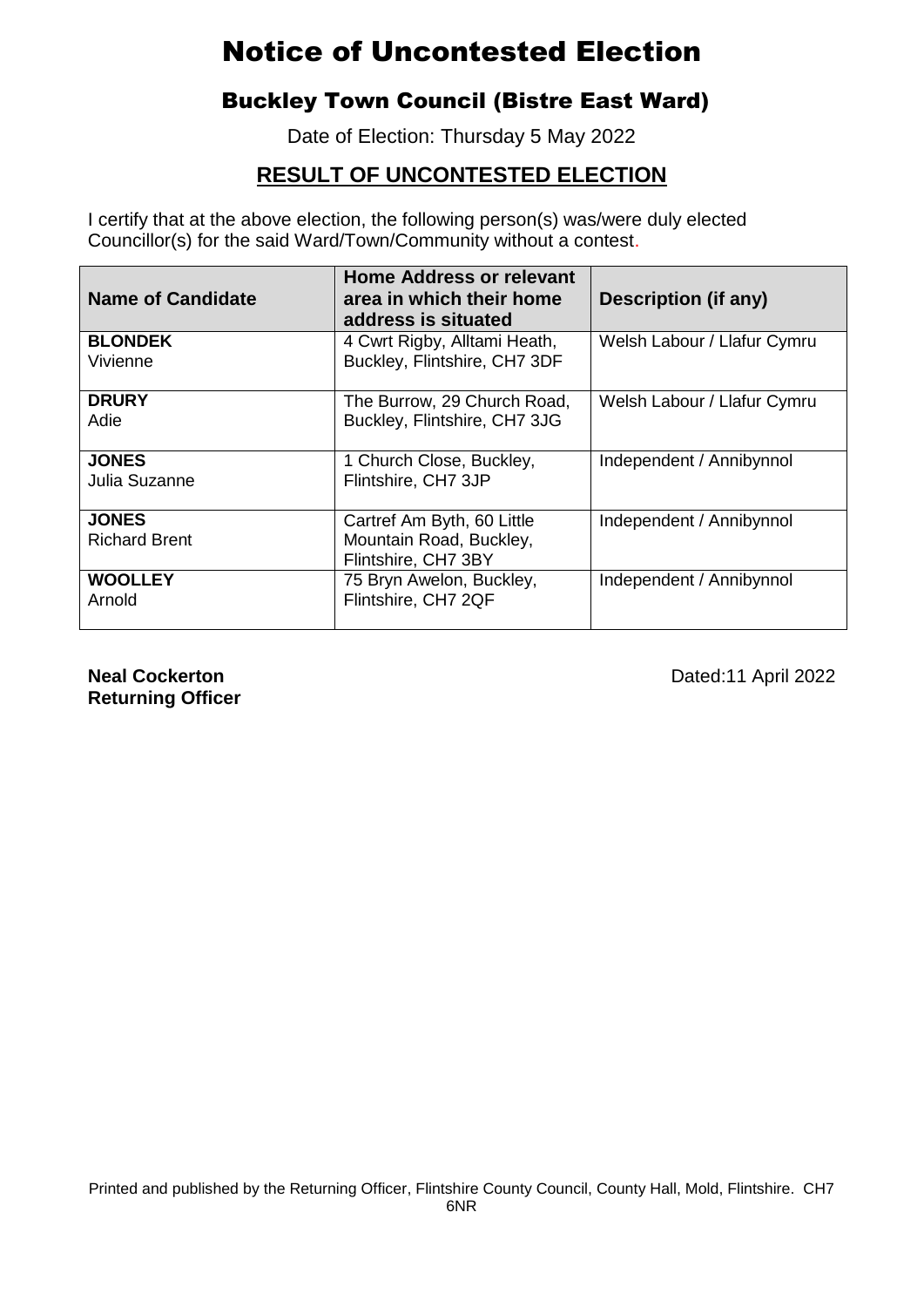### Buckley Town Council (Bistre West Ward)

Date of Election: Thursday 5 May 2022

### **RESULT OF UNCONTESTED ELECTION**

I certify that at the above election, the following person(s) was/were duly elected Councillor(s) for the said Ward/Town/Community without a contest.

| <b>Name of Candidate</b>      | Home Address or relevant<br>area in which their home<br>address is situated | Description (if any)        |
|-------------------------------|-----------------------------------------------------------------------------|-----------------------------|
| <b>ELLIS</b><br>David John    | 8 Selsdon Close, Buckley,<br>Flintshire, CH7 2NR                            | Independent / Annibynnol    |
| <b>HOWES</b><br>Ian Douglas   | Kerenza, Stanley Estate,<br>Buckley, CH7 2PT                                | Welsh Labour / Llafur Cymru |
| <b>PREECE</b><br>Carolyn Mary | Annwyll, The Willow, Buckley,<br>CH <sub>7</sub> 3NW                        | Welsh Labour / Llafur Cymru |
| <b>RATHBONE</b><br>Lorraine   | 37 Mayfield Drive, Buckley,<br>Flintshire, CH7 2PL                          | Independent                 |
| <b>ROSE</b><br>Dan            | 49A Mold Road, Buckley,<br>Flintshire, CH7 2JA                              | Welsh Labour / Llafur Cymru |

**Returning Officer**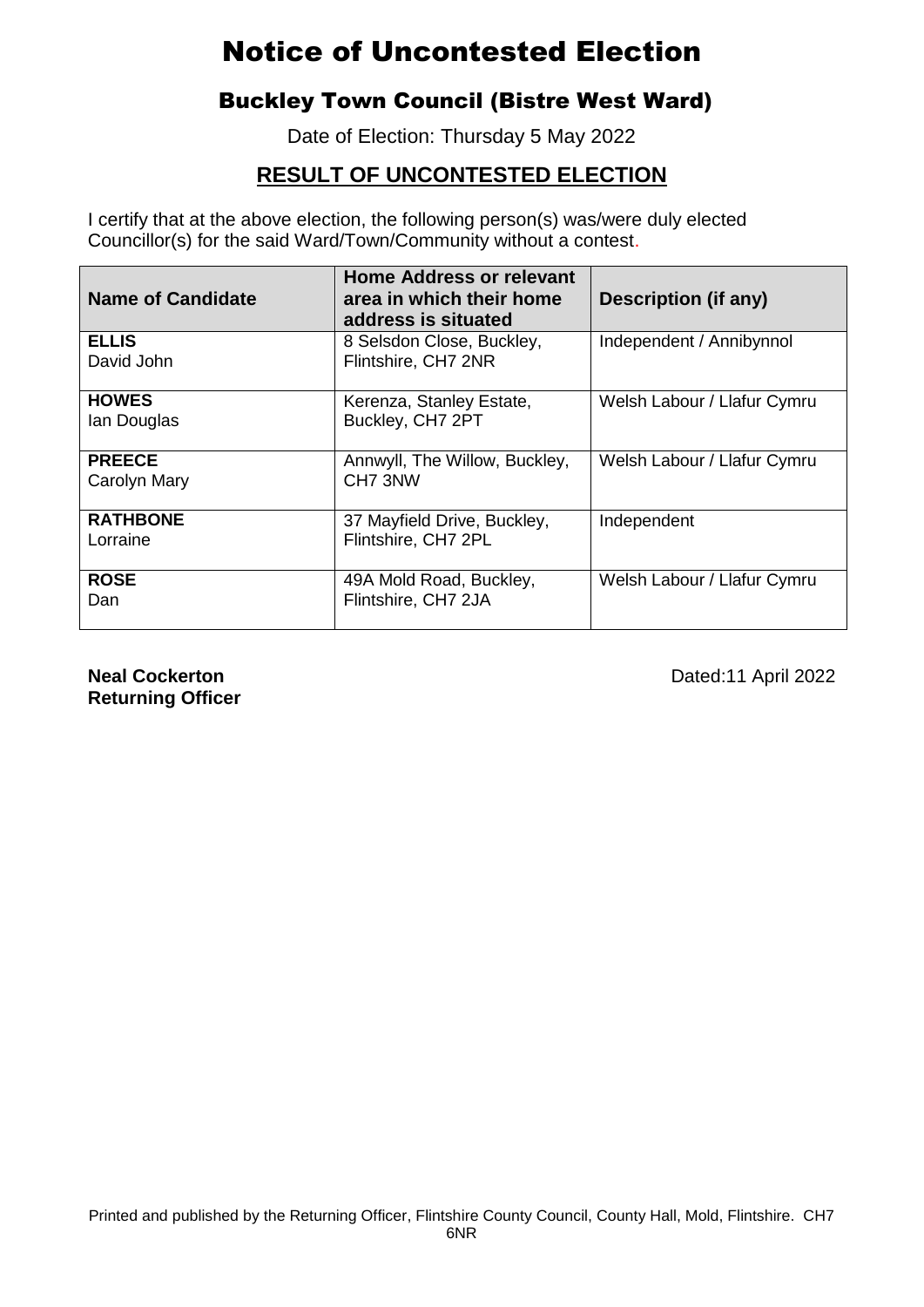### Buckley Town Council (Pentrobin Ward)

Date of Election: Thursday 5 May 2022

### **RESULT OF UNCONTESTED ELECTION**

Councillor(s) for the said Ward/Town/Community without a contest. I certify that at the above election, the following person(s) was/were duly elected

| <b>Name of Candidate</b>              | <b>Home Address or relevant</b><br>area in which their home<br>address is situated | Description (if any)        |
|---------------------------------------|------------------------------------------------------------------------------------|-----------------------------|
| <b>HUTCHINSON</b><br>Dennis           | Newlyn, Padeswood Road,<br>Buckley, CH7 2JW                                        | Independent / Annibynnol    |
| <b>HUTCHINSON</b><br>Jeanne           | Newlyn, Padeswood Road<br>South, Buckley, Flintshire, CH7<br>2JW                   | Independent / Annibynnol    |
| <b>MACKIE</b><br>Dave                 | Sir y Fflint / The County of<br>Flintshire                                         | Independent                 |
| <b>PEERS</b><br>Mike                  | 7 Pinewood Road, Drury,<br>Buckley, Flintshire, CH7 3JZ                            | Independent                 |
| <b>PETERS</b><br>lan                  | 26 Birkdale Avenue, Buckley,<br>Flintshire, CH7 2NB                                | Welsh Labour / Llafur Cymru |
| <b>PREECE</b><br>Emma Louise          | Keeper's Cottage, Stamford<br>Way, Ewloe, Deeside, CH5<br>3BZ                      | Welsh Labour / Llafur Cymru |
| <b>STEWART</b><br><b>Rhian Lynsey</b> | Sir y Fflint / The County of<br>Flintshire                                         | Independent                 |

**Returning Officer**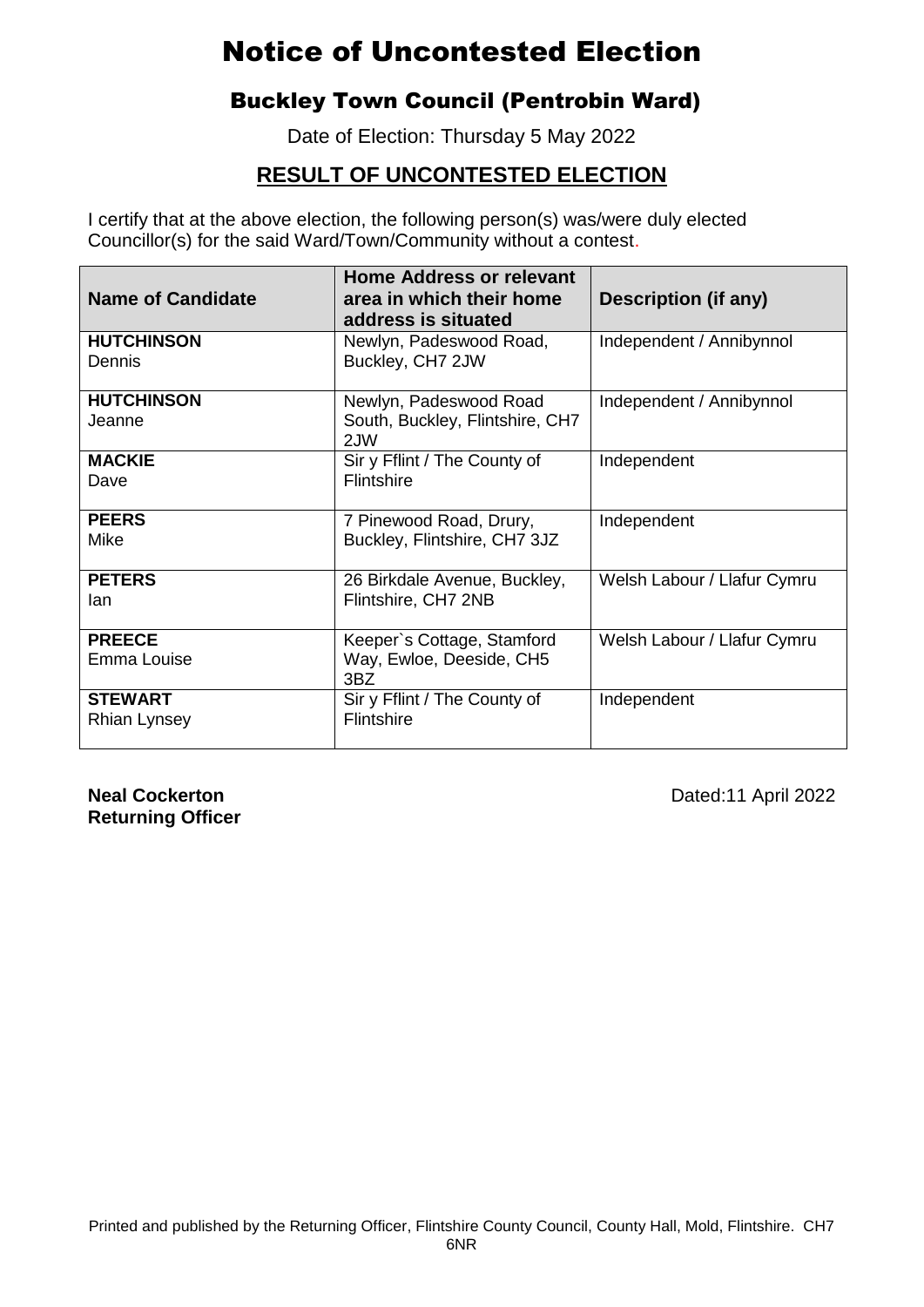#### Caerwys Town Council

Date of Election: Thursday 5 May 2022

### **RESULT OF UNCONTESTED ELECTION**

I certify that at the above election, the following person(s) was/were duly elected Councillor(s) for the said Ward/Town/Community without a contest.

| <b>Name of Candidate</b>         | <b>Home Address or relevant</b><br>area in which their home<br>address is situated | <b>Description (if any)</b> |
|----------------------------------|------------------------------------------------------------------------------------|-----------------------------|
| <b>BROADAWAY</b><br>Susan Ann    | Sir y Fflint / The County of<br><b>Flintshire</b>                                  | Annibynnol / Independent    |
| <b>COPPLE</b><br><b>Steve</b>    | Stevenage House, Water<br>Street, Caerwys, Flintshire,<br>CH7 5AT                  | Independent / Annibynnol    |
| <b>DUGGAN-KEEN</b><br>Jonathan   | Bodlondeb, Chapel Street,<br>Caerwys, Mold, Flintshire, CH7<br>5AE                 | Independent                 |
| <b>EDWARDS</b><br>Lynette        | 3 Jocelyn Terrace, Afonwen,<br>Mold, Flintshire, CH7 5UH                           | Independent / Annibynnol    |
| <b>JONES</b><br>Gwen             | 3 Lon Yr Ysgol, Caerwys,<br>Mold, Flintshire, CH7 5PZ                              |                             |
| <b>MORRIS</b><br>Jayne Elizabeth | Delfryn, Water Street,<br>Caerwys, Flintshire, CH7 5AT                             |                             |

**Returning Officer**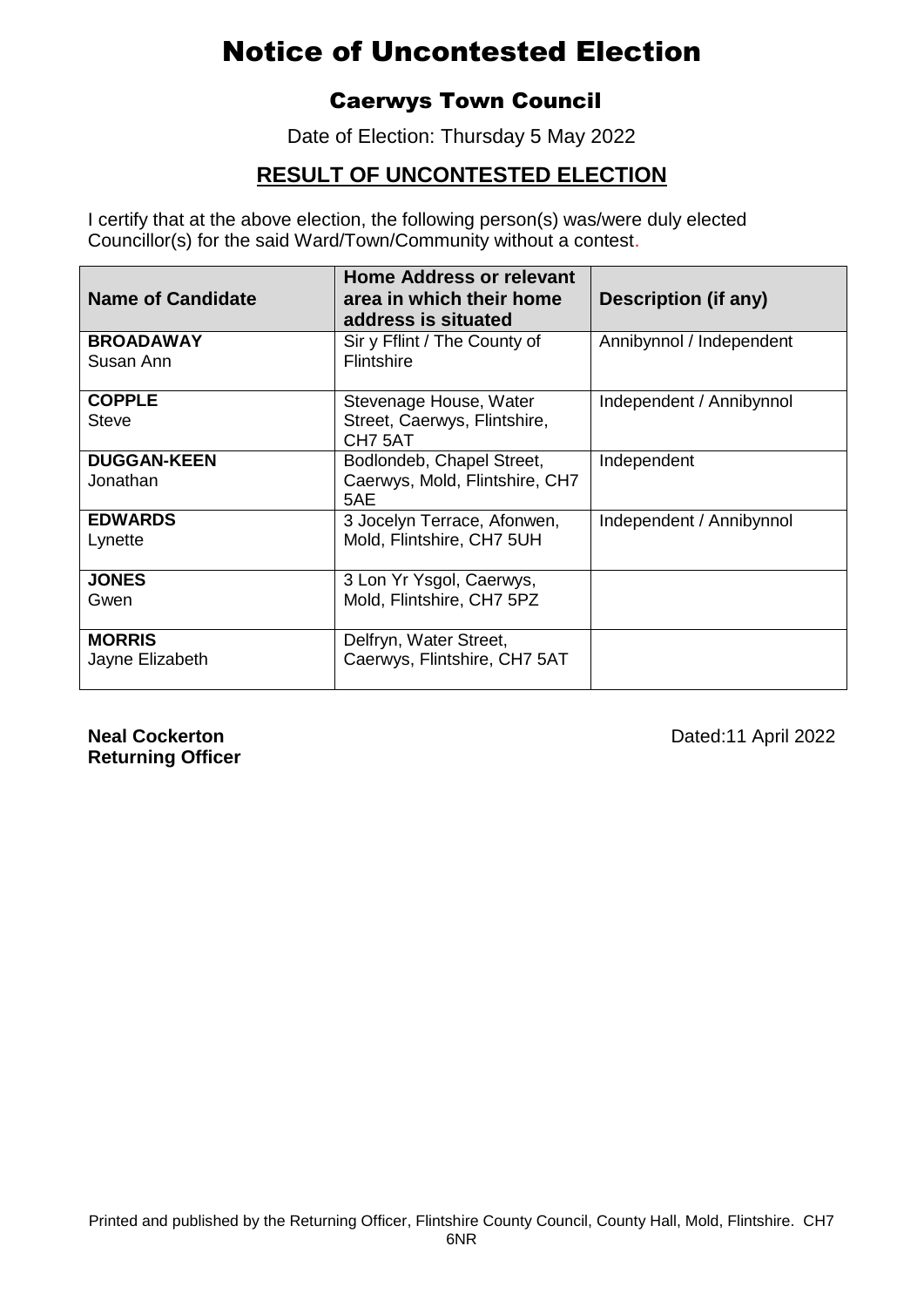### Connah`s Quay Town Council (Central Ward)

Date of Election: Thursday 5 May 2022

### **RESULT OF UNCONTESTED ELECTION**

I certify that at the above election, the following person(s) was/were duly elected Councillor(s) for the said Ward/Town/Community without a contest.

| <b>Name of Candidate</b>         | <b>Home Address or relevant</b><br>area in which their home<br>address is situated | Description (if any)        |
|----------------------------------|------------------------------------------------------------------------------------|-----------------------------|
| <b>ATTRIDGE</b><br><b>Bernie</b> | 95 Fron Road, Connah's Quay,<br>Flintshire, CH5 4PJ                                | Independent                 |
| <b>CATTERALL</b><br>Will         | 67 Kingston Drive, Connah's<br>Quay, Deeside, Flintshire, CH5<br>4TN               | Welsh Labour / Llafur Cymru |
| O'GORMAN<br>Ryan                 | 15 Kingston Drive, Connah's<br>Quay, Deeside, Flintshire, CH5<br>4TL               | Welsh Labour / Llafur Cymru |
| <b>OWEN</b><br>Debbie            | Sir y Fflint / The County of<br><b>Flintshire</b>                                  | Independent                 |

**Returning Officer**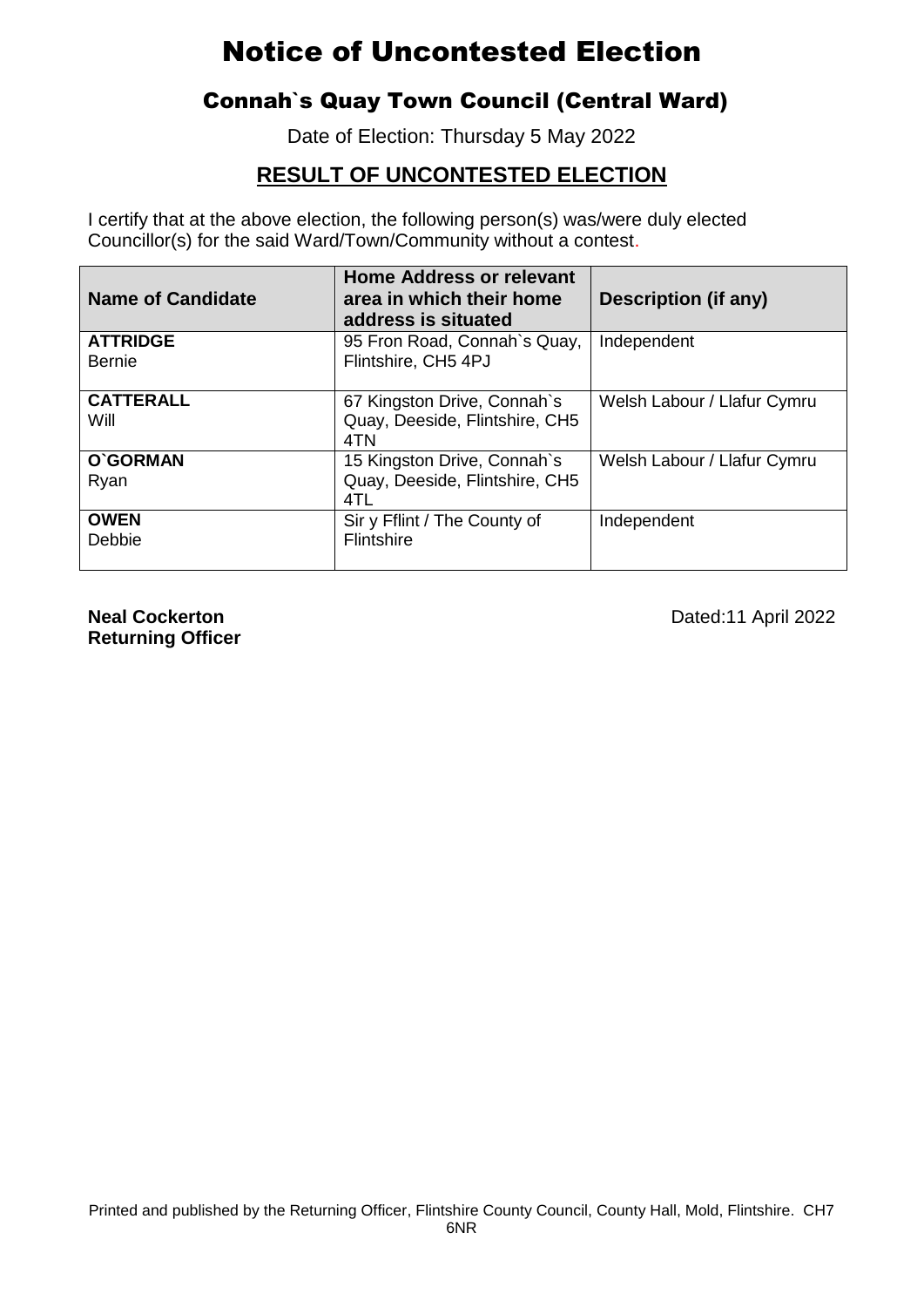### Whitford Community Council

Date of Election: Thursday 5 May 2022

### **RESULT OF UNCONTESTED ELECTION**

I certify that at the above election, the following person(s) was/were duly elected Councillor(s) for the said Ward/Town/Community without a contest.

| <b>Name of Candidate</b>        | <b>Home Address or relevant</b><br>area in which their home<br>address is situated | <b>Description (if any)</b> |
|---------------------------------|------------------------------------------------------------------------------------|-----------------------------|
| <b>BARKS</b><br><b>Tim</b>      | Sir y Fflint / The County of<br><b>Flintshire</b>                                  | Independent / Annibynnol    |
| <b>DOLPHIN</b><br><b>Chris</b>  | 11 Ffordd Aelwyd, Carmel,<br>Holywell, Flintshire, CH8 8SH                         | Independent / Annibynnol    |
| <b>DOLPHIN</b><br>Richard       | 15 Ffordd Pentre, Carmel,<br>Flintshire, CH8 8SL                                   | Independent / Annibynnol    |
| <b>FOSTER</b><br><b>Matthew</b> | Bryn Ifan, Lloc, Flintshire, CH8<br>8RU                                            | Independent / Annibynnol    |
| <b>GLYNN</b><br><b>Billy</b>    | The Chalet, Pantasaph, CH8<br>8PJ                                                  | Independent / Annibynnol    |
| <b>JAMES</b><br>Sharon          | Sir y Fflint / The County of<br>Flintshire                                         |                             |
| <b>JONES</b><br>Caradoc Wyn     | Mertyn Uchaf Farm, Whitford,<br>Holywell, Flintshire, CH8 9ER                      |                             |
| <b>MARSHALL</b><br>Matthew John | Sir y Fflint / The County of<br>Flintshire                                         | Independent                 |
| <b>URQUHART</b><br>Paul Cameron | Maen Y Glol, Sarn, Holywell,<br>CH8 9DE                                            |                             |
| <b>WARBRICK</b><br>Emma         | Staithes', Monastery Road,<br>Pantasaph, Holywell, Flintshire,<br>CH8 8PN          |                             |

**Returning Officer**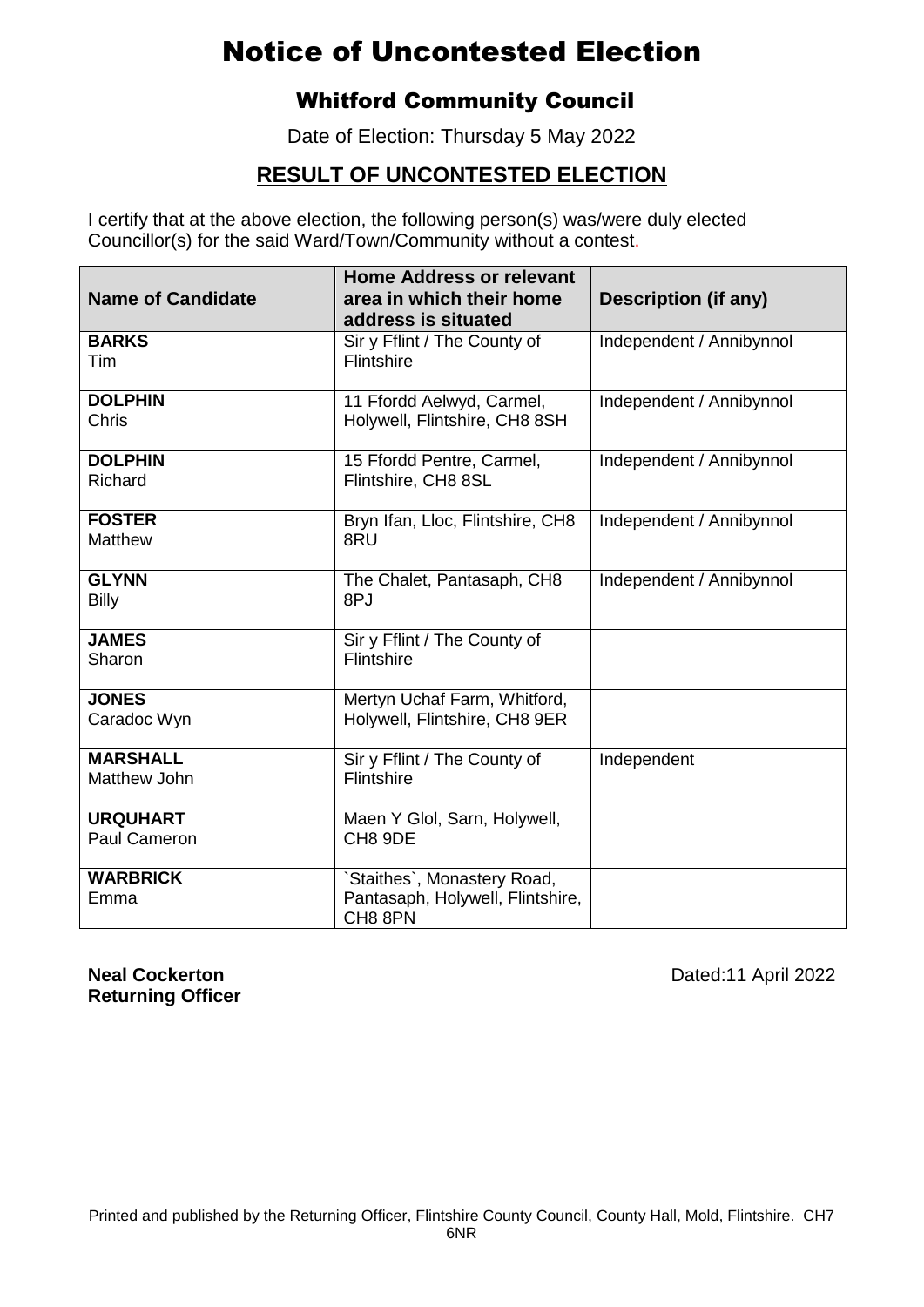### Cilcain Community Council (Cilcain Ward)

Date of Election: Thursday 5 May 2022

### **RESULT OF UNCONTESTED ELECTION**

I certify that at the above election, the following person(s) was/were duly elected Councillor(s) for the said Ward/Town/Community without a contest.

| <b>Name of Candidate</b> | <b>Home Address or relevant</b><br>area in which their home<br>address is situated | <b>Description (if any)</b> |
|--------------------------|------------------------------------------------------------------------------------|-----------------------------|
| <b>DAVIES</b>            | Trelan Fawr Farm, Ffordd                                                           |                             |
| Emyr                     | Trelan, Cilcain, Mold,<br>Flintshire, CH7 5NX                                      |                             |
| <b>HARDMAN</b>           | Brynford, Pantymwyn Road,                                                          |                             |
| Gwen                     | Cilcain, Mold, CH7 5NL                                                             |                             |
| <b>HUGHES</b>            | Sir y Fflint / The County of                                                       |                             |
| lan Nigel                | <b>Flintshire</b>                                                                  |                             |
| <b>PARR</b>              | Sir y Fflint / The County of                                                       |                             |
| Michael                  | <b>Flintshire</b>                                                                  |                             |
| <b>WORTHINGTON</b>       | Maes-Y-Groes Farm,                                                                 |                             |
| John                     | Loggerheads Road, Cilcain,                                                         |                             |
|                          | Mold, Flintshire, CH7 5PG                                                          |                             |

**Returning Officer**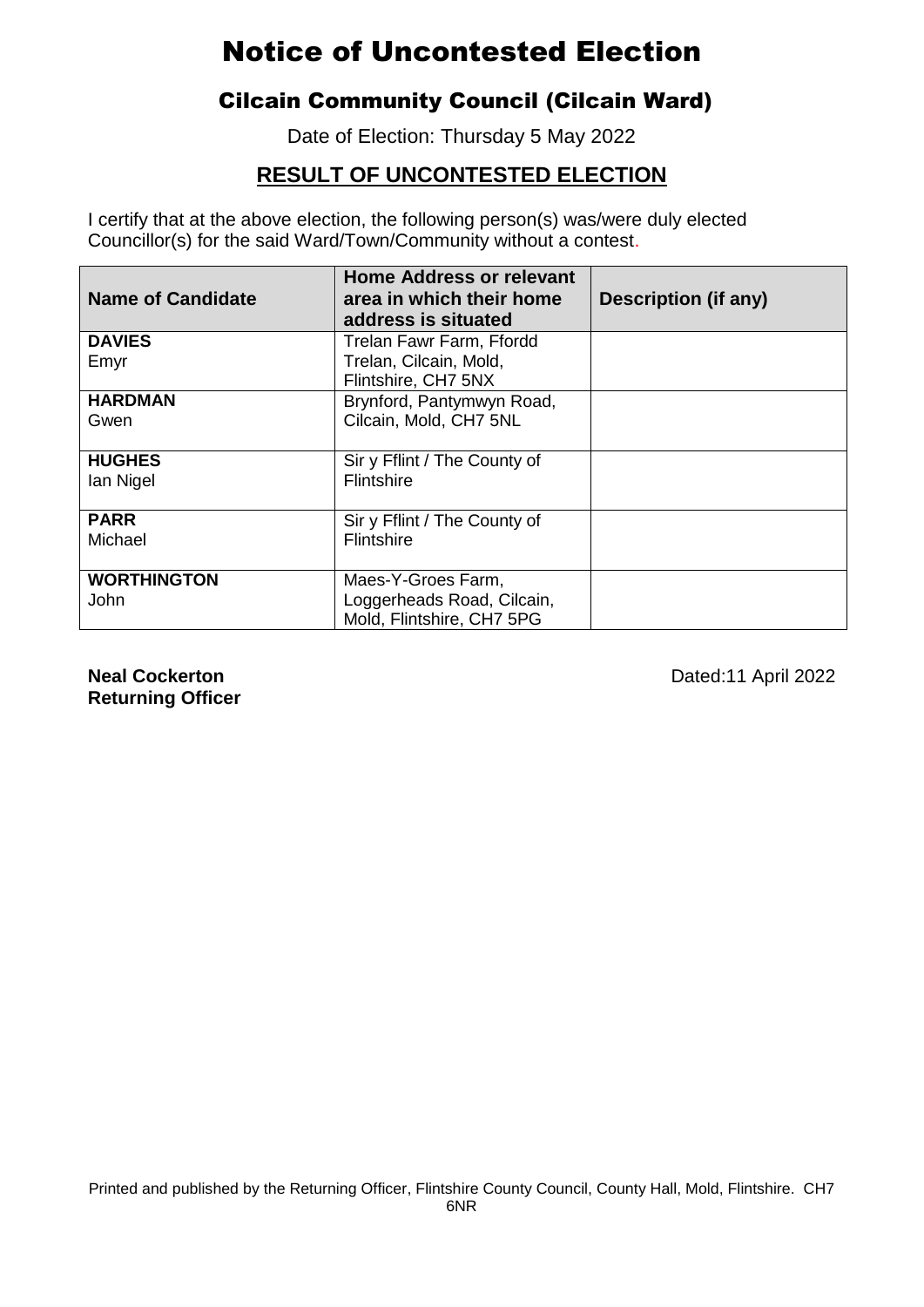### Cilcain Community Council (Rhydymwyn Ward)

Date of Election: Thursday 5 May 2022

### **RESULT OF UNCONTESTED ELECTION**

I certify that at the above election, the following person(s) was/were duly elected Councillor(s) for the said Ward/Town/Community without a contest.

| <b>Name of Candidate</b> | <b>Home Address or relevant</b><br>area in which their home<br>address is situated | <b>Description (if any)</b> |
|--------------------------|------------------------------------------------------------------------------------|-----------------------------|
| <b>DOUGLAS</b>           | Caer Eithin, Nant Alyn,                                                            | Independent                 |
| Pauline                  | Rhydymwyn, Mold, Flintshire,<br>CH7 5HD                                            |                             |
| <b>HUGHES</b>            | 5 Leete Park, Rhydymwyn,                                                           |                             |
| Gareth Wyn               | Mold, CH7 5JJ                                                                      |                             |
| <b>RAMSAY</b>            | Rock House, Denbigh Road,                                                          | Independent / Annibynnol    |
| Jean                     | Hendre, Nr Mold, Flintshire,                                                       |                             |
|                          | CH <sub>7</sub> 5QE                                                                |                             |

**Returning Officer**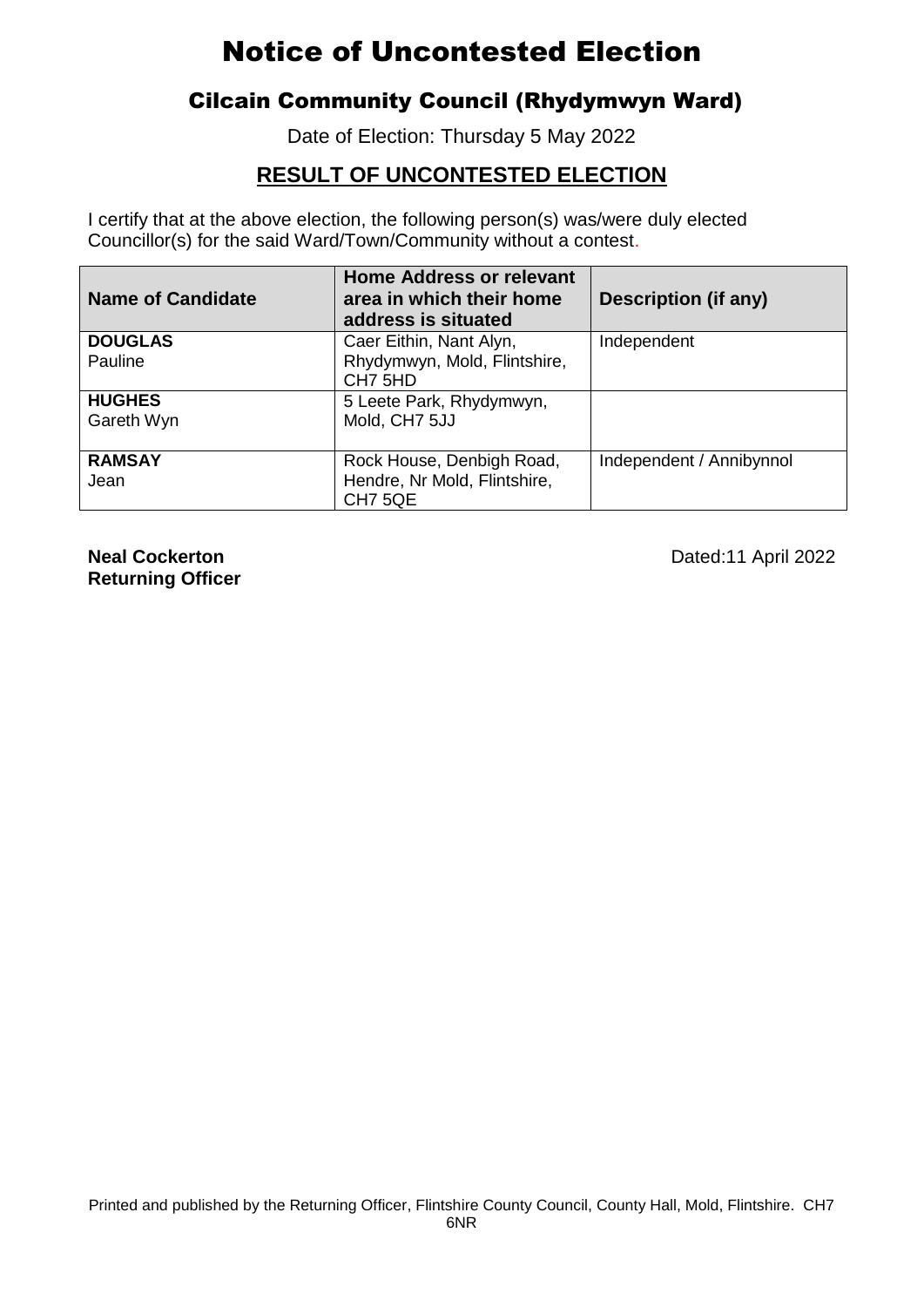### Leeswood and Pontblyddyn Community Council (Leeswood Ward)

Date of Election: Thursday 5 May 2022

#### **RESULT OF UNCONTESTED ELECTION**

I certify that at the above election, the following person(s) was/were duly elected Councillor(s) for the said Ward/Town/Community without a contest.

| <b>Name of Candidate</b>      | <b>Home Address or relevant</b><br>area in which their home<br>address is situated | Description (if any)     |
|-------------------------------|------------------------------------------------------------------------------------|--------------------------|
| <b>CARUANA</b><br>Joseph      | 30 Maxwell Drive, Leeswood,<br>Flintshire, CH7 4SR                                 | Independent / Annibynnol |
| <b>FOSTER</b><br>David James  | Sir y Fflint / The County of<br><b>Flintshire</b>                                  | Independent              |
| <b>HUGHES</b><br>Ray          | 3 Erith Street, Leeswood, Mold,<br>CH7 4SE                                         |                          |
| <b>HUGHES</b><br>Timothy      | 11 Queen Street, Leeswood,<br>Nr Mold, Flintshire, CH7 4RQ                         |                          |
| <b>OWEN</b><br>Shaun          | 15 Ash Grove, Leeswood, Nr<br>Mold, Flintshire, CH7 4UG                            | Independent / Annibynnol |
| <b>RICHARDSON</b><br>Lesley   | Sir y Fflint / The County of<br><b>Flintshire</b>                                  | Independent / Annibynnol |
| <b>SAUL</b><br>Eddie          | 9 Dingle Road, Leeswood,<br>Mold, CH7 4SN                                          | Independent              |
| <b>THOMAS-COLEMAN</b><br>Leah | Rosemead, Drury Lane,<br>Leeswood, CH7 4SJ                                         |                          |
| <b>WILLIAMS</b><br>Richard    | 4 Bryn Meirion, Leeswood,<br>Mold, Flintshire, CH7 4RU                             |                          |

**Returning Officer**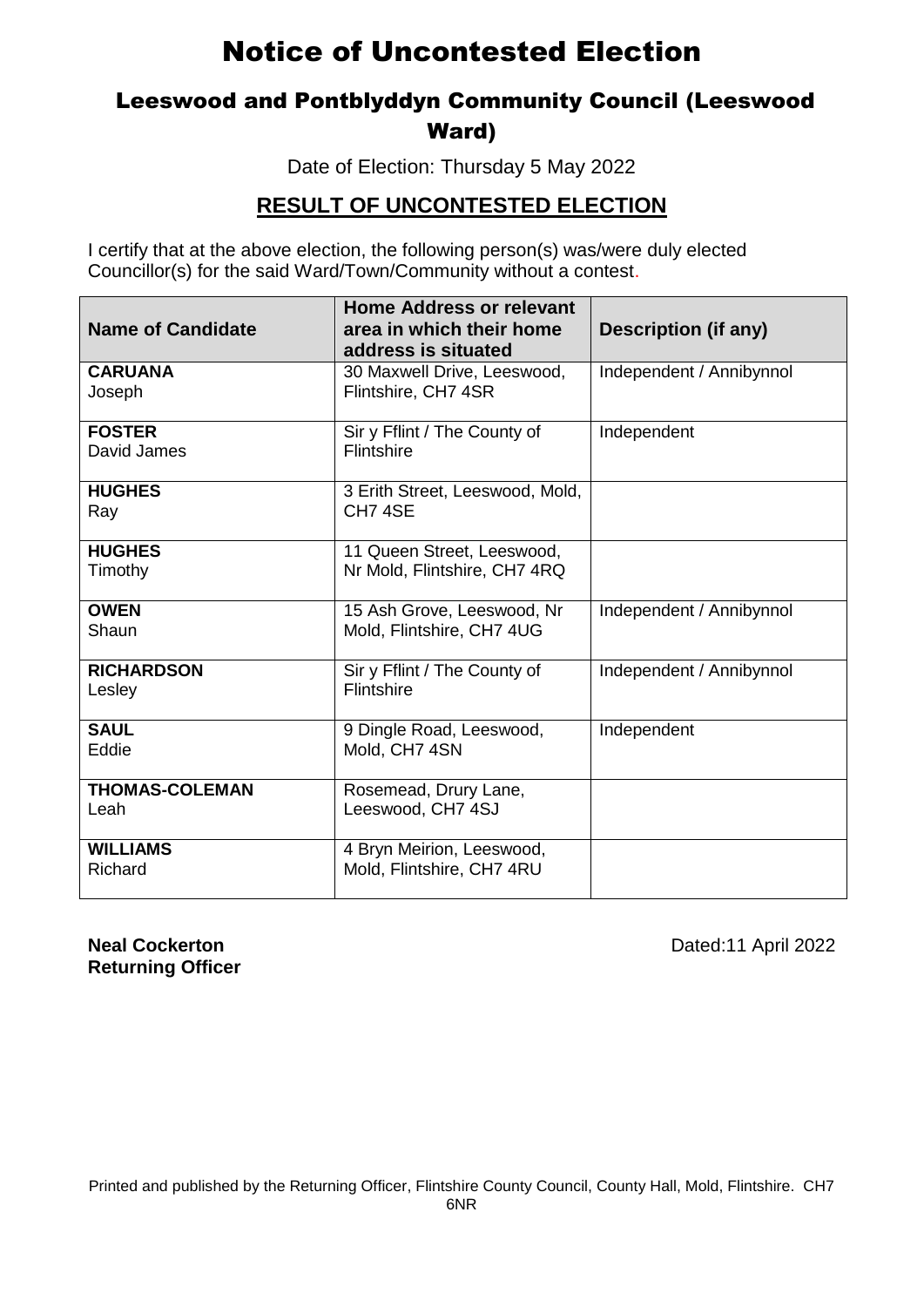### Leeswood and Pontblyddyn Community Council (Pontblyddyn Ward)

Date of Election: Thursday 5 May 2022

#### **RESULT OF UNCONTESTED ELECTION**

I certify that at the above election, the following person(s) was/were duly elected Councillor(s) for the said Ward/Town/Community without a contest.

| <b>Name of Candidate</b>       | <b>Home Address or relevant</b><br>area in which their home<br>address is situated | <b>Description (if any)</b> |
|--------------------------------|------------------------------------------------------------------------------------|-----------------------------|
| <b>ATKINSON</b><br>Jayne       | Sir y Fflint / The County of<br>Flintshire                                         |                             |
| <b>SHERWOOD</b><br>Graham John | Bethel Chapel, Leeswood,<br>Mold, CH7 4SQ                                          |                             |

**Returning Officer**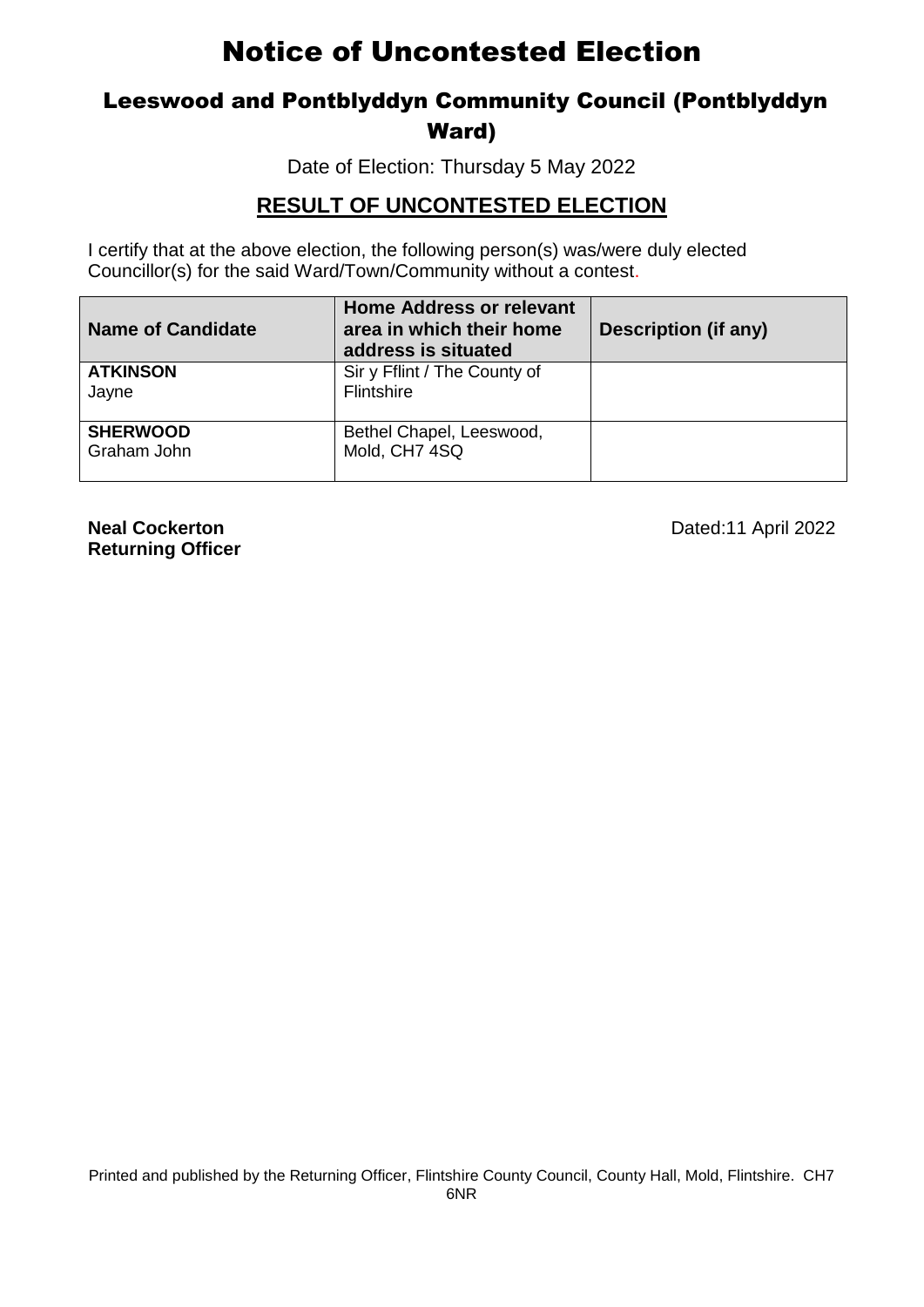### Gwernymynydd Community Council

Date of Election: Thursday 5 May 2022

### **RESULT OF UNCONTESTED ELECTION**

I certify that at the above election, the following person(s) was/were duly elected Councillor(s) for the said Ward/Town/Community without a contest.

| <b>Name of Candidate</b>          | <b>Home Address or relevant</b><br>area in which their home<br>address is situated | Description (if any)              |
|-----------------------------------|------------------------------------------------------------------------------------|-----------------------------------|
| <b>CRABTREE</b>                   | 8 Minffordd Fields,                                                                |                                   |
| <b>Julie Anne</b>                 | Gwernymynydd, Flintshire,<br>CH7 5LN                                               |                                   |
| <b>FOLEY</b><br>Stephen           | 1 The Mount, Ruthin Road,<br>Mold, CH7 5JT                                         | Independent / Annibynnol          |
| <b>GODWIN</b>                     | 12 Llys Enfys, Gwernymynydd,                                                       | Independent / Annibynnol          |
| George William                    | CH7 5NB                                                                            |                                   |
| <b>HOMERSLEY</b>                  | Lynwood, Swan Lane,                                                                | Independent                       |
| John Edward                       | Gwernymynydd, CH7 4AT                                                              |                                   |
| <b>JACKSON</b><br>Jacko           | Sir y Fflint / The County of<br>Flintshire                                         |                                   |
| <b>LETHBRIDGE</b>                 | Sir y Fflint / The County of                                                       | <b>Welsh Liberal Democrats -</b>  |
| Klara                             | <b>Flintshire</b>                                                                  | Democratiaid Rhyddfrydol<br>Cymru |
| <b>MEADWAY</b><br>Michael James   | Sunnybank, Cadole, Mold,<br>CH7 5LL                                                | Independent                       |
| <b>NORMAN</b><br>Vicky            | 5 Paddock Way,<br>Gwernymynydd, CH7 5LA                                            |                                   |
|                                   |                                                                                    |                                   |
| <b>ROSEDALE</b><br><b>Frances</b> | Bryn Tirion, Gwernymynydd,<br>CH <sub>7</sub> 5LG                                  | Independent                       |
| <b>THOMSON</b><br>Joyce Marjorie  | Fron Villa, Swan Lane,<br>Gwernymynydd, Nr Mold, CH7<br>4AT                        |                                   |

**Returning Officer**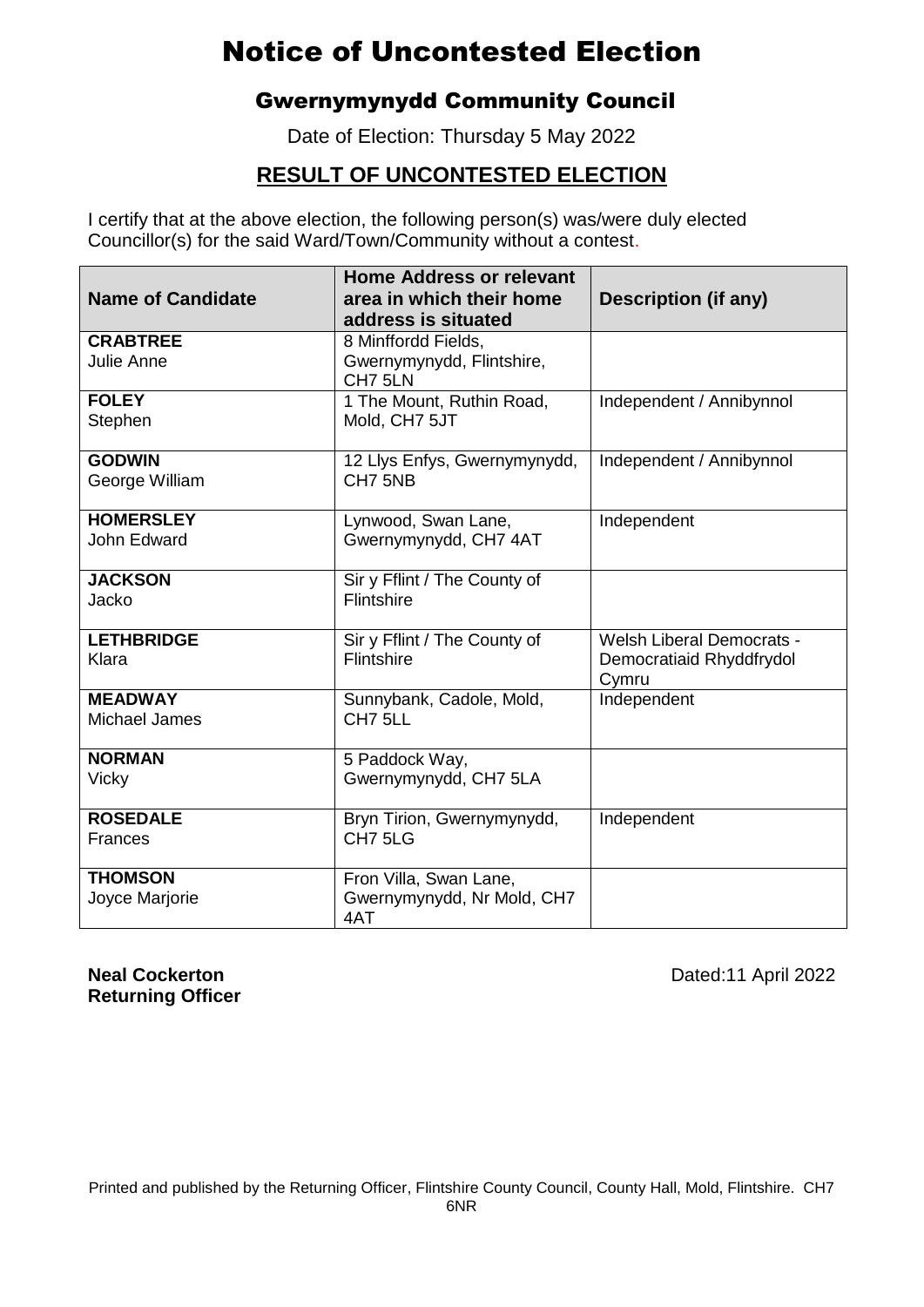### Halkyn Community Council (Halkyn Mountain Ward)

Date of Election: Thursday 5 May 2022

### **RESULT OF UNCONTESTED ELECTION**

I certify that at the above election, the following person(s) was/were duly elected Councillor(s) for the said Ward/Town/Community without a contest.

| <b>Name of Candidate</b> | <b>Home Address or relevant</b><br>area in which their home<br>address is situated | Description (if any)                           |
|--------------------------|------------------------------------------------------------------------------------|------------------------------------------------|
| <b>FAULDER-JONES</b>     | 9 St Davids Close, Pantasaph,                                                      | <b>Welsh Conservative Party</b>                |
| Ray                      | Flintshire, CH8 8RE                                                                | Candidate / Ymgeisydd Plaid<br>Geidwadol Cymru |
| <b>MORRIS</b>            | Sir y Fflint / The County of                                                       |                                                |
| Howard                   | <b>Flintshire</b>                                                                  |                                                |
| <b>ROBERTS</b>           | The Beeches, Gwern y Gaer,                                                         |                                                |
| David Grant              | Rhosesmor, CH7 6PQ                                                                 |                                                |
| <b>ROBERTS</b>           | Fron Farm, Hendre, Mold, CH7                                                       | Independent                                    |
| Dylan Huw                | 5QW                                                                                |                                                |
| <b>ROBINSON</b>          | Lymm Cottage, Berth Ddu,                                                           | Independent                                    |
| <b>Bob</b>               | Rhosesmor, Flintshire, CH7                                                         |                                                |
|                          | 6PS                                                                                |                                                |

**Returning Officer**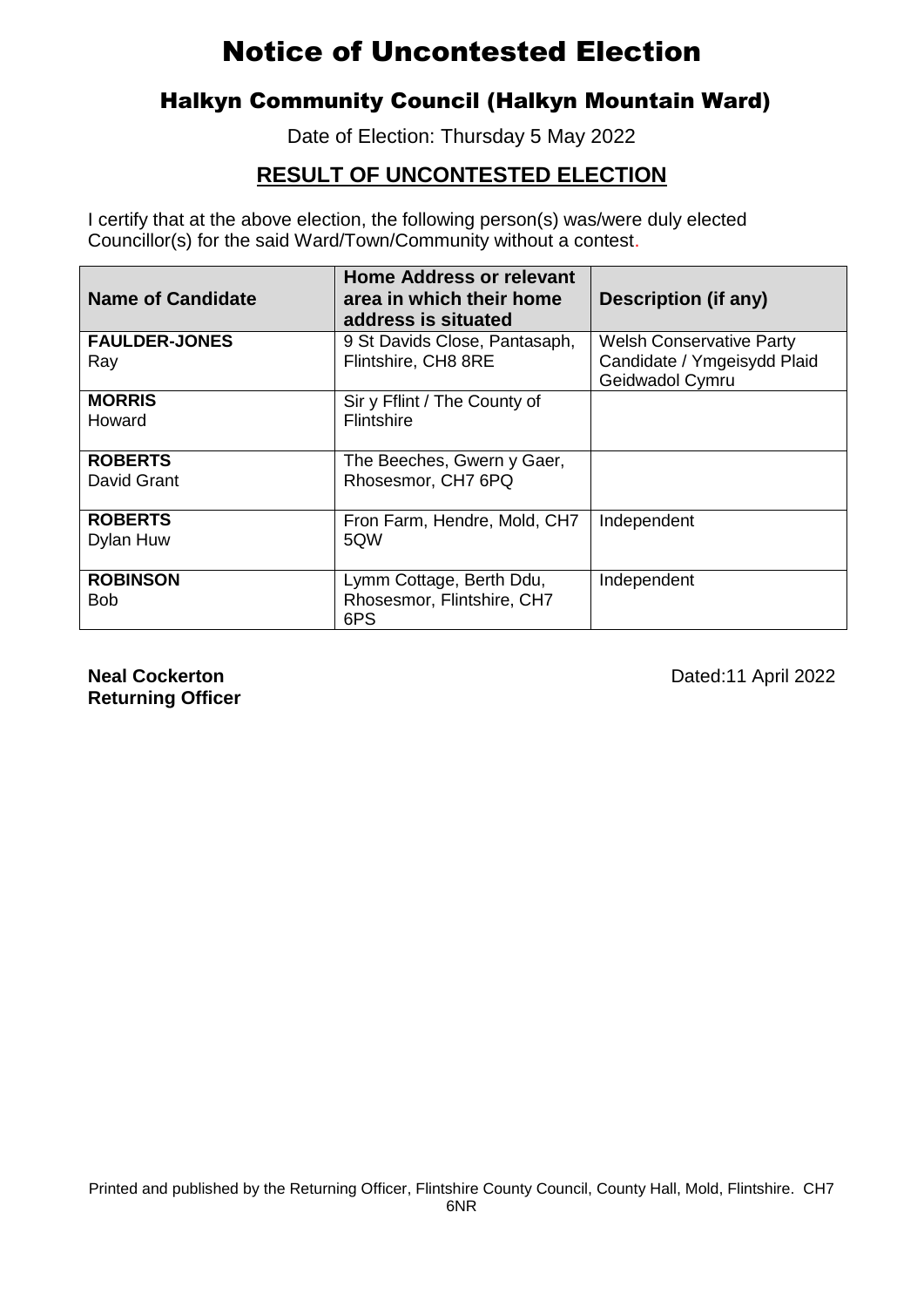### Halkyn Community Council (Pentre Halkyn Ward)

Date of Election: Thursday 5 May 2022

### **RESULT OF UNCONTESTED ELECTION**

I certify that at the above election, the following person(s) was/were duly elected Councillor(s) for the said Ward/Town/Community without a contest.

| <b>Name of Candidate</b> | <b>Home Address or relevant</b><br>area in which their home<br>address is situated | <b>Description (if any)</b>                    |
|--------------------------|------------------------------------------------------------------------------------|------------------------------------------------|
| <b>COLECLOUGH</b>        | Pistyll Farm, Nant, Nr Holywell,                                                   |                                                |
| <b>Brian</b>             | Flintshire, CH8 8BD                                                                |                                                |
| <b>COLECLOUGH</b>        | Bryn Derw, Nant, Holywell,                                                         |                                                |
| <b>Brian Glyn</b>        | Flintshire, CH8 8BD                                                                |                                                |
| D'ARCY                   | 1 The Poplars Estate, Brynford                                                     |                                                |
| Colin                    | Road, Pentre Halkyn,                                                               |                                                |
|                          | Flintshire, CH8 8AU                                                                |                                                |
| <b>DAVIES</b>            | The Old Post Office, Brynford,                                                     | <b>Welsh Conservative Party</b>                |
| Jean                     | Holywell, Flintshire, CH8 8AD                                                      | Candidate / Ymgeisydd Plaid<br>Geidwadol Cymru |

**Returning Officer**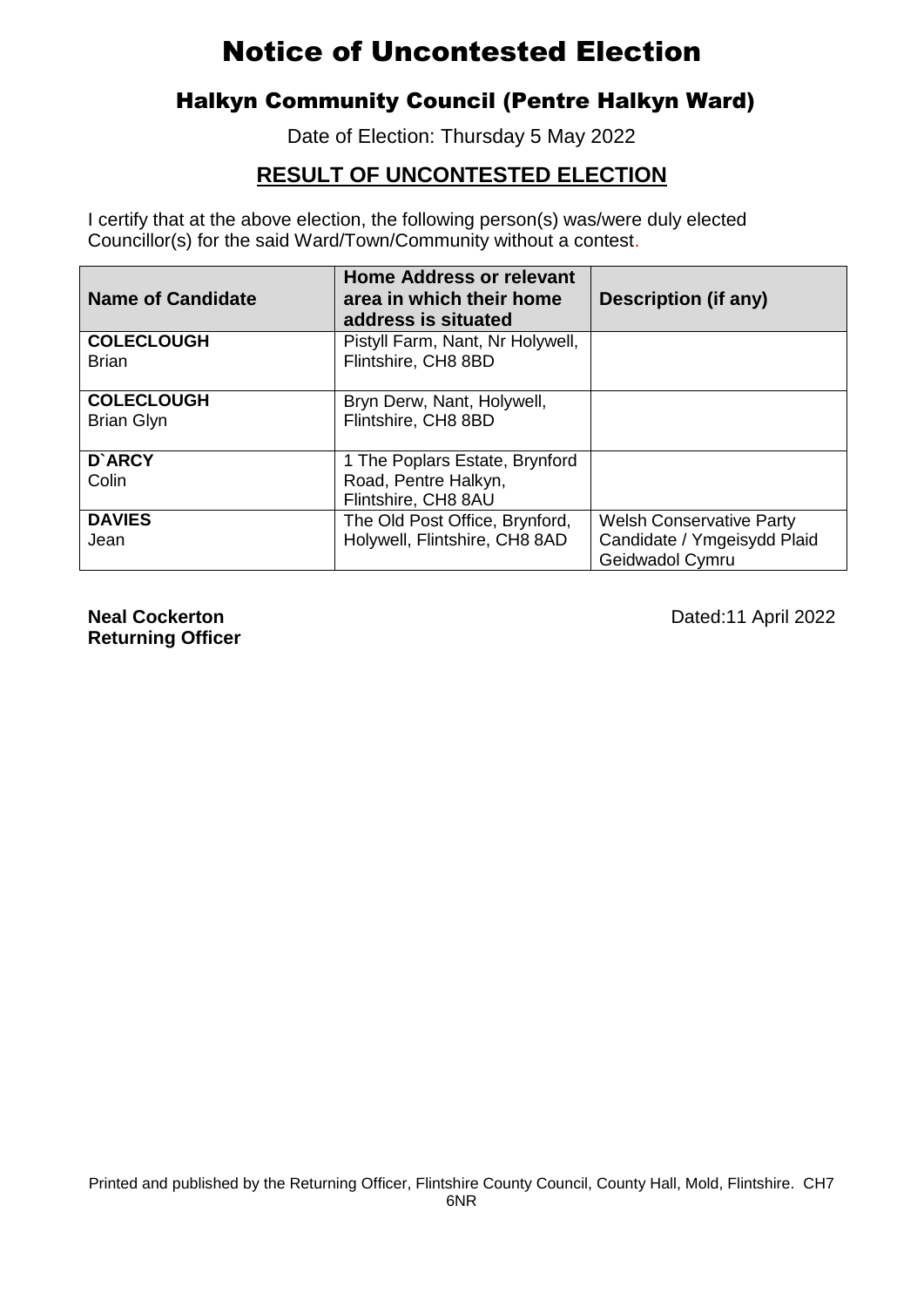### Higher Kinnerton Community Council

Date of Election: Thursday 5 May 2022

### **RESULT OF UNCONTESTED ELECTION**

I certify that at the above election, the following person(s) was/were duly elected Councillor(s) for the said Ward/Town/Community without a contest.

| <b>Name of Candidate</b>                 | <b>Home Address or relevant</b><br>area in which their home<br>address is situated | <b>Description (if any)</b> |
|------------------------------------------|------------------------------------------------------------------------------------|-----------------------------|
| <b>ALLPORT</b><br>Mike                   | 63 Main Road, Higher<br>Kinnerton, Chester, CH4 9AJ                                | Independent                 |
| <b>ARMSTRONG-BRAUN</b><br>Klaus          | Amazonia, 8 Eaton Close,<br>Broughton, Chester, CH4 ORF                            | Independent                 |
| <b>KING</b><br>Martin                    | Sir y Fflint / The County of<br>Flintshire                                         | Independent                 |
| <b>LIDDLE</b><br>Jane                    | Sir y Fflint / The County of<br>Flintshire                                         | Independent                 |
| <b>MORTIMER</b><br>Jason                 | Sir y Fflint / The County of<br><b>Flintshire</b>                                  | Independent / Annibynnol    |
| <b>NUGENT</b><br>Carroll                 | Sir y Fflint / The County of<br>Flintshire                                         | Independent / Annibynnol    |
| <b>UPTON</b><br><b>Christopher David</b> | Sir y Fflint / The County of<br>Flintshire                                         | Independent                 |

**Returning Officer**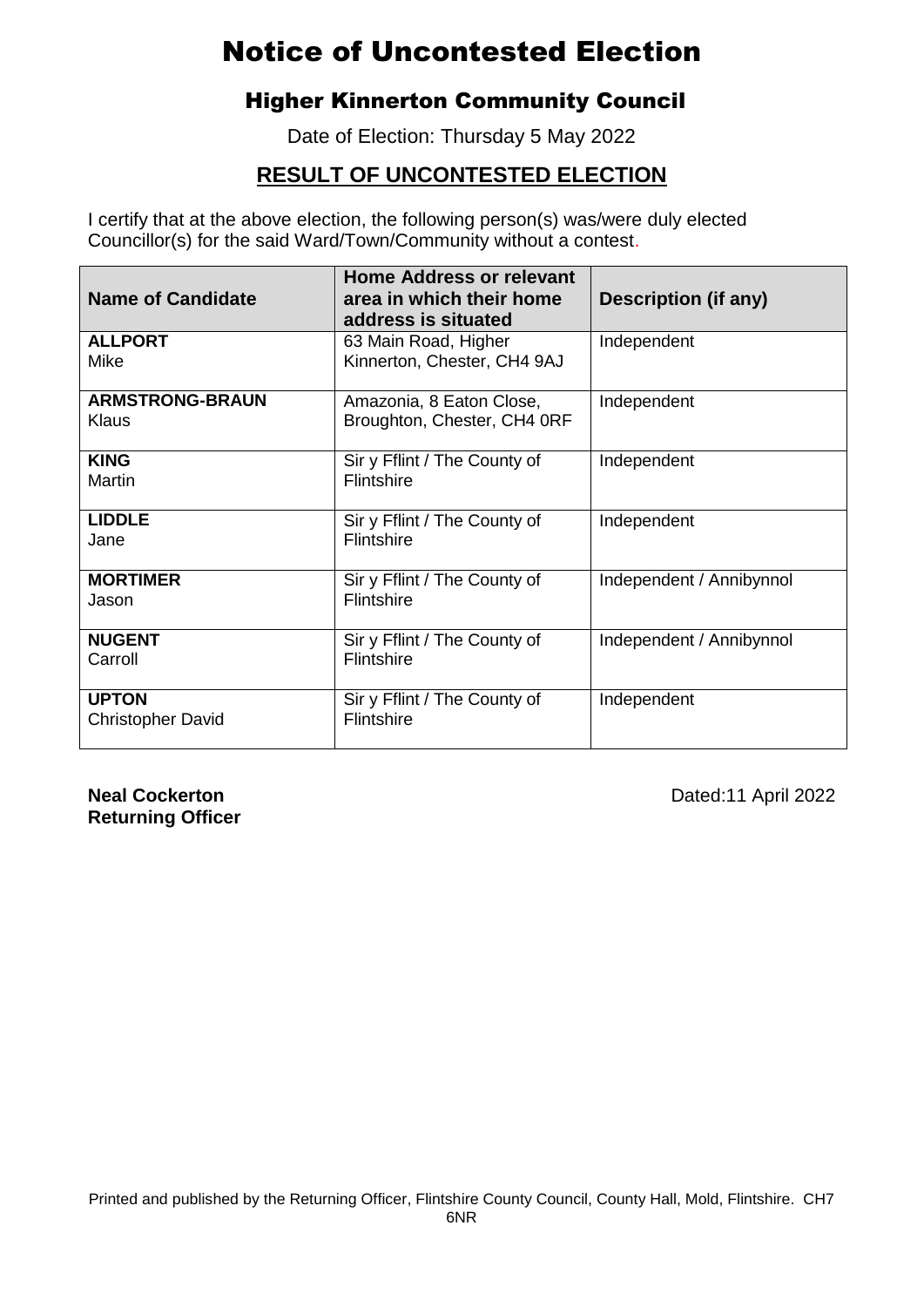### Llanasa Community Council (Axton Ward)

Date of Election: Thursday 5 May 2022

### **RESULT OF UNCONTESTED ELECTION**

I certify that at the above election, the following person(s) was/were duly elected Councillor(s) for the said Ward/Town/Community without a contest.

| <b>Name of Candidate</b> | <b>Home Address or relevant</b><br>area in which their home<br>address is situated | Description (if any)     |
|--------------------------|------------------------------------------------------------------------------------|--------------------------|
| <b>BROWN</b>             | Sir y Fflint / The County of                                                       | Independent / Annibynnol |
| David Martyn             | <b>Flintshire</b>                                                                  |                          |
| <b>FISHER</b>            | Mynydd Seion, Trelogan,                                                            |                          |
| Gill                     | Holywell, CH8 9BD                                                                  |                          |
| <b>WILLIAMS</b>          | "Hafod", Trelogan, Holywell,                                                       | Independent              |
| Mike                     | Flintshire, CH8 9BY                                                                |                          |

**Returning Officer**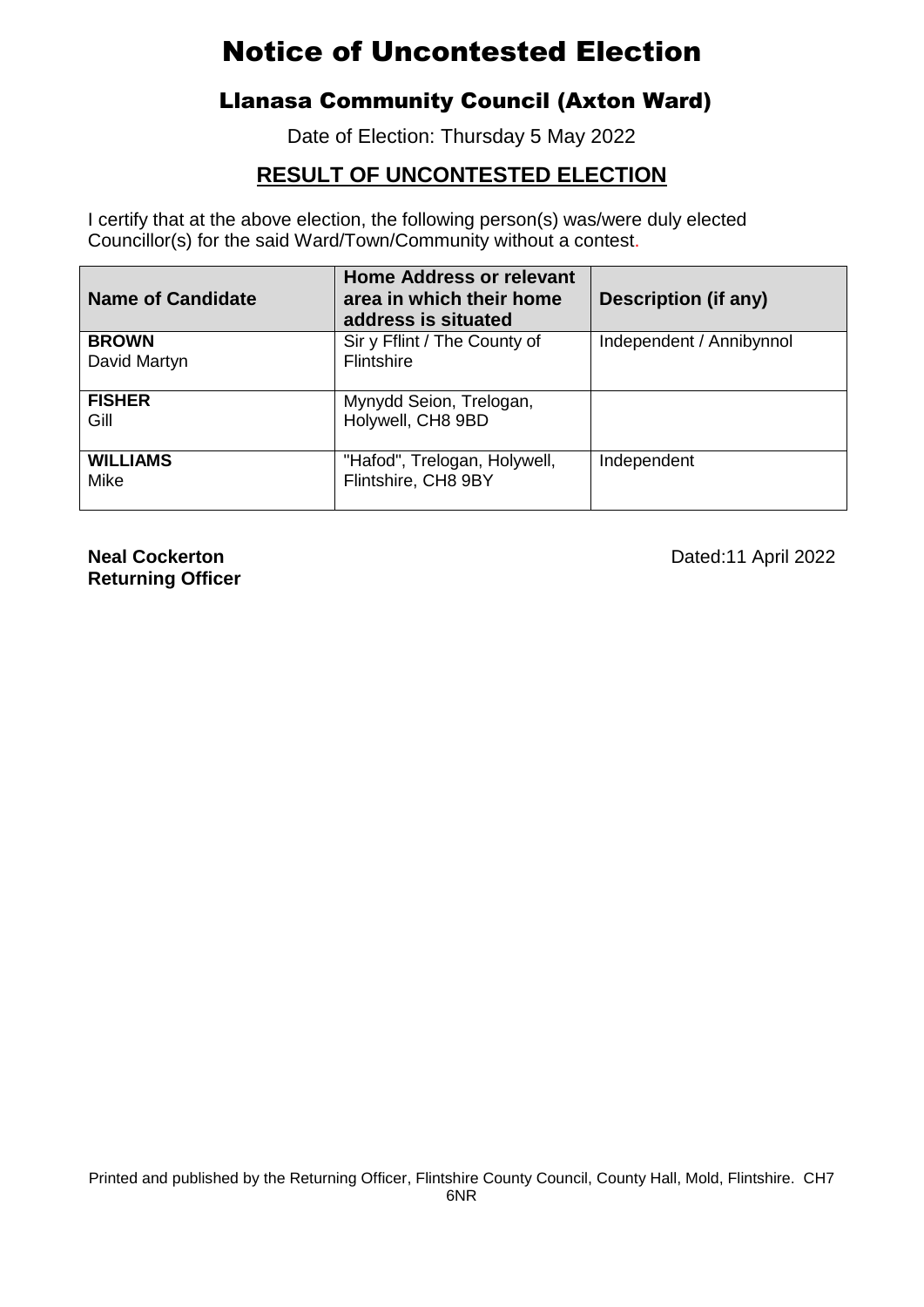## Llanasa Community Council (Ffynnongroyw Ward)

Date of Election: Thursday 5 May 2022

## **RESULT OF UNCONTESTED ELECTION**

I certify that at the above election, the following person(s) was/were duly elected Councillor(s) for the said Ward/Town/Community without a contest.

| <b>Name of Candidate</b>         | <b>Home Address or relevant</b><br>area in which their home<br>address is situated | <b>Description (if any)</b> |
|----------------------------------|------------------------------------------------------------------------------------|-----------------------------|
| <b>BANKS</b><br>Glyn             | Bodwyn, Tanlan, Flintshire,<br>CH8 9JH                                             | Independent / Annibynnol    |
| <b>CHARLTON-FLEMING</b><br>Elena | Sir y Fflint / The County of<br><b>Flintshire</b>                                  |                             |
| <b>HARVEY</b><br>Ellen           | Didsbury, Didsbury Avenue,<br>Talacre, Holywell, Flintshire,<br>CH8 9SB            | Independent                 |
| <b>LUKE</b><br>Islwyn            | 8 Meirion Terrace,<br>Ffynnongroyw, Flintshire, CH8<br>9SJ                         |                             |
| <b>ROBERTS</b><br>Jennifer       | Plas Haf, Ffynnongroyw Road,<br>Pen-y-ffordd, Holywell,<br>Flintshire, CH8 9HH     |                             |

**Returning Officer**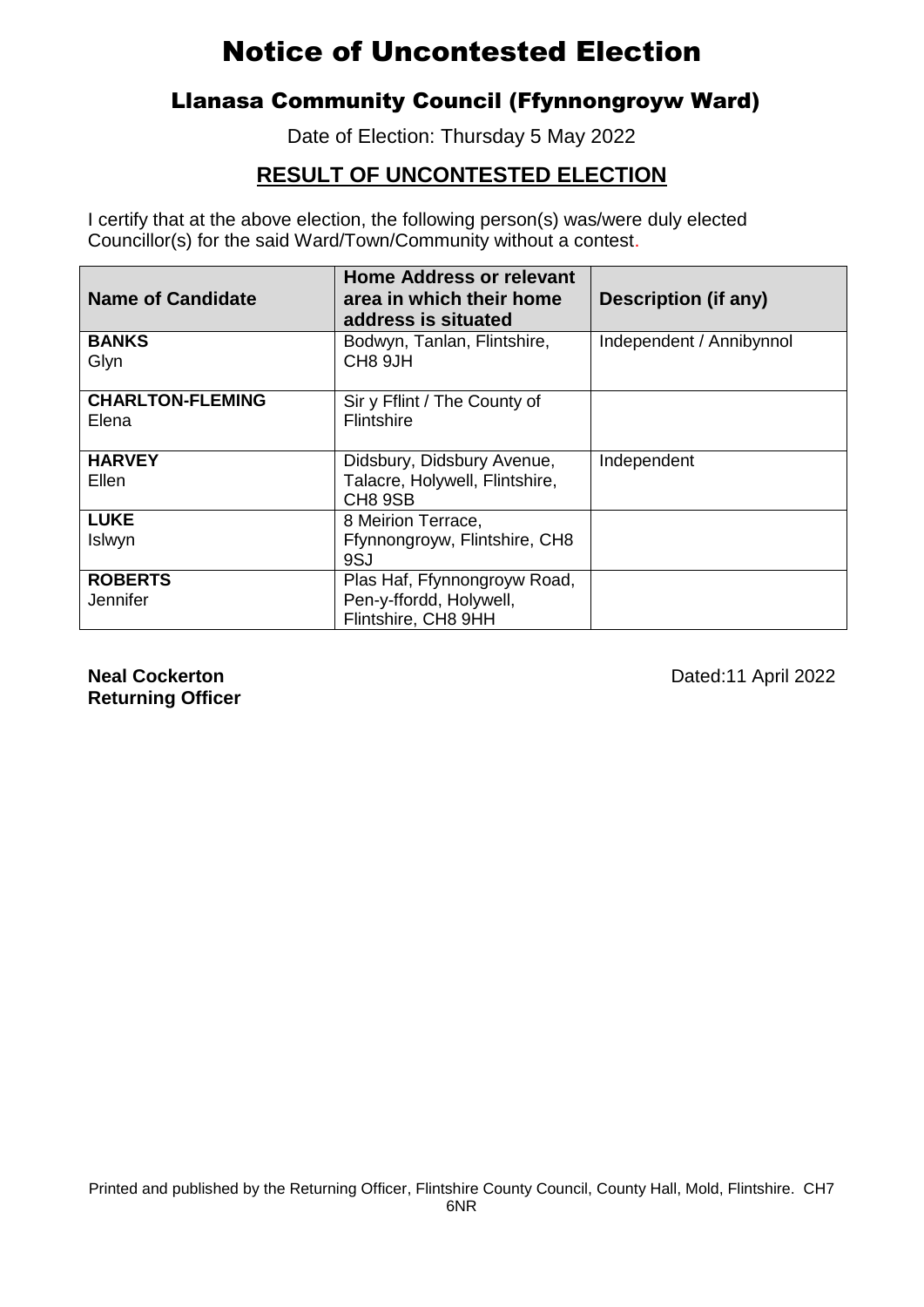### Llanasa Community Council (Gronant Ward)

Date of Election: Thursday 5 May 2022

### **RESULT OF UNCONTESTED ELECTION**

I certify that at the above election, the following person(s) was/were duly elected Councillor(s) for the said Ward/Town/Community without a contest.

| <b>Name of Candidate</b> | <b>Home Address or relevant</b><br>area in which their home<br>address is situated | Description (if any)        |
|--------------------------|------------------------------------------------------------------------------------|-----------------------------|
| <b>BRAUN</b><br>Sian     | Sir y Fflint / The County of<br><b>Flintshire</b>                                  | Independent / Annibynnol    |
| <b>HUGHES</b><br>Jane    | Sir y Fflint / The County of<br><b>Flintshire</b>                                  | Independent                 |
| <b>LARNER</b><br>John    | Talacre Arms, Gwespyr Hill,<br>Gwespyr, Nr Holywell, CH8<br>9JS                    | Independent                 |
| <b>MADDISON</b><br>Gina  | Malvyn, Moel View Road,<br>Gronant, Flintshire, LL19 9SU                           | Welsh Labour / Llafur Cymru |
| <b>WILLIAMS</b><br>John  | Sir y Fflint / The County of<br><b>Flintshire</b>                                  | Independent                 |

**Returning Officer**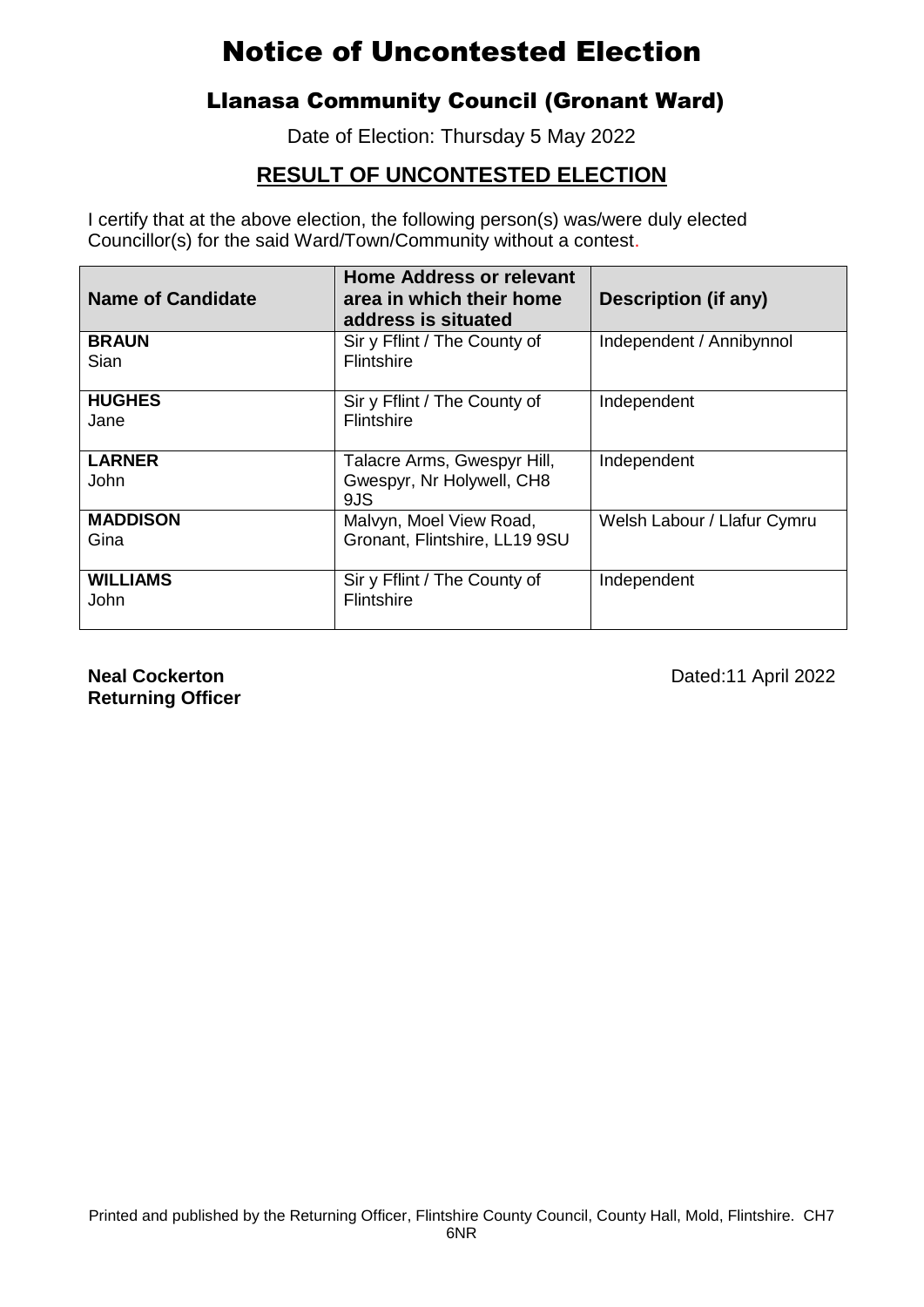### Northop Community Council (Northop Ward)

Date of Election: Thursday 5 May 2022

### **RESULT OF UNCONTESTED ELECTION**

I certify that at the above election, the following person(s) was/were duly elected Councillor(s) for the said Ward/Town/Community without a contest.

| <b>Name of Candidate</b> | <b>Home Address or relevant</b><br>area in which their home<br>address is situated | Description (if any)     |
|--------------------------|------------------------------------------------------------------------------------|--------------------------|
| <b>BREBNER</b>           | Sir y Fflint / The County of                                                       |                          |
| Alison Anne              | Flintshire                                                                         |                          |
| <b>MACKEY</b>            | Sir y Fflint / The County of                                                       | Independent              |
| Robert                   | <b>Flintshire</b>                                                                  |                          |
| <b>SCOTT</b>             | 12 Pilgrims Close, Northop,                                                        | Independent / Annibynnol |
| Linda                    | Flintshire, CH7 6BF                                                                |                          |

**Returning Officer**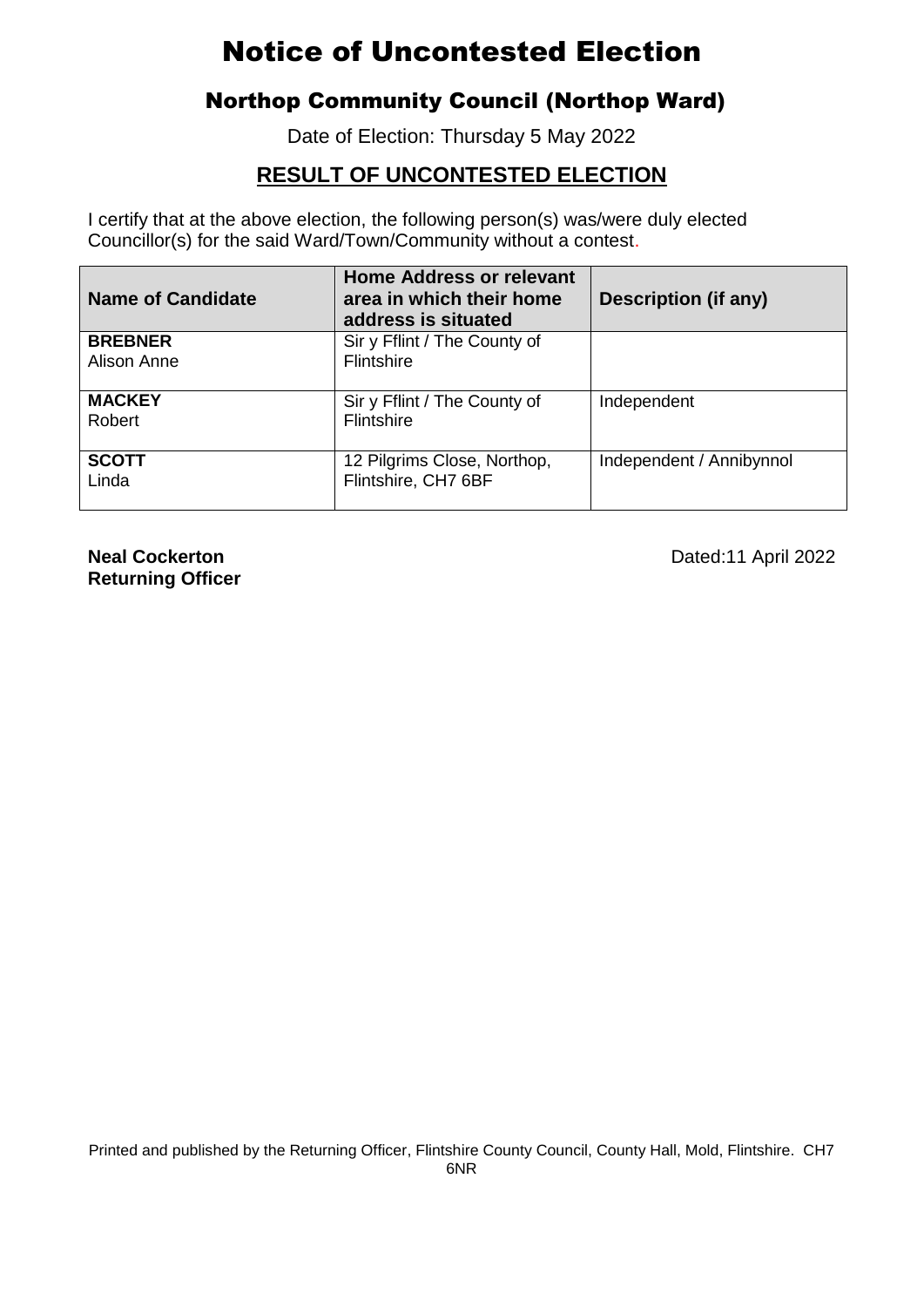### Northop Community Council (Sychdyn Ward)

Date of Election: Thursday 5 May 2022

### **RESULT OF UNCONTESTED ELECTION**

I certify that at the above election, the following person(s) was/were duly elected Councillor(s) for the said Ward/Town/Community without a contest.

| <b>Name of Candidate</b> | <b>Home Address or relevant</b><br>area in which their home<br>address is situated | <b>Description (if any)</b> |
|--------------------------|------------------------------------------------------------------------------------|-----------------------------|
| <b>BAKER</b>             | Sir y Fflint / The County of                                                       |                             |
| Cara Elizabeth           | <b>Flintshire</b>                                                                  |                             |
| <b>BATEMAN</b>           | Avondale, 17 Pen Y Bryn,                                                           | Independent                 |
| Marion                   | Sychdyn, Flintshire, CH7 6EE                                                       |                             |
| <b>LAWTON-HUGHES</b>     | The Gables, Raikes Lane,                                                           | Independent                 |
| Pauline                  | Sychdyn, CH7 6LR                                                                   |                             |
| <b>MILLAR</b>            | Sir y Fflint / The County of                                                       |                             |
| Joanne Marie Ellen       | <b>Flintshire</b>                                                                  |                             |
|                          |                                                                                    |                             |

**Returning Officer**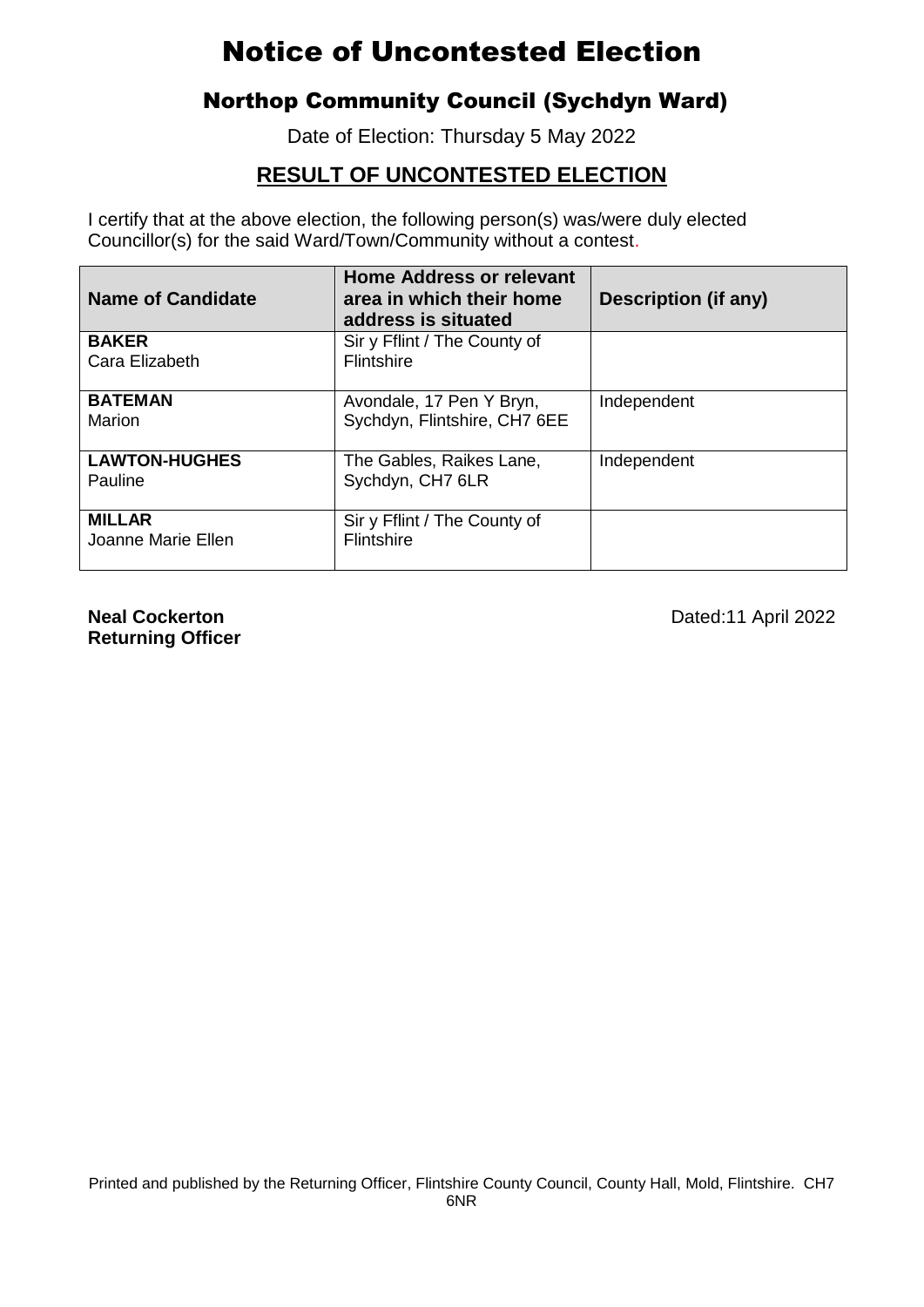### Llanfynydd Community Council (Cefn y Bedd Ward)

Date of Election: Thursday 5 May 2022

### **RESULT OF UNCONTESTED ELECTION**

I certify that at the above election, the following person(s) was/were duly elected Councillor(s) for the said Ward/Town/Community without a contest.

| <b>Name of Candidate</b> | <b>Home Address or relevant</b><br>area in which their home<br>address is situated | Description (if any)     |
|--------------------------|------------------------------------------------------------------------------------|--------------------------|
| <b>EDWARDS</b>           | Abermorddu Farm, Cymau                                                             |                          |
| Rachel Susan             | Road, Abermorddu, Flintshire,<br><b>LL12 9DH</b>                                   |                          |
| <b>OWEN</b>              | Sir y Fflint / The County of                                                       | Independent / Annibynnol |
| Stephen David            | <b>Flintshire</b>                                                                  |                          |
| <b>RHODES</b>            | Sir y Fflint / The County of                                                       |                          |
| Clive                    | <b>Flintshire</b>                                                                  |                          |

**Returning Officer**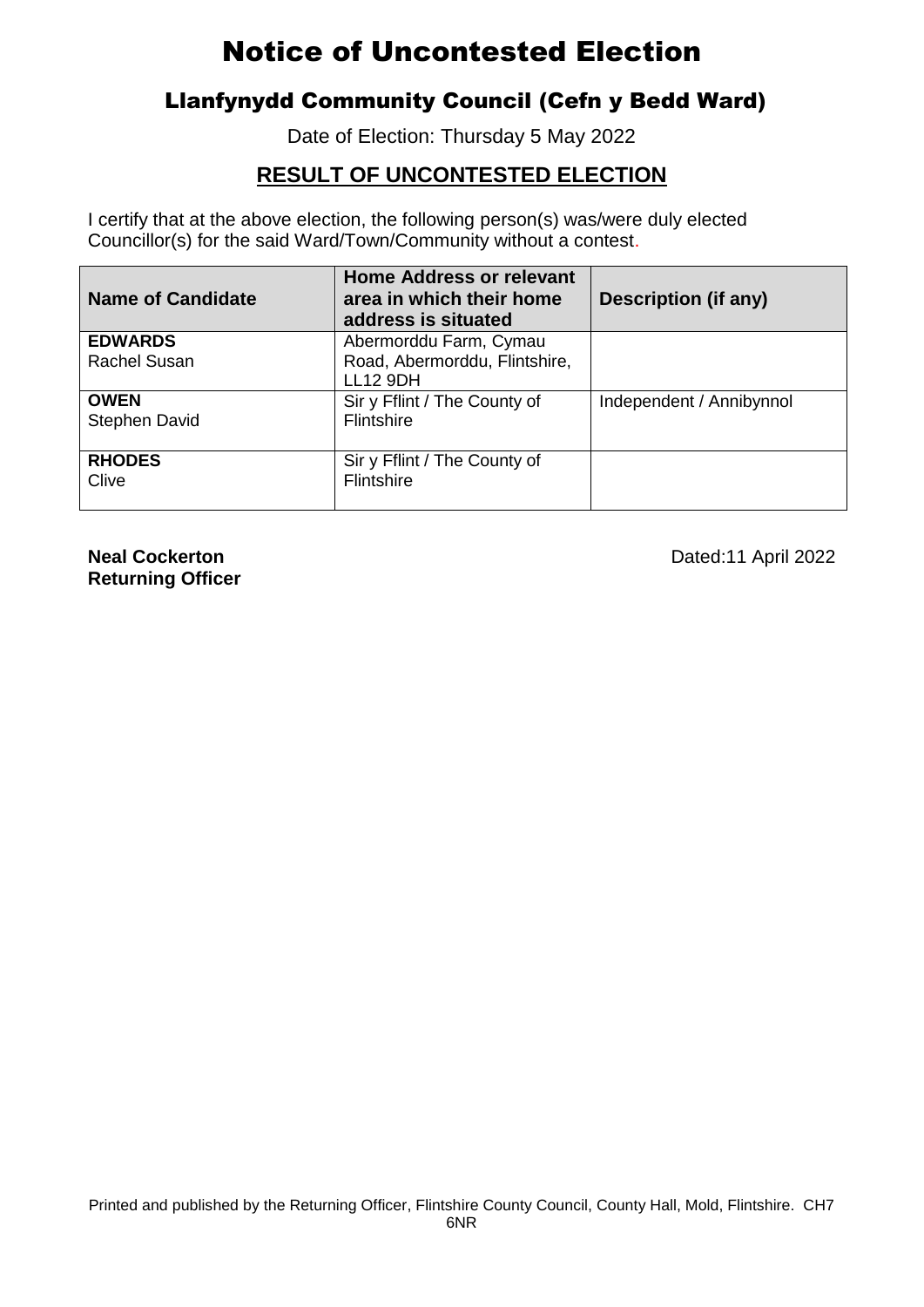### Llanfynydd Community Council (Cymau Ward)

Date of Election: Thursday 5 May 2022

#### **RESULT OF UNCONTESTED ELECTION**

I certify that at the above election, the following person(s) was/were duly elected Councillor(s) for the said Ward/Town/Community without a contest.

| <b>Name of Candidate</b>   | <b>Home Address or relevant</b><br>area in which their home<br>address is situated | <b>Description (if any)</b> |
|----------------------------|------------------------------------------------------------------------------------|-----------------------------|
| <b>HUGHES</b><br>Dave      | Tegfryn, Cymau Lane, Cymau,<br>Nr Wrexham, LL11 5EW                                | Welsh Labour / Llafur Cymru |
| <b>PARTRIDGE</b><br>Andrew | Bryn Cerdd, Ffordd Las,<br>Cymau, LL11 5EY                                         | Independent                 |

**Returning Officer**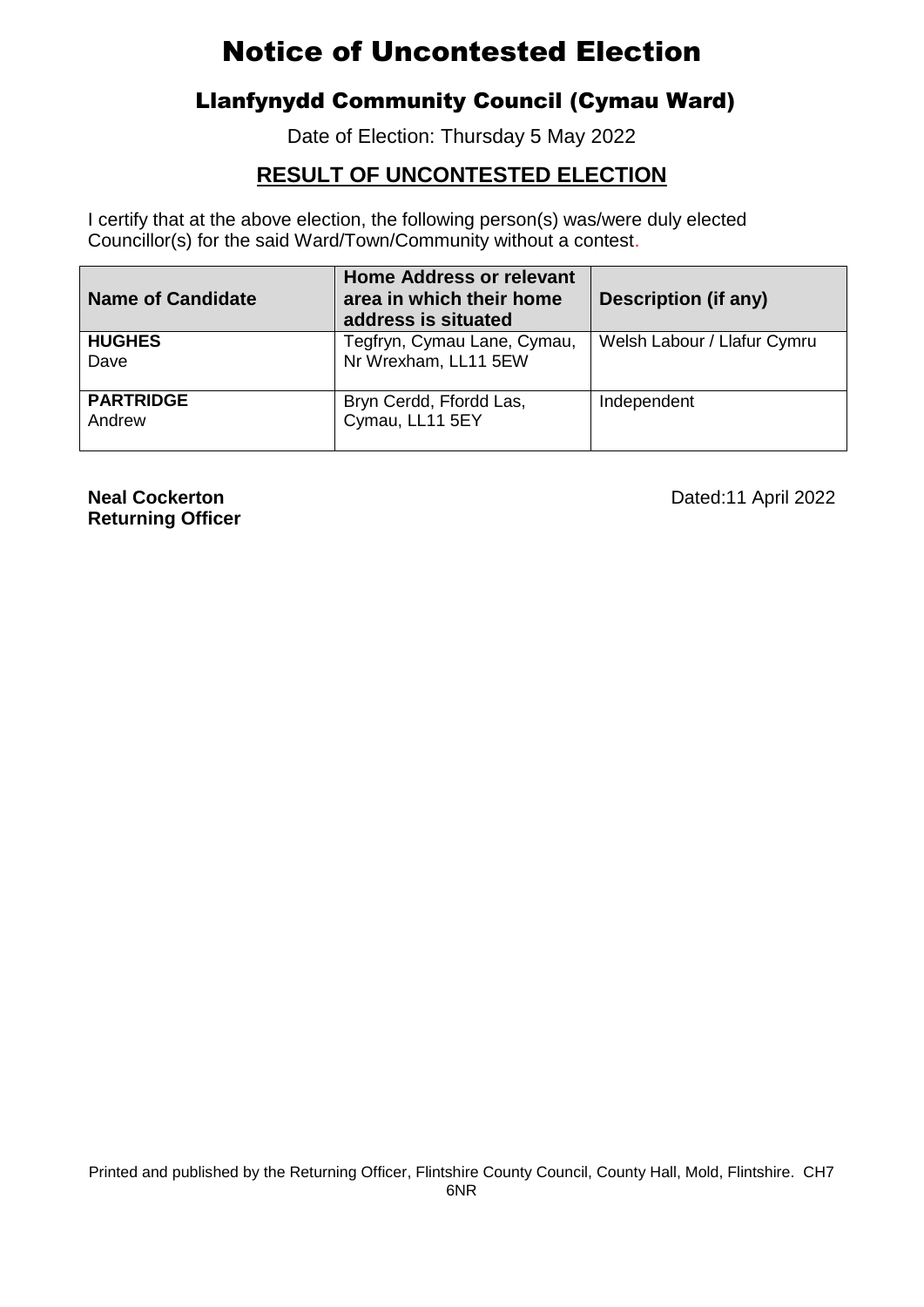## Llanfynydd Community Council (Ffrith Ward)

Date of Election: Thursday 5 May 2022

## **RESULT OF UNCONTESTED ELECTION**

I certify that at the above election, the following person(s) was/were duly elected Councillor(s) for the said Ward/Town/Community without a contest.

| <b>Name of Candidate</b>         | <b>Home Address or relevant</b><br>area in which their home<br>address is situated | Description (if any)     |
|----------------------------------|------------------------------------------------------------------------------------|--------------------------|
| <b>LEWIS JONES</b><br>Joan       | Crossing Cottage, Llanfynydd,<br>Wrexham, LL11 5HN                                 | Independent / Annibynnol |
| <b>ROBERTS</b><br>Andrew         | Sir y Fflint / The County of<br>Flintshire                                         |                          |
| <b>WILLIAMS</b><br>Lee Alexander | Taliesen, High Street, Ffrith,<br><b>LL11 5LH</b>                                  |                          |

**Returning Officer**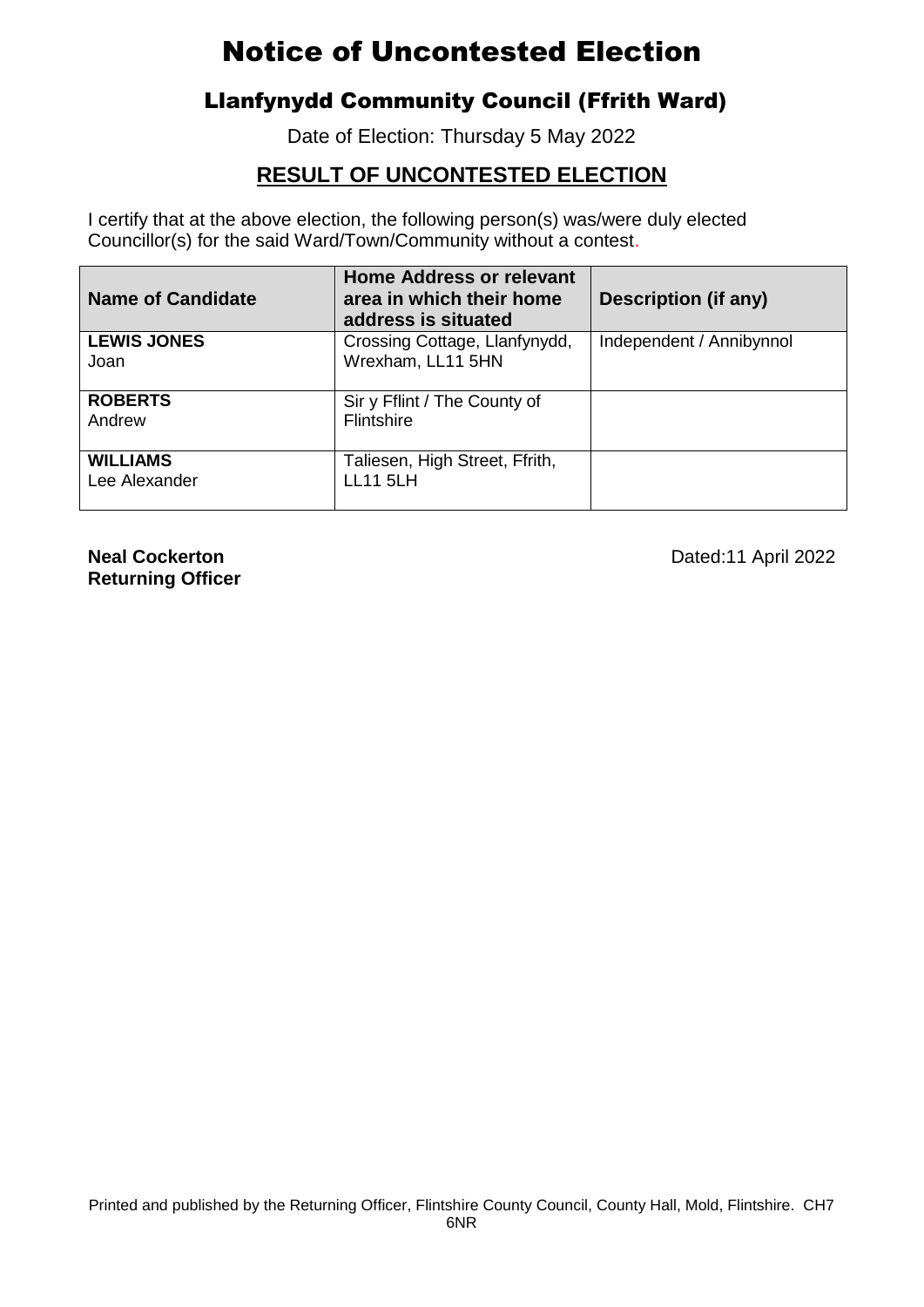### Llanfynydd Community Council (Pontybodkin Ward)

Date of Election: Thursday 5 May 2022

### **RESULT OF UNCONTESTED ELECTION**

I certify that at the above election, the following person(s) was/were duly elected Councillor(s) for the said Ward/Town/Community without a contest.

| <b>Name of Candidate</b> | Home Address or relevant<br>area in which their home<br>address is situated | Description (if any) |
|--------------------------|-----------------------------------------------------------------------------|----------------------|
| <b>JONES</b>             | 1 Dingle View, Corwen Road,                                                 |                      |
| Jan                      | Pontybodkin, Flintshire, CH7                                                |                      |
|                          | 4TE                                                                         |                      |

**Returning Officer**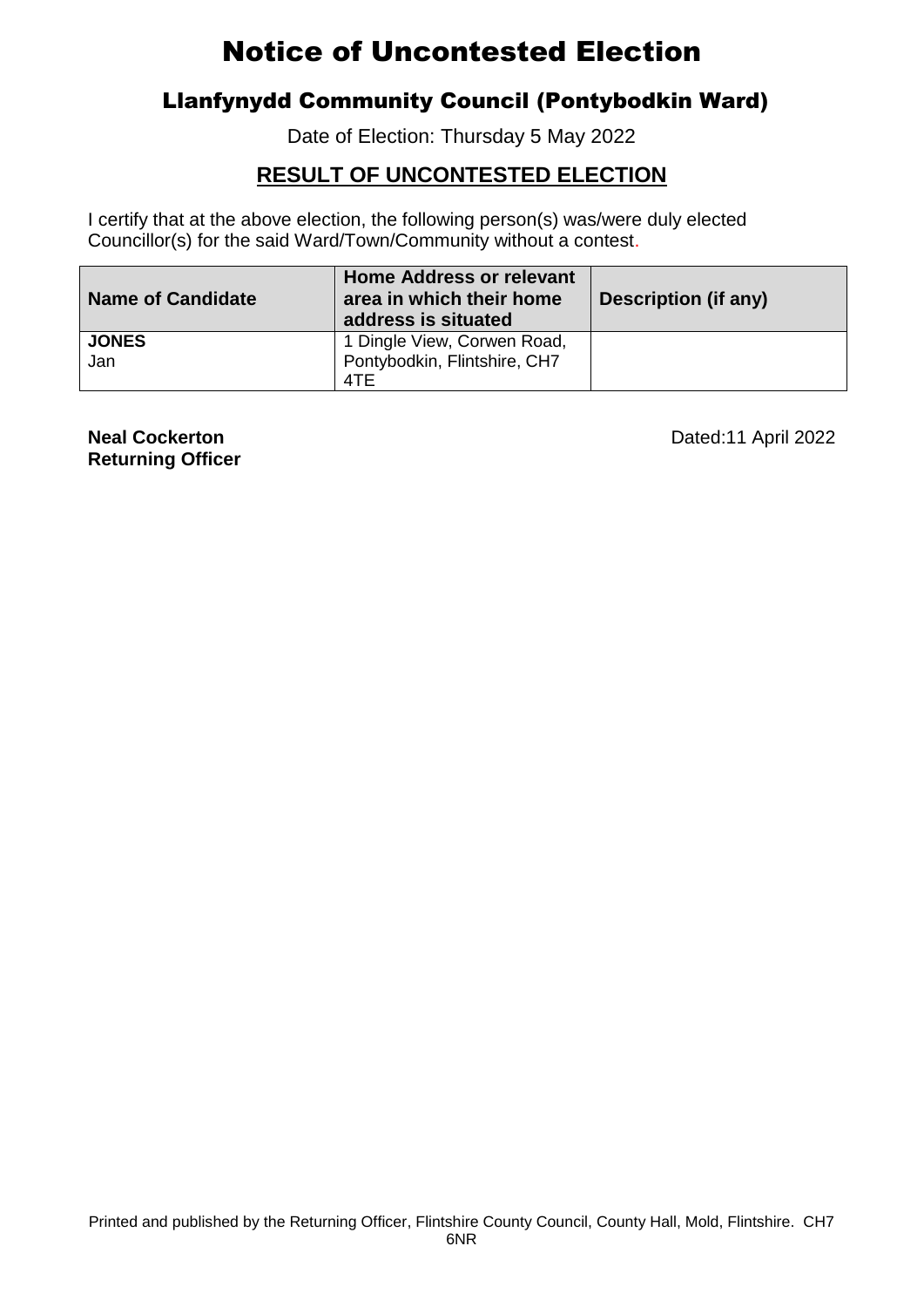## Mostyn Community Council (Mostyn Ward)

Date of Election: Thursday 5 May 2022

## **RESULT OF UNCONTESTED ELECTION**

I certify that at the above election, the following person(s) was/were duly elected Councillor(s) for the said Ward/Town/Community without a contest.

| <b>Name of Candidate</b>        | <b>Home Address or relevant</b><br>area in which their home<br>address is situated | <b>Description (if any)</b> |
|---------------------------------|------------------------------------------------------------------------------------|-----------------------------|
| <b>BANKS</b><br>Pam             | Bodwyn, Tanlan, Flintshire,<br>CH <sub>8</sub> 9JH                                 | Independent / Annibynnol    |
| <b>CALVERT</b><br>Sarah         | Sir y Fflint / The County of<br>Flintshire                                         | Independent                 |
| <b>HEESOM</b><br><b>Patrick</b> | Sir y Fflint / The County of<br><b>Flintshire</b>                                  | Independent                 |
| <b>SEDDON</b><br>David Robert   | 36 Penrho, Mostyn, Holywell,<br>Flintshire, CH8 9QS                                | Independent                 |

**Returning Officer**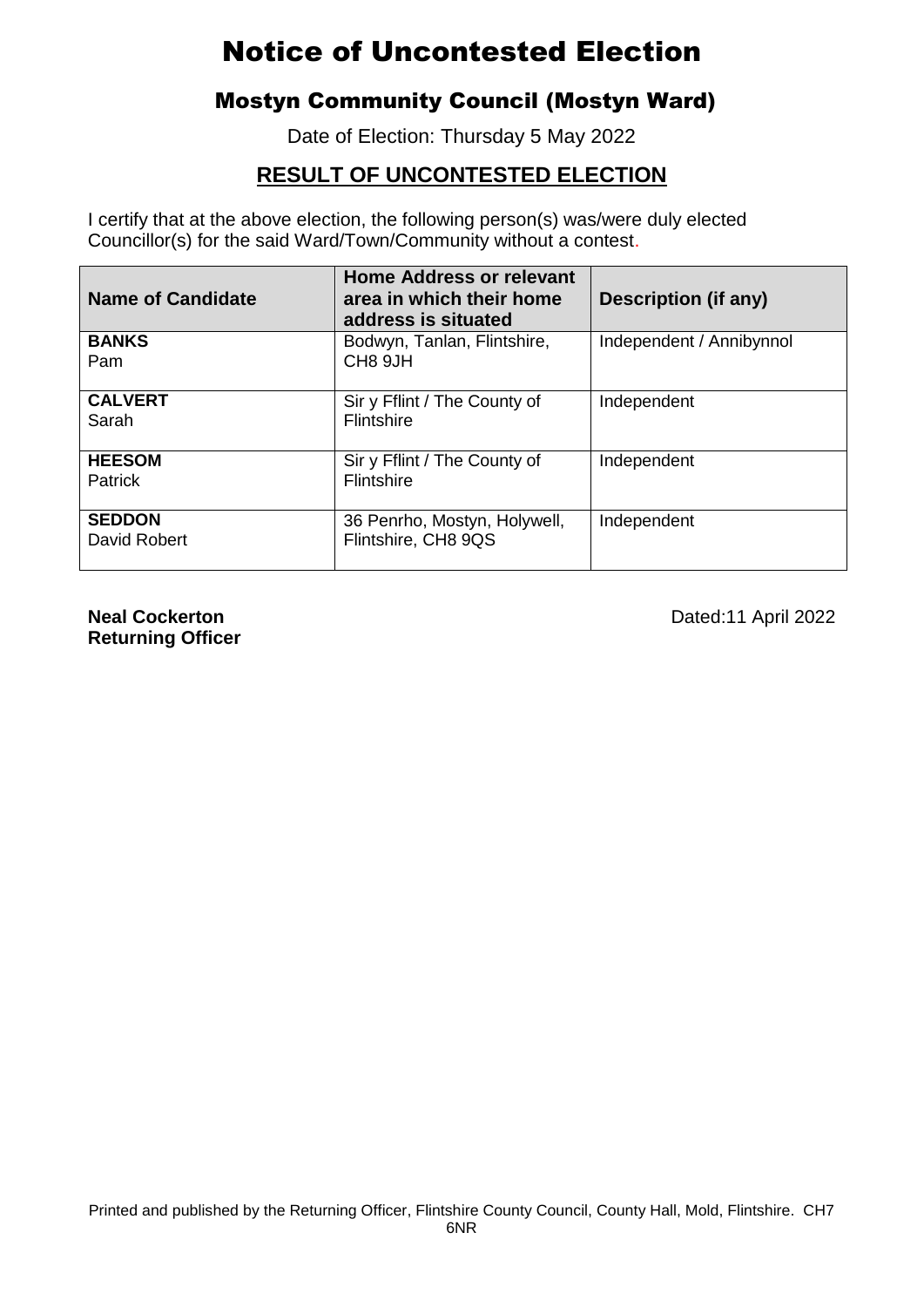### Mostyn Community Council (Rhewl Mostyn Ward)

Date of Election: Thursday 5 May 2022

### **RESULT OF UNCONTESTED ELECTION**

I certify that at the above election, the following person(s) was/were duly elected Councillor(s) for the said Ward/Town/Community without a contest.

| <b>Name of Candidate</b>      | Home Address or relevant<br>area in which their home<br>address is situated | <b>Description (if any)</b> |
|-------------------------------|-----------------------------------------------------------------------------|-----------------------------|
| <b>LEWIS-JONES</b><br>Michael | Feathers Cottage, Rhewl,<br>Mostyn, Flintshire, CH8 9QF                     | Independent                 |

**Returning Officer**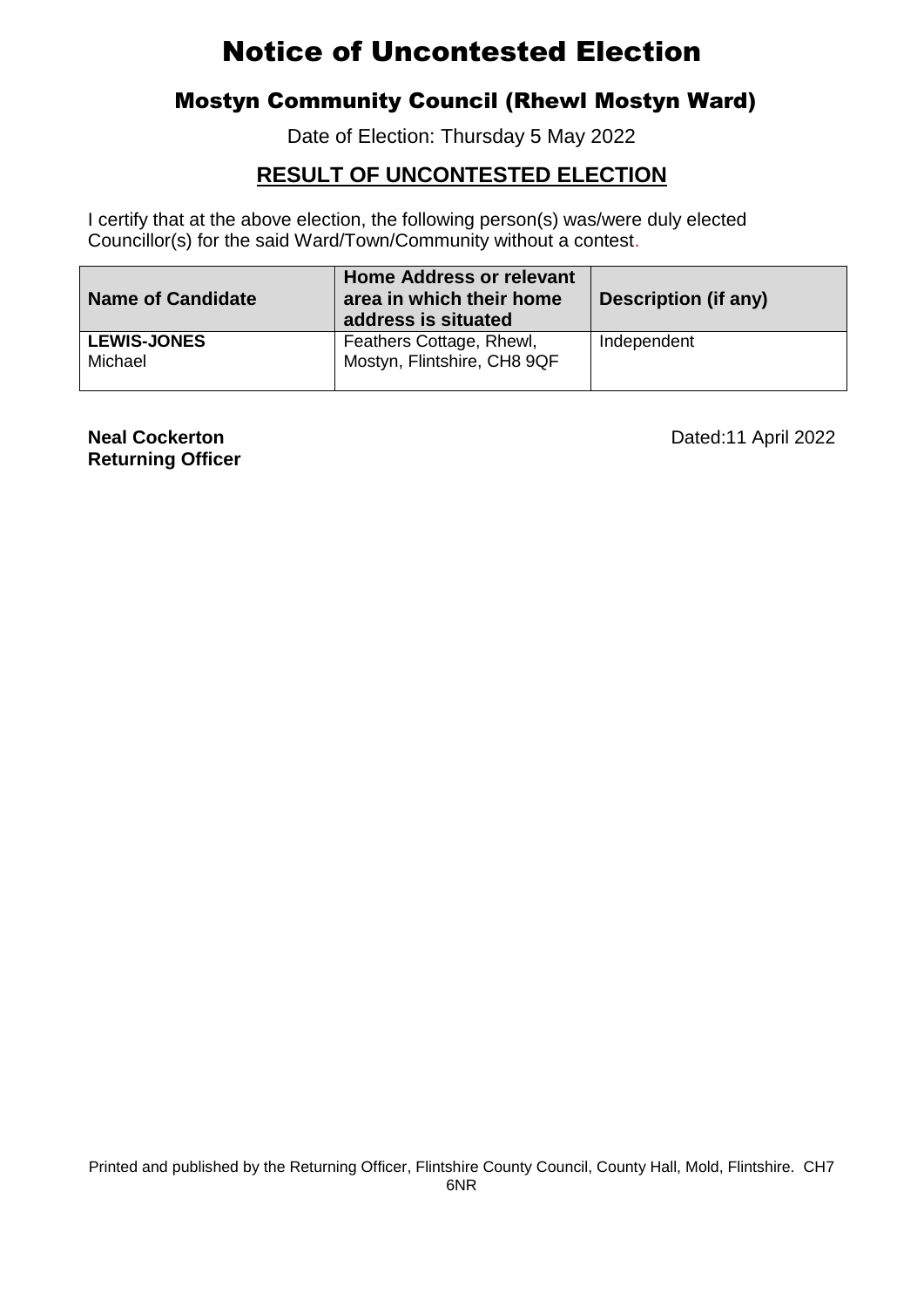### Nannerch Community Council

Date of Election: Thursday 5 May 2022

### **RESULT OF UNCONTESTED ELECTION**

I certify that at the above election, the following person(s) was/were duly elected Councillor(s) for the said Ward/Town/Community without a contest.

| <b>Name of Candidate</b>      | <b>Home Address or relevant</b><br>area in which their home<br>address is situated | <b>Description (if any)</b> |
|-------------------------------|------------------------------------------------------------------------------------|-----------------------------|
| <b>MORGAN</b>                 | Westside Cottage, Ffordd Y                                                         |                             |
| Huw                           | Waen, Nannerch, Yr                                                                 |                             |
|                               | Wyddgrug, Sir y Fflint, CH7                                                        |                             |
|                               | 5RX                                                                                |                             |
| <b>OWEN</b>                   | Sir y Fflint / The County of                                                       | Independent                 |
| Marc Haydn                    | <b>Flintshire</b>                                                                  |                             |
|                               |                                                                                    |                             |
| <b>WILLIAMS</b><br>Gareth Wyn | Llety'r Eos, Denbigh Road,<br>Nannerch, Flintshire, CH7 5RJ                        | Annibynnol / Independent    |

**Returning Officer**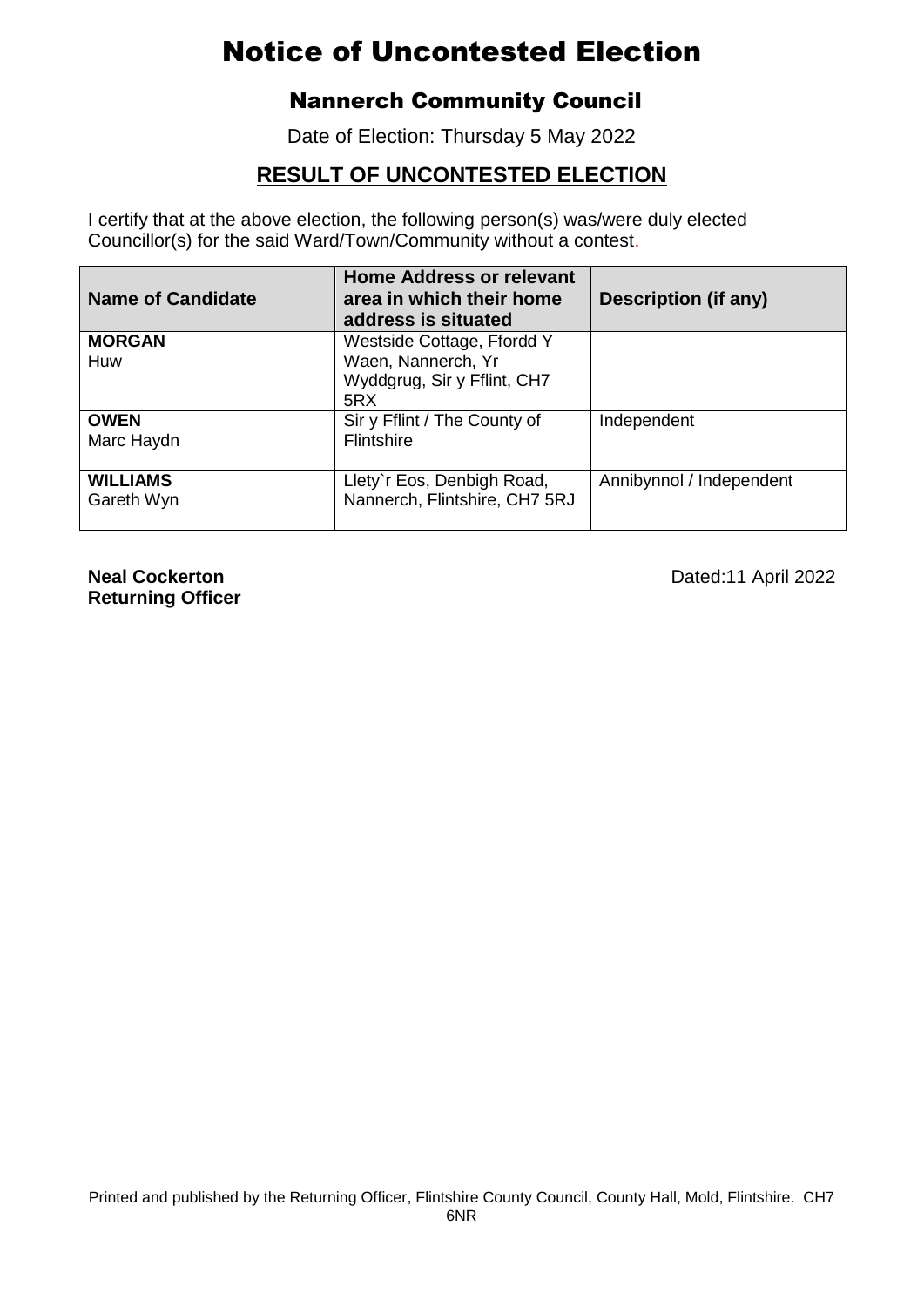### Nercwys Community Council

Date of Election: Thursday 5 May 2022

### **RESULT OF UNCONTESTED ELECTION**

I certify that at the above election, the following person(s) was/were duly elected Councillor(s) for the said Ward/Town/Community without a contest.

| <b>Name of Candidate</b>                   | Home Address or relevant<br>area in which their home<br>address is situated | Description (if any)                                                              |
|--------------------------------------------|-----------------------------------------------------------------------------|-----------------------------------------------------------------------------------|
| <b>BICKERTON</b><br>Ken                    | 1 Tan-y-Rhos, Ffordd y Pentre,<br>Nercwys, Mold, Flintshire, CH7<br>4ES     |                                                                                   |
| <b>CRACKNELL</b><br>Kathy                  | Pentre Felin, Ffordd-y-Felin,<br>Treuddyn, Flintshire, CH7 4BD              | <b>Welsh Conservative Party</b><br>Candidate / Ymgeisydd Plaid<br>Geidwadol Cymru |
| <b>MORGAN</b><br><b>Melissa Denise</b>     | Cae Newydd, Ffordd Cae<br>Newydd, Nercwys, Mold,<br>Flintshire, CH7 4AY     | Independent / Annibynnol                                                          |
| <b>PRICE</b><br>Jean                       | Sir y Fflint / The County of<br>Flintshire                                  |                                                                                   |
| <b>ROBERTS</b><br><b>Brian Christopher</b> | 11 Tan-y-Rhos, Ffordd y<br>Pentre, Nercwys, Mold                            |                                                                                   |
| <b>ROBERTS</b><br><b>Clive Paul</b>        | 11 Tan-Y-Rhos, Nercwys,<br>Mold, CH7 4ES                                    |                                                                                   |
| <b>ROBERTS</b><br>Paul                     | Sir y Fflint / The County of<br>Flintshire                                  | Independent                                                                       |
| <b>THOMAS</b><br>Cordula                   | Bryn Gwyn Farm,<br>Gwernymyndd, Mold, CH7 4DY                               |                                                                                   |

**Returning Officer**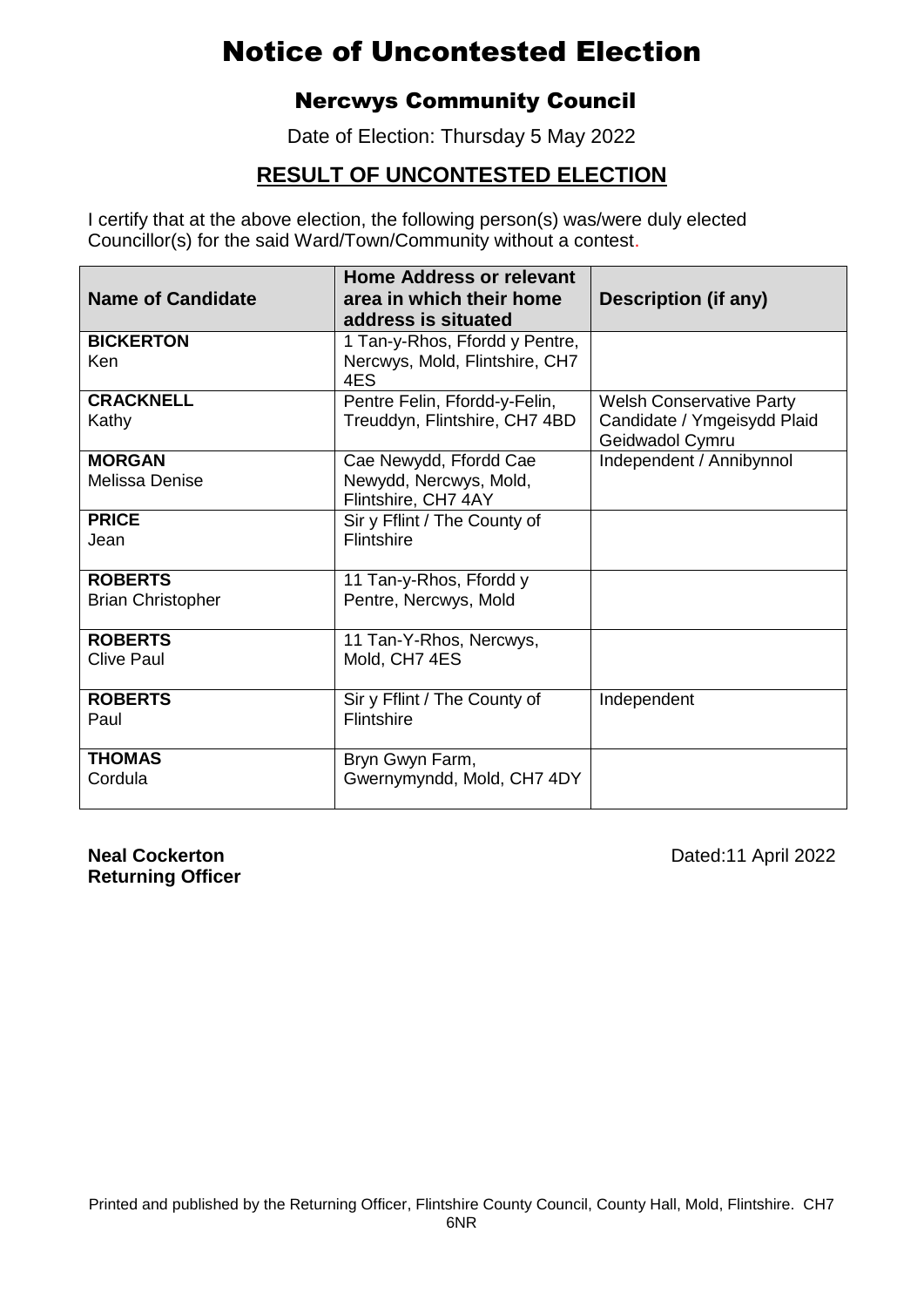### Northop Hall Community Council

Date of Election: Thursday 5 May 2022

### **RESULT OF UNCONTESTED ELECTION**

I certify that at the above election, the following person(s) was/were duly elected Councillor(s) for the said Ward/Town/Community without a contest.

| <b>Name of Candidate</b> | <b>Home Address or relevant</b><br>area in which their home<br>address is situated | <b>Description (if any)</b> |
|--------------------------|------------------------------------------------------------------------------------|-----------------------------|
| <b>CATHERALL</b>         | 6 Brookside Crescent, Northop                                                      |                             |
| Wendy                    | Hall, Nr Mold, Flintshire, CH7<br>6HW                                              |                             |
| <b>GIBSON</b>            | 2 Chapel House, Off Village                                                        | Independent                 |
| Peter                    | Road, Northop Hall, Nr Mold,<br>Flints., CH7 6LE                                   |                             |
| <b>GOLLEDGE</b>          | Robin Hood Cottage, Pinfold                                                        | Independent                 |
| John                     | Lane, Northop Hall, Mold,<br>Flints, CH7 6HE                                       |                             |
| <b>PERRY</b>             | 17 Brookside Crescent,                                                             | Independent / Annibynnol    |
| <b>Steve</b>             | Northop Hall, Mold, Flintshire,<br>CH7 6HW                                         |                             |
| <b>PRICE</b>             | Sir y Fflint / The County of                                                       |                             |
| Elaine                   | Flintshire                                                                         |                             |
| <b>RICHARDSON</b>        | 2 Church Close, Northop Hall,                                                      | Independent                 |
| <b>Martin</b>            | Flintshire, CH7 6HY                                                                |                             |
| <b>THEW</b>              | 2 Northop Hall Cottages,                                                           | Independent / Annibynnol    |
| Linda                    | Village Road, Northop Hall,<br>Mold, Flintshire, CH7 6HR                           |                             |

**Returning Officer**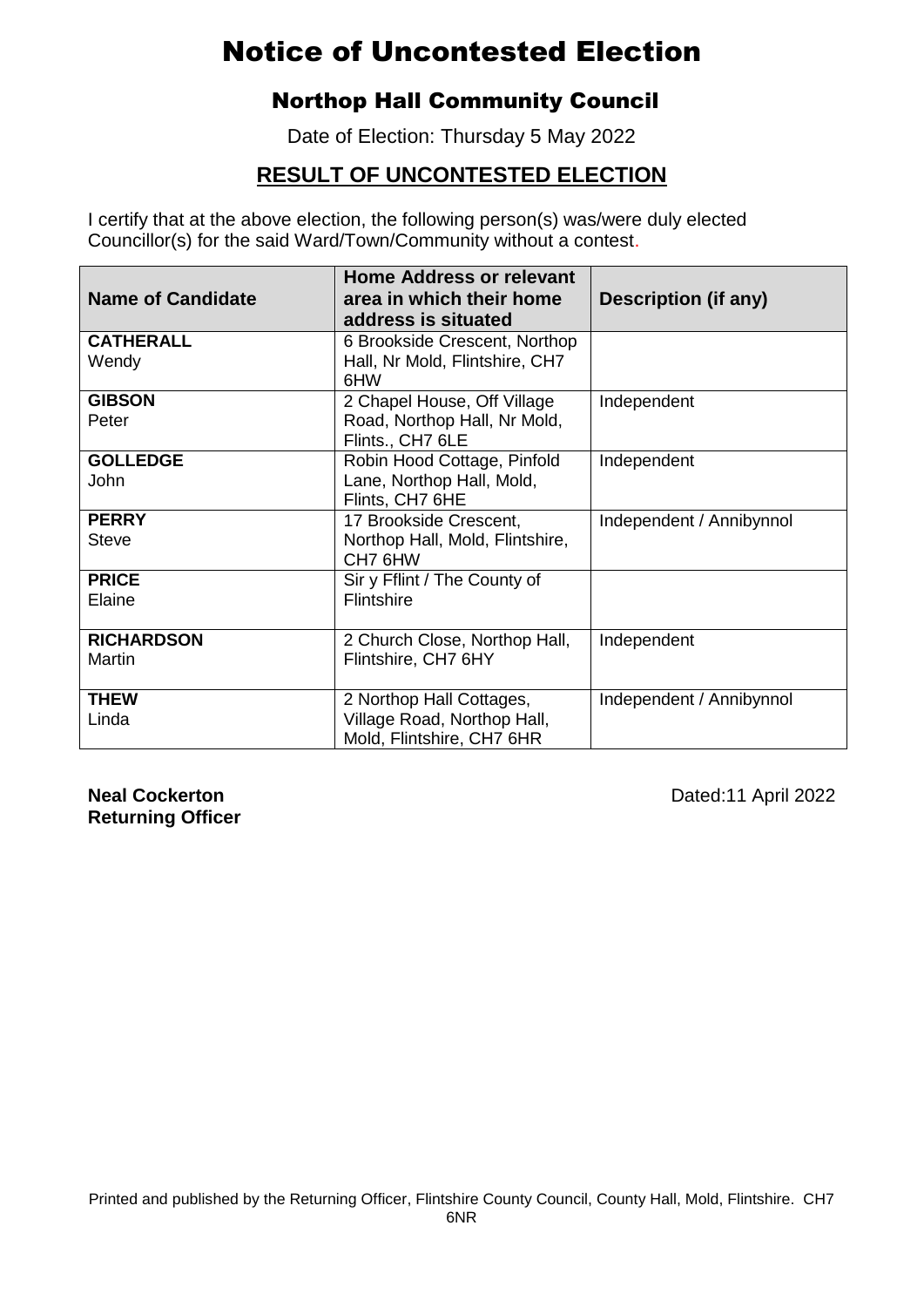### Penyffordd Community Council

Date of Election: Thursday 5 May 2022

### **RESULT OF UNCONTESTED ELECTION**

I certify that at the above election, the following person(s) was/were duly elected Councillor(s) for the said Ward/Town/Community without a contest.

| <b>Name of Candidate</b>       | <b>Home Address or relevant</b><br>area in which their home<br>address is situated | Description (if any)        |
|--------------------------------|------------------------------------------------------------------------------------|-----------------------------|
| <b>BLACKMAN</b><br>Paul        | 1 East View, Penymynydd<br>Road, Penyffordd, CH4 OLE                               | Welsh Labour / Llafur Cymru |
| <b>IBBOTSON</b><br>Alasdair    | 8 Westfield Drive, Penyffordd,<br>Nr. Chester, CH4 0HY                             | Welsh Labour / Llafur Cymru |
| <b>JONES</b><br>Julie          | 3 White Court, Penymynydd,<br>Flintshire, CH4 0GQ                                  | Independent / Annibynnol    |
| <b>PRIDDIN</b><br><b>Jeff</b>  | Sir y Fflint / The County of<br>Flintshire                                         | Independent                 |
| <b>RANSOME</b><br>Pat          | Sir y Fflint / The County of<br>Flintshire                                         | Independent / Annibynnol    |
| <b>SLOAN</b><br>Andy           | Laburnum Cottage,<br>Penymynydd Road, Flintshire,<br>CH <sub>4</sub> OLJ           |                             |
| <b>WAKELAM</b><br>Roy Alan     | 49 Penymynydd Road,<br>Penyffordd, Flintshire, CH4<br><b>OLF</b>                   | Independent / Annibynnol    |
| <b>WALKER</b><br>David         | 22 Vounog Hill, Penyffordd,<br>Near Chester, CH4 0EZ                               | Welsh Labour / Llafur Cymru |
| <b>WILLIAMS</b><br>David       | Cae Derw, Wrexham Road,<br>Pen-y-ffordd, Near Chester,<br>Flintshire, CH4 0HT      | Independent / Annibynnol    |
| <b>WILLIAMS</b><br>Susie Diane | Sir y Fflint / The County of<br>Flintshire                                         | Independent / Annibynnol    |

**Returning Officer**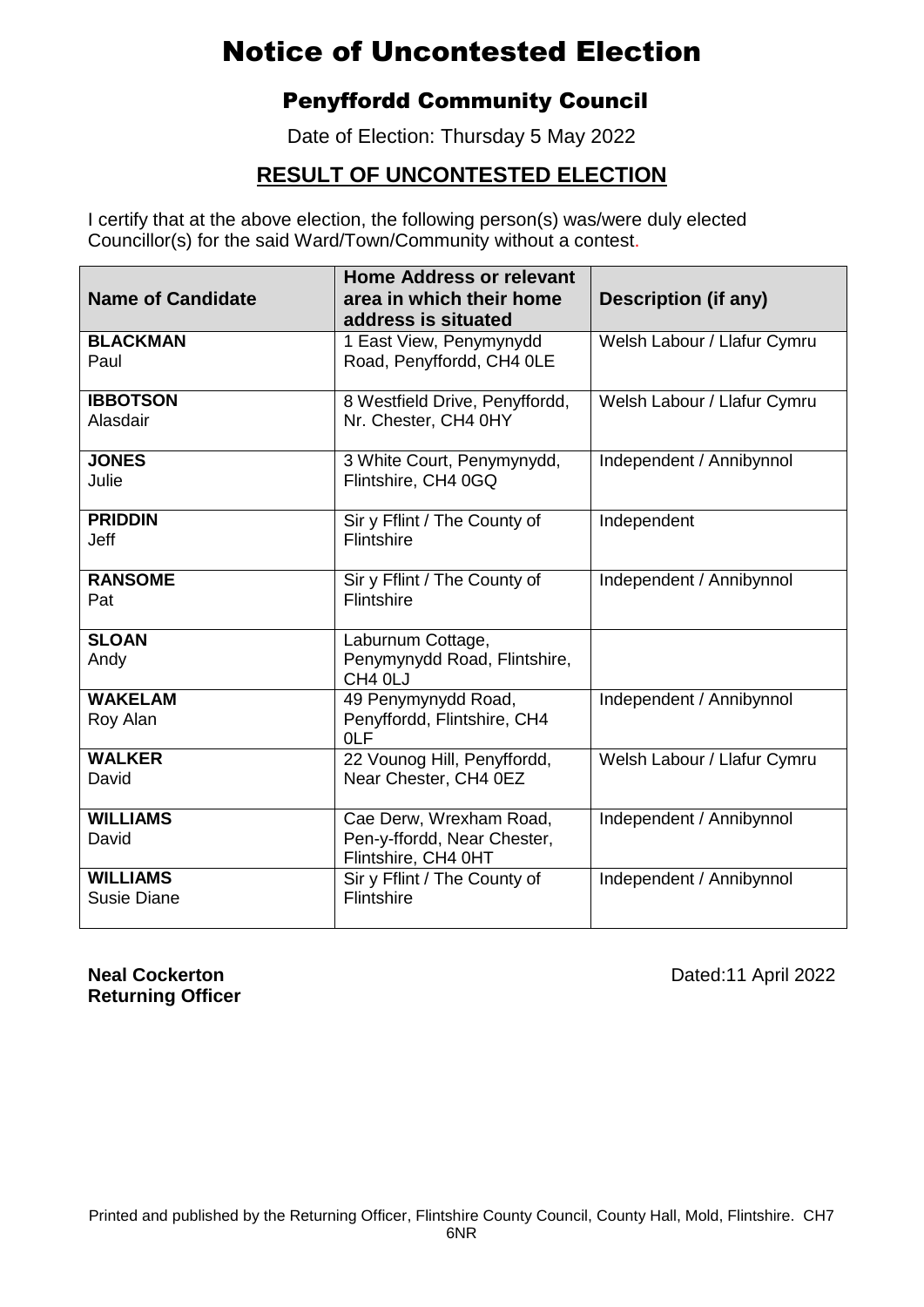### Hawarden Community Council (Aston Ward)

Date of Election: Thursday 5 May 2022

### **RESULT OF UNCONTESTED ELECTION**

I certify that at the above election, the following person(s) was/were duly elected Councillor(s) for the said Ward/Town/Community without a contest.

| <b>Name of Candidate</b>        | <b>Home Address or relevant</b><br>area in which their home<br>address is situated | Description (if any)        |
|---------------------------------|------------------------------------------------------------------------------------|-----------------------------|
| <b>ANGELL</b><br>Joyce          | Sir y Fflint / The County of<br>Flintshire                                         | Independent                 |
| <b>BROCKLEY</b><br>Gillian      | 99 The Meadows, Higher<br>Shotton, Deeside, Flintshire,<br>CH <sub>5</sub> 1QR     | Welsh Labour / Llafur Cymru |
| <b>BROWN</b><br>Helen           | 25 New Park Road, Aston<br>Park, Flintshire, CH5 1XD                               | Independent / Annibynnol    |
| <b>HARDCASTLE</b><br>George     | 16 Rowan Road, Aston Park,<br>Deeside, CH5 1XR                                     | Independent / Annibynnol    |
| <b>HINKS</b><br>Sarah Elizabeth | 15 Oakfield Road, Hawarden,<br>Flintshire, CH5 3EW                                 | Independent                 |
| <b>SELVESTER</b><br>Dale        | Sir y Fflint / The County of<br><b>Flintshire</b>                                  | Independent                 |

**Returning Officer**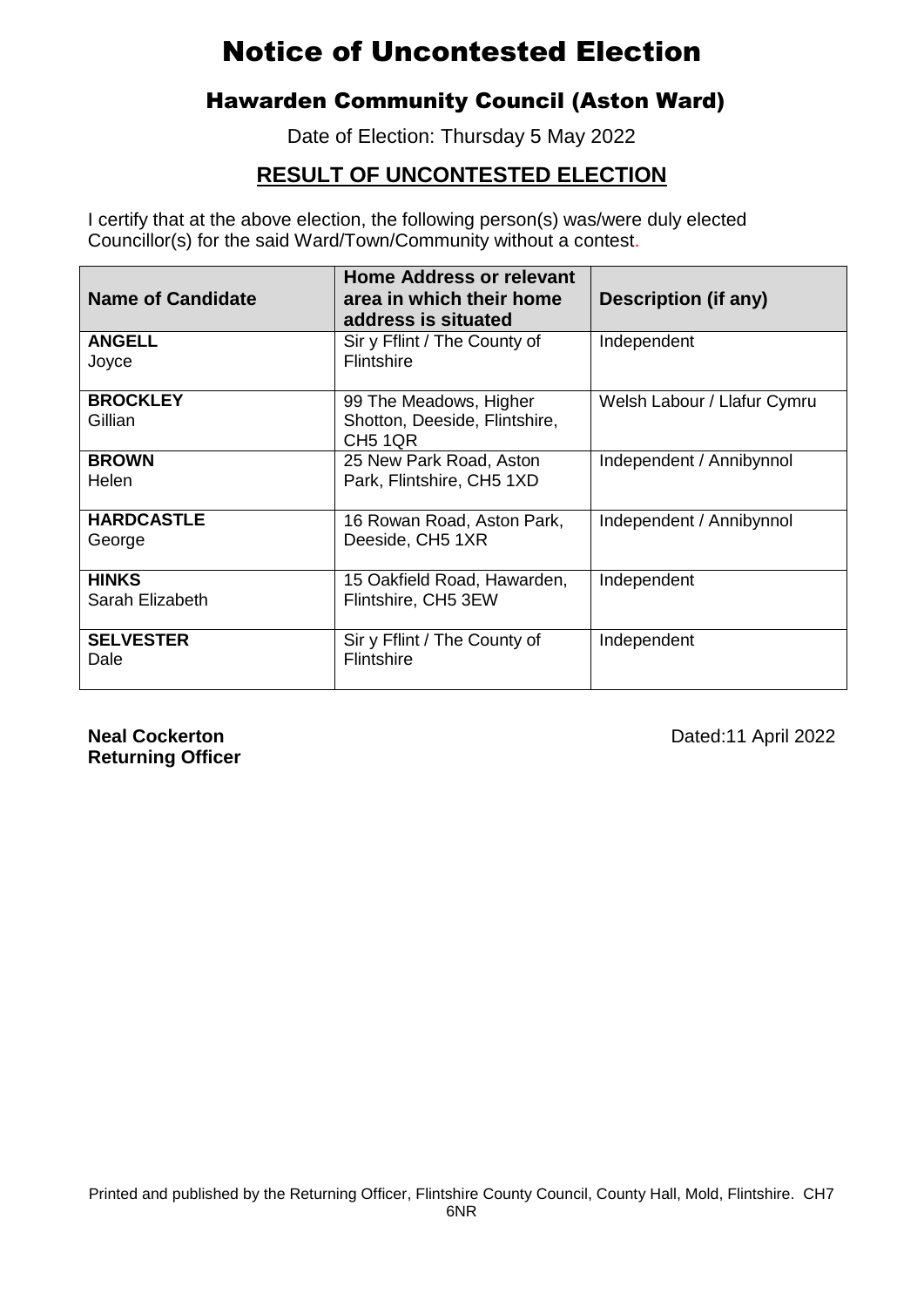### Hawarden Community Council (Mancot Ward)

Date of Election: Thursday 5 May 2022

### **RESULT OF UNCONTESTED ELECTION**

I certify that at the above election, the following person(s) was/were duly elected Councillor(s) for the said Ward/Town/Community without a contest.

| <b>Name of Candidate</b>   | <b>Home Address or relevant</b><br>area in which their home<br>address is situated | Description (if any)                           |
|----------------------------|------------------------------------------------------------------------------------|------------------------------------------------|
| <b>SELVESTER</b><br>Hayley | Sir y Fflint / The County of<br><b>Flintshire</b>                                  | Independent                                    |
|                            |                                                                                    |                                                |
| <b>SMALL</b><br>Ralph      | Katherine's Court, 60 Park<br>Avenue, Hawarden, CH5 3HZ                            | Independent / Annibynnol                       |
| <b>SOFFE</b>               | Sir y Fflint / The County of                                                       | <b>Welsh Conservative Party</b>                |
| Raphaelle                  | <b>Flintshire</b>                                                                  | Candidate / Ymgeisydd Plaid<br>Geidwadol Cymru |
| <b>SWASH</b><br>Sam        | 26 Park Avenue, Hawarden,<br>Flintshire, CH5 3HZ                                   | Welsh Labour / Llafur Cymru                    |
| <b>TURTON</b><br>Ant       | Rivendell, Maxwell Avenue,<br>Mancot, Deeside, Flintshire,<br>CH <sub>5</sub> 2AT  | Independent / Annibynnol                       |

**Returning Officer**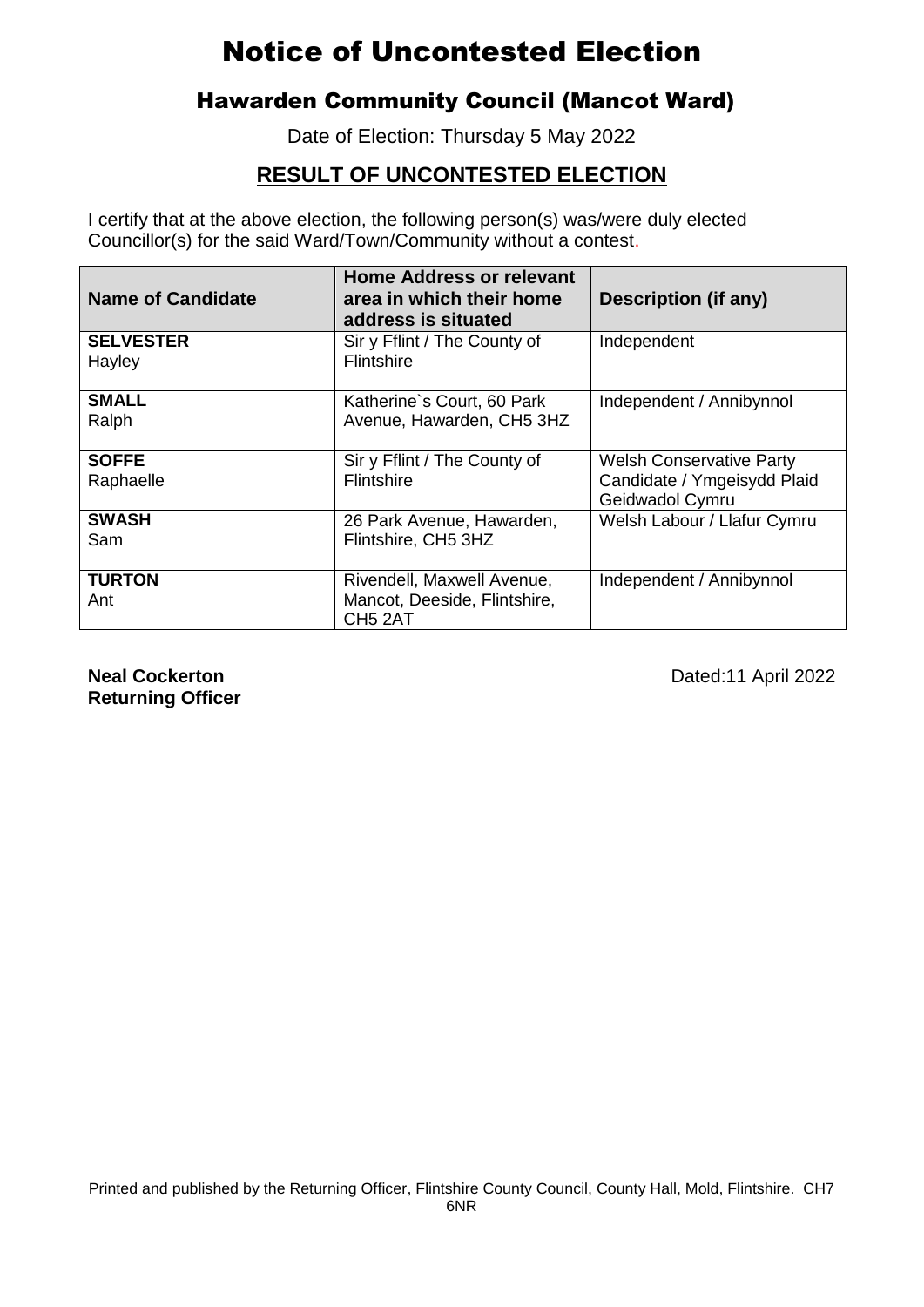### Queensferry Community Council (Queensferry Ward)

Date of Election: Thursday 5 May 2022

### **RESULT OF UNCONTESTED ELECTION**

I certify that at the above election, the following person(s) was/were duly elected Councillor(s) for the said Ward/Town/Community without a contest.

| <b>Name of Candidate</b> | <b>Home Address or relevant</b><br>area in which their home<br>address is situated | <b>Description (if any)</b> |
|--------------------------|------------------------------------------------------------------------------------|-----------------------------|
| <b>JONES</b>             | 31 Welsh Road, Garden City,                                                        | Welsh Labour / Llafur Cymru |
| Christine                | Deeside, Flintshire, CH5 2HU                                                       |                             |
| <b>POVEY</b>             | 4 Wood Street, Sandycroft,                                                         | Independent                 |
| Lesley                   | Flintshire, CH5 2PL                                                                |                             |
| <b>WISINGER</b>          | 7 Church Cottages, Old                                                             | Welsh Labour / Llafur Cymru |
| David                    | Sealand Road, Sealand,                                                             |                             |
|                          | Flintshire, CH1 6BR                                                                |                             |

**Returning Officer**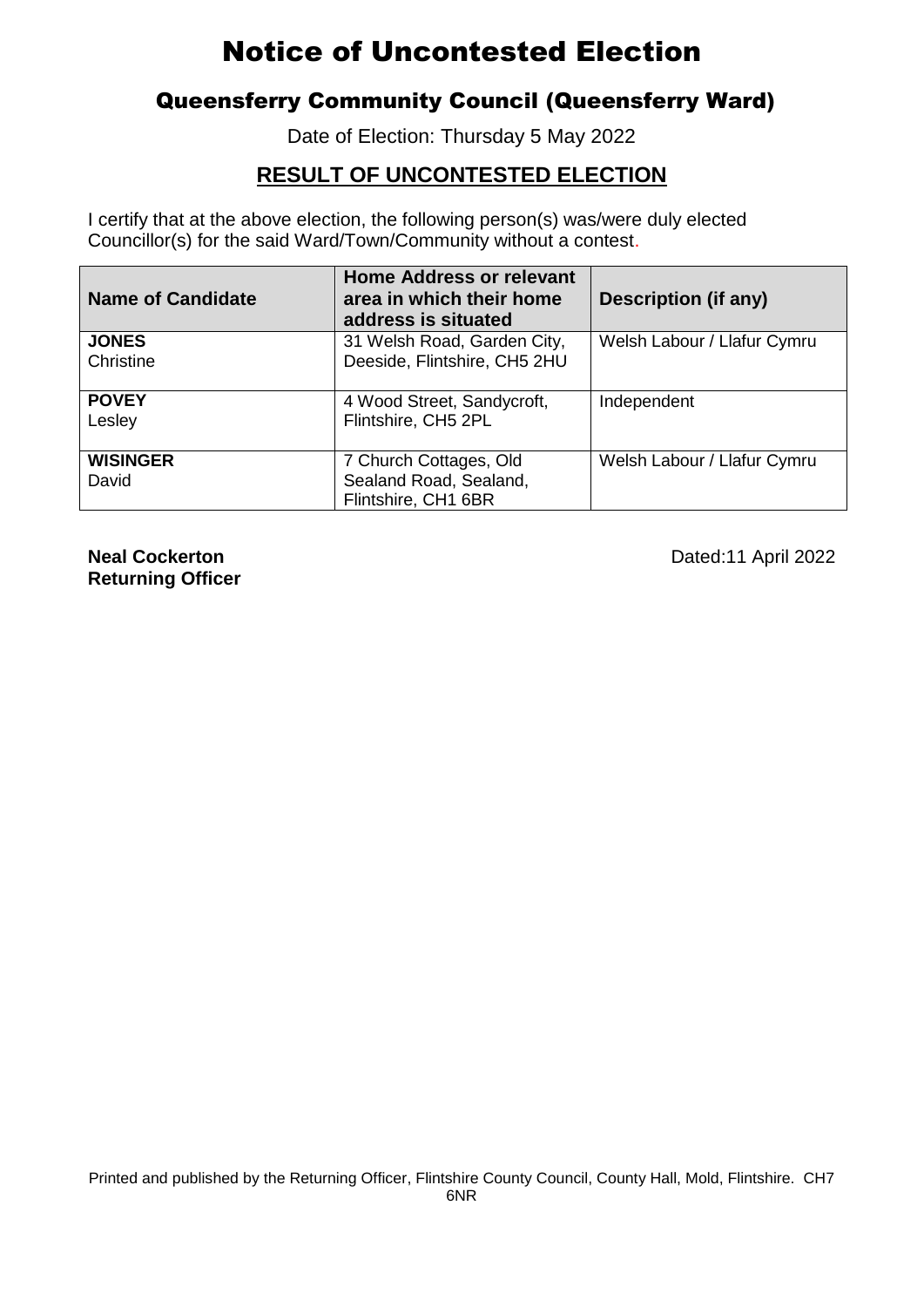### Queensferry Community Council (Sandycroft Ward)

Date of Election: Thursday 5 May 2022

### **RESULT OF UNCONTESTED ELECTION**

I certify that at the above election, the following person(s) was/were duly elected Councillor(s) for the said Ward/Town/Community without a contest.

| <b>Name of Candidate</b>                       | <b>Home Address or relevant</b><br>area in which their home<br>address is situated | Description (if any)     |
|------------------------------------------------|------------------------------------------------------------------------------------|--------------------------|
| <b>CONNAH</b><br>Patricia Belle                | Redharn, Chester Road,<br>Pentre, Flintshire, CH5 2DZ                              | Independent / Annibynnol |
| <b>GARRETT</b><br>Keith                        | 18 Crossways, Mancot,<br>Deeside, Flintshire, CH5 2AN                              |                          |
| <b>HUGHES</b><br><b>Mathew</b>                 | Sir y Fflint / The County of<br>Flintshire                                         | Independent              |
| <b>MILNER</b><br>Dee                           | 17 Church View, Pentre,<br>Deeside, CH5 2DP                                        | Independent              |
| <b>PERRY</b><br>Karen                          | Sir y Fflint / The County of<br>Flintshire                                         | Independent              |
| <b>SALISBURY</b><br><b>Susan Esther</b>        | 77 Hamilton Avenue,<br>Sandycroft, Deeside, Flintshire,<br>CH <sub>5</sub> 2PA     | Independent              |
| <b>WILLIAMS</b><br><b>Thomas Michael Frank</b> | Sir y Fflint / The County of<br>Flintshire                                         | Independent              |

**Returning Officer**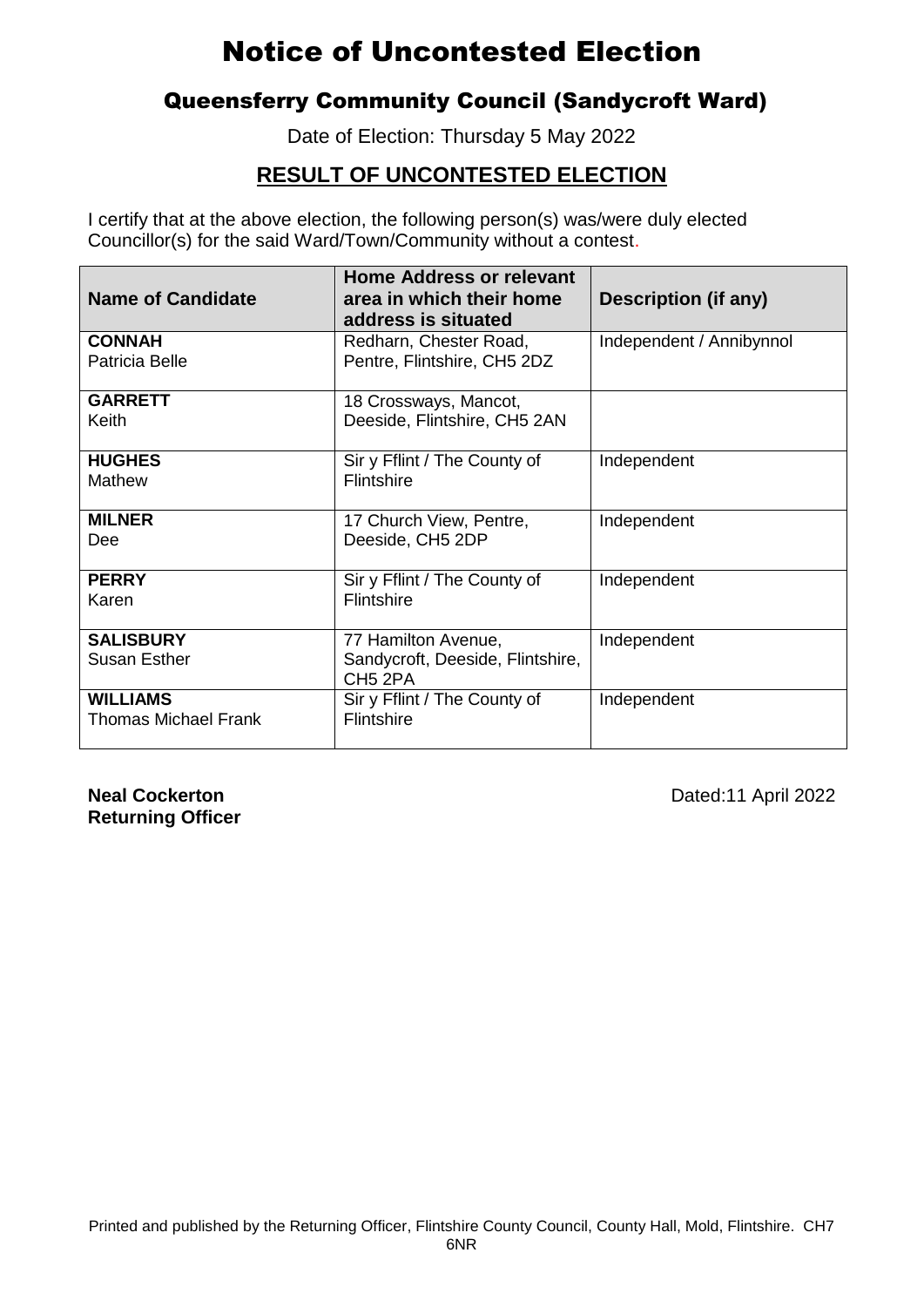### Saltney Town Council (Mold Junction Ward)

Date of Election: Thursday 5 May 2022

#### **RESULT OF UNCONTESTED ELECTION**

I certify that at the above election, the following person(s) was/were duly elected Councillor(s) for the said Ward/Town/Community without a contest.

| <b>Name of Candidate</b> | Home Address or relevant<br>area in which their home<br>address is situated | Description (if any)        |
|--------------------------|-----------------------------------------------------------------------------|-----------------------------|
| <b>LLOYD</b>             | Cornerways, 2 Saltney Ferry                                                 | Welsh Labour / Llafur Cymru |
| Richard                  | Road, Saltney Ferry, Chester,                                               |                             |
|                          | Flintshire, CH4 0BN                                                         |                             |

**Returning Officer**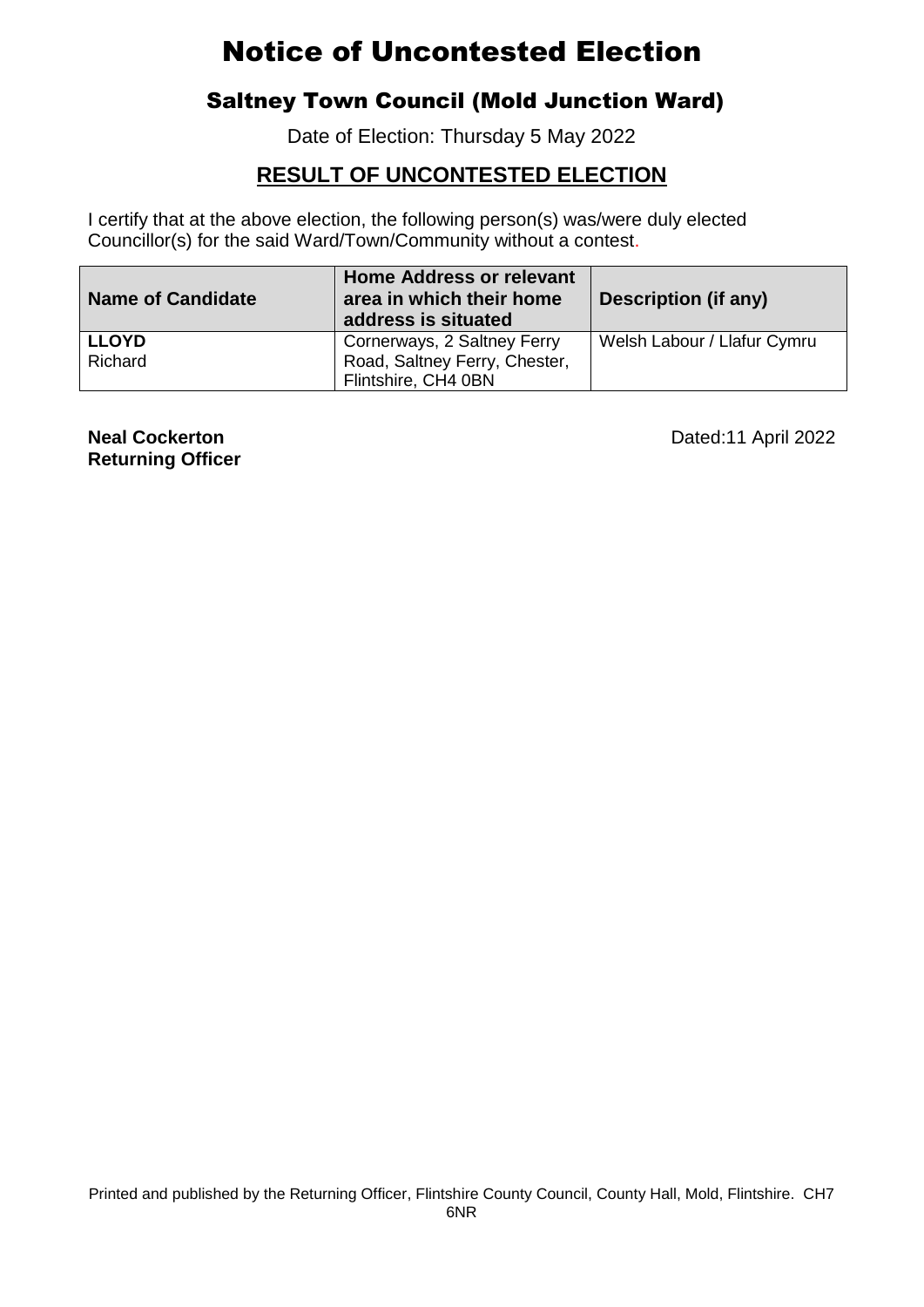### Saltney Town Council (Stonebridge Ward)

Date of Election: Thursday 5 May 2022

### **RESULT OF UNCONTESTED ELECTION**

I certify that at the above election, the following person(s) was/were duly elected Councillor(s) for the said Ward/Town/Community without a contest.

| <b>Name of Candidate</b>             | <b>Home Address or relevant</b><br>area in which their home<br>address is situated  | Description (if any)     |
|--------------------------------------|-------------------------------------------------------------------------------------|--------------------------|
| <b>GAY</b><br>Veronica               | Sir y Fflint / The County of<br><b>Flintshire</b>                                   | Independent / Annibynnol |
| <b>GREGORY</b><br><b>Barrie</b>      | 3 Irvings Crescent, Saltney,<br>Chester, CH4 8TU                                    | Independent              |
| <b>GREGORY</b><br>Eileen             | 3 Irvings Crescent, Saltney,<br>Chester, CH4 8TU                                    | Independent              |
| <b>LLOYD</b><br><b>Ann Christine</b> | Cornerways, 2 Saltney Ferry<br>Road, Saltney Ferry, Chester,<br>Flintshire, CH4 0BN | Independent / Annibynnol |
| <b>ROBERTS</b><br>Aled               | 6 Chainmakers Row, Saltney,<br>Flintshire, CH4 8QZ                                  | Independent / Annibynnol |
| <b>SHALLCROSS</b><br>Jason           | 21 Sandy Lane, Saltney,<br>Chester, Flintshire, CH4 8UB                             | Independent              |
| <b>SHALLCROSS</b><br><b>Kim</b>      | 21 Sandy Lane, Saltney,<br>Chester, Flintshire, CH4 8UB                             | Independent              |

**Returning Officer**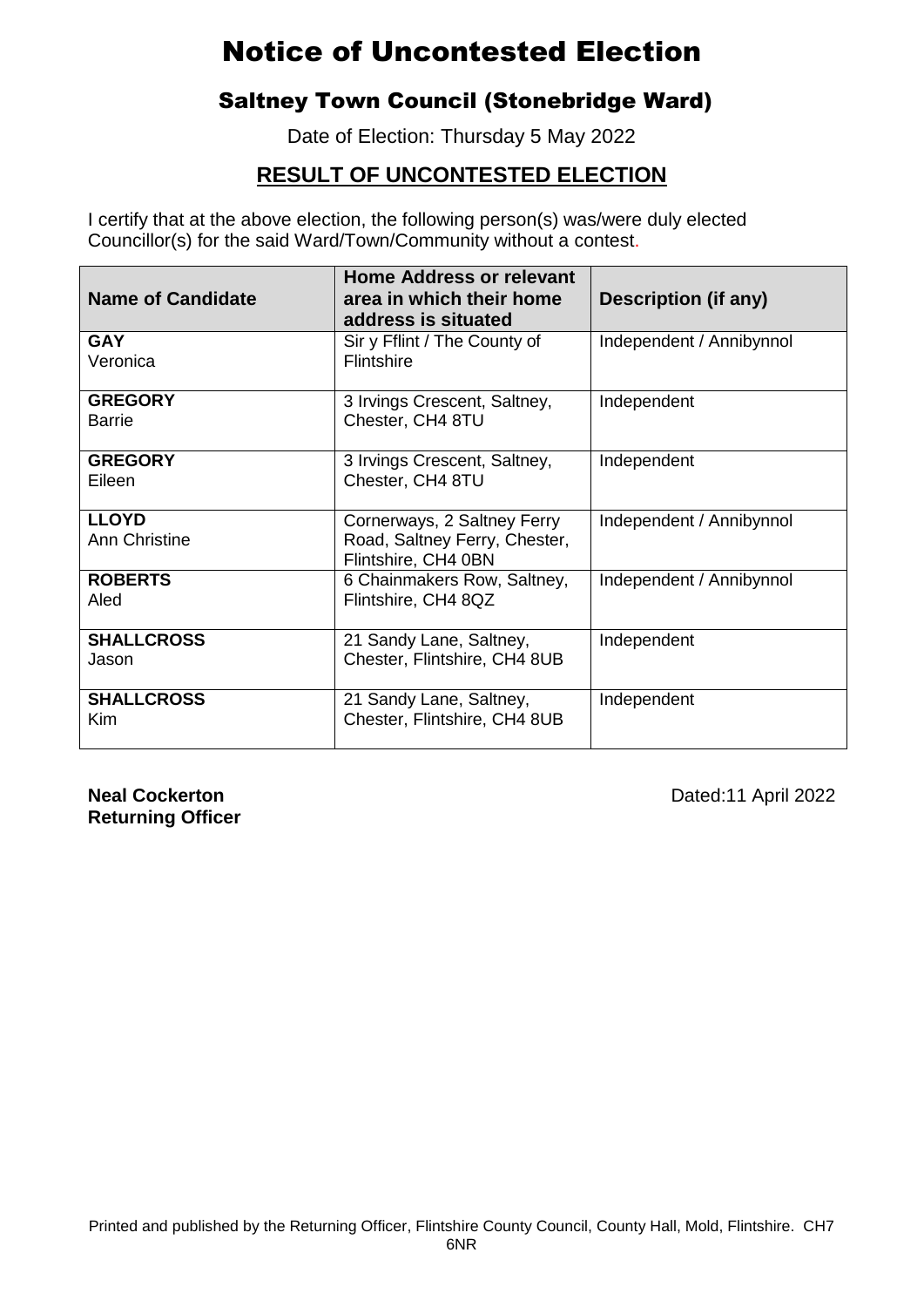### Sealand Community Council

Date of Election: Thursday 5 May 2022

### **RESULT OF UNCONTESTED ELECTION**

I certify that at the above election, the following person(s) was/were duly elected Councillor(s) for the said Ward/Town/Community without a contest.

| <b>Name of Candidate</b>                | <b>Home Address or relevant</b><br>area in which their home                      | <b>Description (if any)</b>                                           |
|-----------------------------------------|----------------------------------------------------------------------------------|-----------------------------------------------------------------------|
|                                         | address is situated                                                              |                                                                       |
| <b>BULLOCK</b><br>Gwyneth               | 28 Orchard Way, Garden City,<br>Sealand, CH5 2JP                                 | Independent                                                           |
| <b>FAIRBROTHER</b><br>Jean              | 56A Green Lane Estate, Green<br>Lane, CH5 2NA                                    | Independent                                                           |
| <b>GRIFFITHS</b><br><b>Ashley Kevin</b> | 3 Bridge View, Garden City,<br>Deeside, CH5 2HY                                  | Welsh Labour / Llafur Cymru                                           |
| <b>HINDS</b><br><b>Barbara Elaine</b>   | 5 St Bartholomews Court,<br>Sealand, Deeside, Flintshire,<br>CH <sub>5</sub> 2QT | Independent                                                           |
| <b>JAMES</b><br><b>Bob</b>              | Sir y Fflint / The County of<br>Flintshire                                       |                                                                       |
| <b>JONES</b><br>Christine               | 31 Welsh Road, Garden City,<br>Deeside, Flintshire, CH5 2HU                      | Welsh Labour / Llafur Cymru                                           |
| <b>JONES</b><br>Norman                  | 19 Kingsley Road, Garden<br>City, Sealand, Deeside,<br>Flintshire, CH5 2HZ       | Welsh Labour / Llafur Cymru                                           |
| <b>LEWIS</b><br><b>Alexander Newton</b> | Sir y Fflint / The County of<br>Flintshire                                       | Welsh Labour / Llafur Cymru                                           |
| <b>PROUVE</b><br>Lionel                 | Sir y Fflint / The County of<br>Flintshire                                       | <b>Welsh Liberal Democrats -</b><br>Democratiaid Rhyddfrydol<br>Cymru |
| <b>SOUTHALL</b><br>Mary                 | 4 East Green, Sealand Manor,<br>Deeside, CH5 2SG                                 | Independent                                                           |
| <b>THOMAS</b><br>Linda                  | 23 Kenneth Cross Way,<br>Sealand, Deeside, CH5 2FJ                               | Welsh Labour / Llafur Cymru                                           |
| <b>WARD</b><br><b>Brian</b>             | 38 Sealand Road, Deeside,<br>Flintshire, CH5 2RJ                                 | Welsh Labour / Llafur Cymru                                           |
| <b>WISINGER</b><br>David                | 7 Church Cottages, Old<br>Sealand Road, Sealand,<br>Flintshire, CH1 6BR          | Welsh Labour / Llafur Cymru                                           |

**Returning Officer**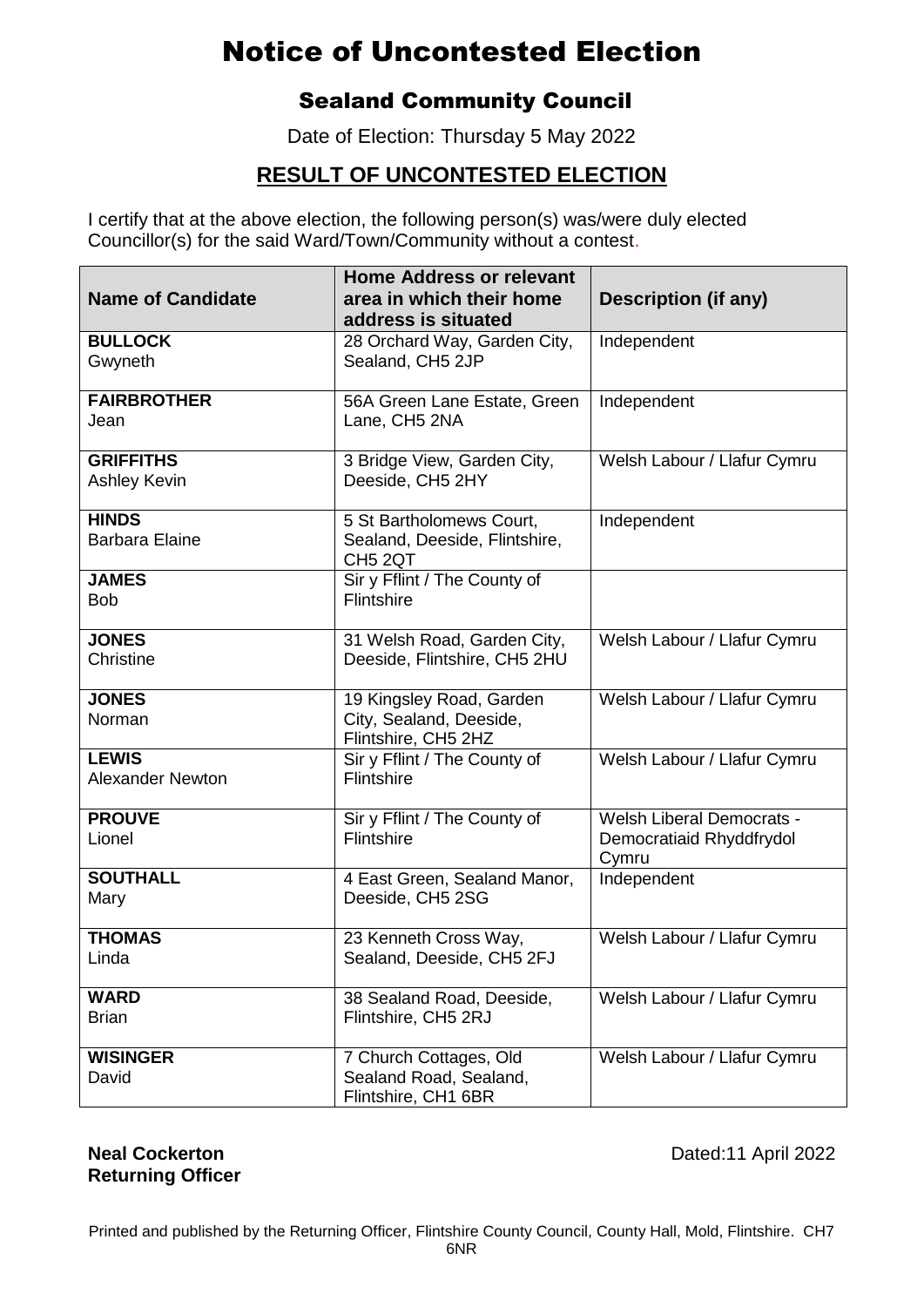### Shotton Town Council (East Ward)

Date of Election: Thursday 5 May 2022

#### **RESULT OF UNCONTESTED ELECTION**

I certify that at the above election, the following person(s) was/were duly elected Councillor(s) for the said Ward/Town/Community without a contest.

| <b>Name of Candidate</b> | <b>Home Address or relevant</b><br>area in which their home<br>address is situated | <b>Description (if any)</b> |
|--------------------------|------------------------------------------------------------------------------------|-----------------------------|
| <b>COOPER</b><br>Gary    | 110 Shotton Lane, Shotton,<br>Deeside, Flintshire, CH5 1QS                         | Welsh Labour / Llafur Cymru |
| <b>EVANS</b><br>David    | 40 Wold Court, Deeside,<br>Flintshire, CH5 3LN                                     | Welsh Labour / Llafur Cymru |
| <b>EVANS</b><br>Mike     | 58 Caernarvon Close, Shotton,<br>Deeside, Flintshire, CH5 1AS                      | Independent / Annibynnol    |
| <b>OLDFIELD</b><br>Tom   | 11 Caernarvon Close, Shotton,<br>Deeside, Flintshire, CH5 1AR                      | Independent / Annibynnol    |

**Returning Officer**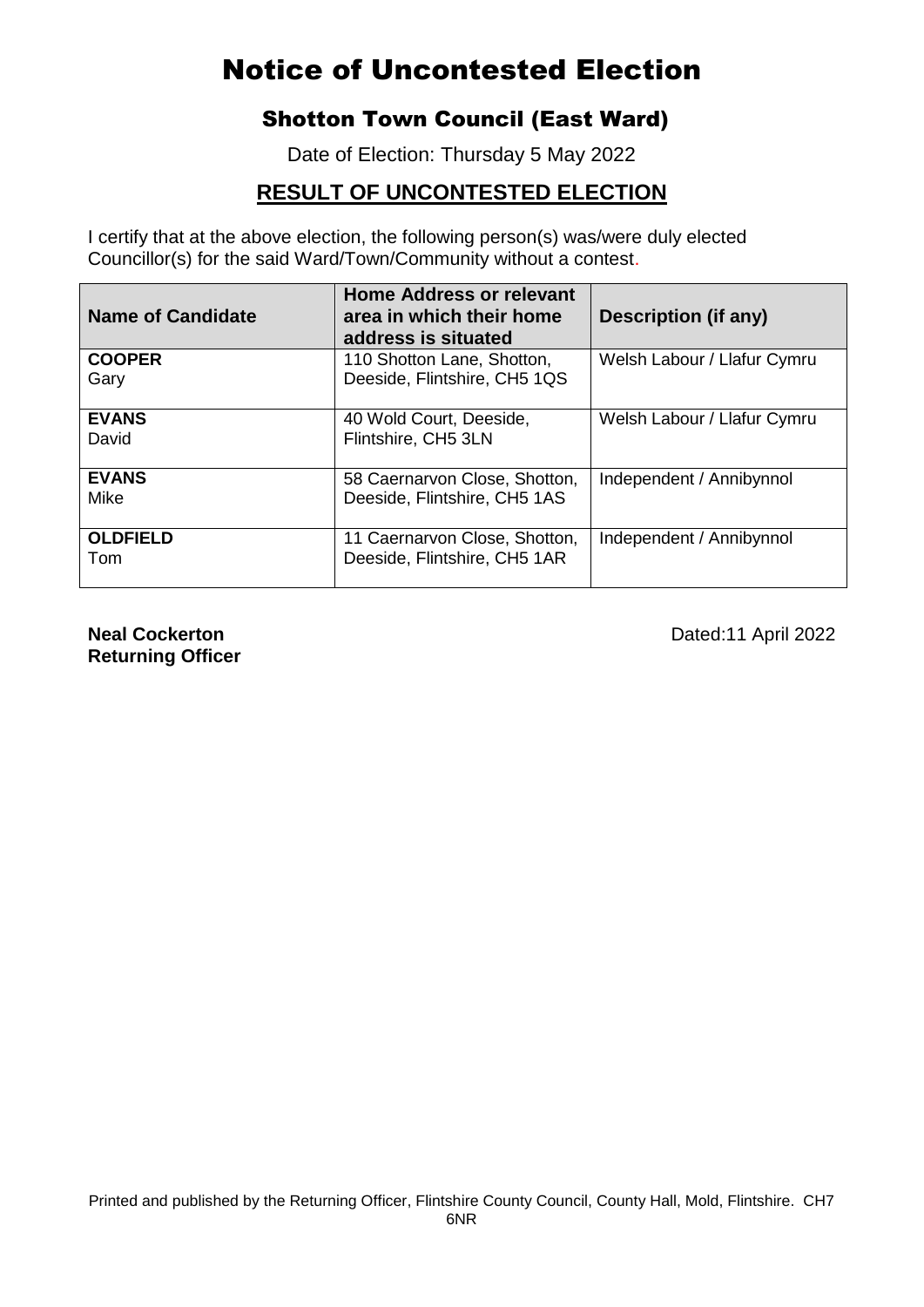## Holywell Town Council (Central Ward)

Date of Election: Thursday 5 May 2022

### **RESULT OF UNCONTESTED ELECTION**

I certify that at the above election, the following person(s) was/were duly elected Councillor(s) for the said Ward/Town/Community without a contest.

| <b>Name of Candidate</b> | <b>Home Address or relevant</b><br>area in which their home<br>address is situated | Description (if any)        |
|--------------------------|------------------------------------------------------------------------------------|-----------------------------|
| <b>CORBETT</b>           | Ashfield, Pen-Y-Maes Road,                                                         | Independent                 |
| Pat                      | Holywell, Flintshire, CH8 7HH                                                      |                             |
| <b>PALMER</b>            | 9 Bryn-Y-Coed, Strand,                                                             | Welsh Labour / Llafur Cymru |
| Ted                      | Holywell, CH8 7AU                                                                  |                             |
| <b>THOMAS</b>            | 36 Strand Park, Holywell, CH8                                                      | Independent                 |
| Daniel                   | 7AF                                                                                |                             |

**Returning Officer**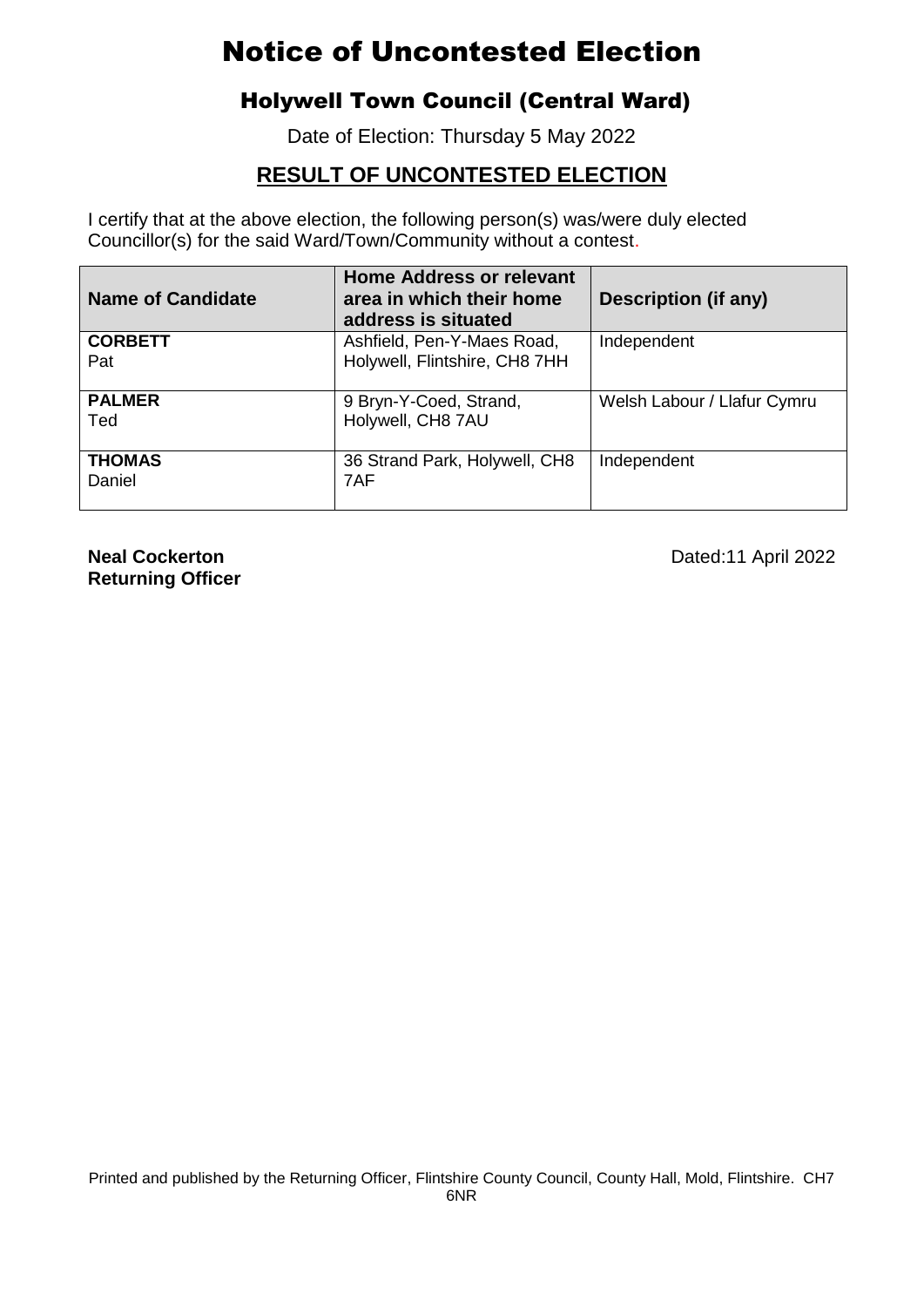### Trelawnyd & Gwaenysgor Community Council (Gwaenysgor Ward)

Date of Election: Thursday 5 May 2022

#### **RESULT OF UNCONTESTED ELECTION**

 Councillor(s) for the said Ward/Town/Community without a contest. I certify that at the above election, the following person(s) was/were duly elected

| <b>Name of Candidate</b>      | <b>Home Address or relevant</b><br>area in which their home<br>address is situated | <b>Description (if any)</b> |
|-------------------------------|------------------------------------------------------------------------------------|-----------------------------|
| <b>JONES</b><br>Peter Malcolm | Mynydd Tegfan, Gwaenysgor,<br><b>LL18 6EP</b>                                      | Independent                 |

**Returning Officer**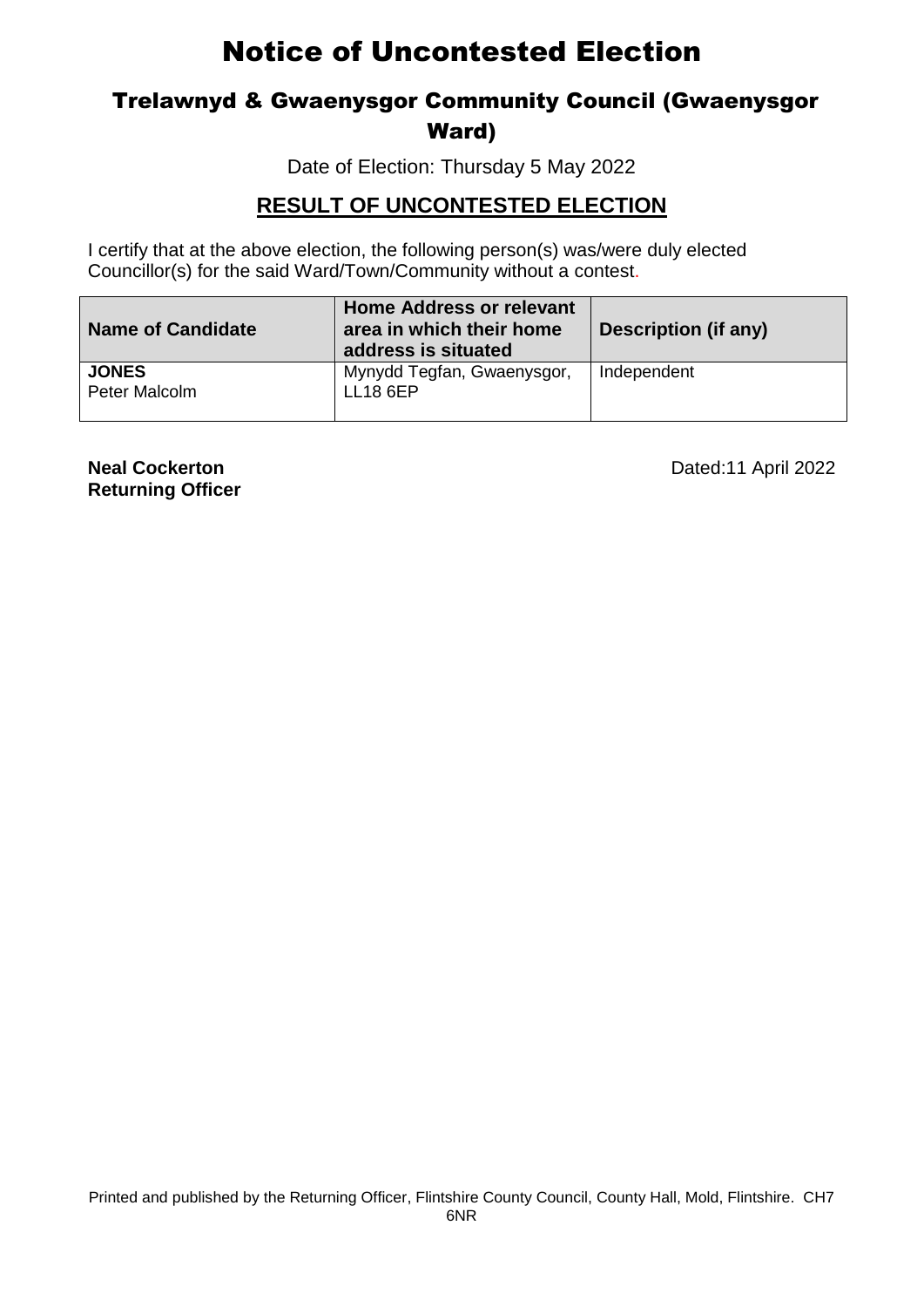### Treuddyn Community Council

Date of Election: Thursday 5 May 2022

### **RESULT OF UNCONTESTED ELECTION**

I certify that at the above election, the following person(s) was/were duly elected Councillor(s) for the said Ward/Town/Community without a contest.

| <b>Name of Candidate</b> | <b>Home Address or relevant</b><br>area in which their home<br>address is situated | Description (if any)                           |
|--------------------------|------------------------------------------------------------------------------------|------------------------------------------------|
| <b>BECH</b><br>Eva       | Isfryn, Ffordd Y Llan,<br>Treuddyn, CH7 4LN                                        | Welsh Labour / Llafur Cymru                    |
|                          |                                                                                    |                                                |
| <b>CRACKNELL</b>         | Pentre Felin, Ffordd-y-Felin,                                                      | <b>Welsh Conservative Party</b>                |
| Roger                    | Treuddyn, Flintshire, CH7 4BD                                                      | Candidate / Ymgeisydd Plaid<br>Geidwadol Cymru |
| <b>HUGHES</b>            | The Rookery, Queen Street,                                                         |                                                |
| Christine                | Treuddyn, Flintshire, CH7 4LU                                                      |                                                |
| <b>JONES</b>             | Glan yr Afon, Black Mountain,                                                      |                                                |
| Barry John               | Treuddyn, Mold, Flintshire,<br>CH74BJ                                              |                                                |
| <b>MARSHALL</b>          | Sir y Fflint / The County of                                                       | Annibynnol / Independent                       |
| Allan                    | Flintshire                                                                         |                                                |
| <b>METCALF</b>           | 2 Britannia Terrace, Ffordd                                                        |                                                |
| Carol                    | Corwen, Treuddyn, Mold,<br>Flintshire, CH7 4LH                                     |                                                |
| <b>ROBERTS</b>           | Pwll Farm, Ffordd Yr Odyn,                                                         |                                                |
| Daniel                   | Treuddyn, CH7 4BJ                                                                  |                                                |
| <b>SHORT</b>             | Sir y Fflint / The County of                                                       |                                                |
| Gill                     | Flintshire                                                                         |                                                |

**Returning Officer**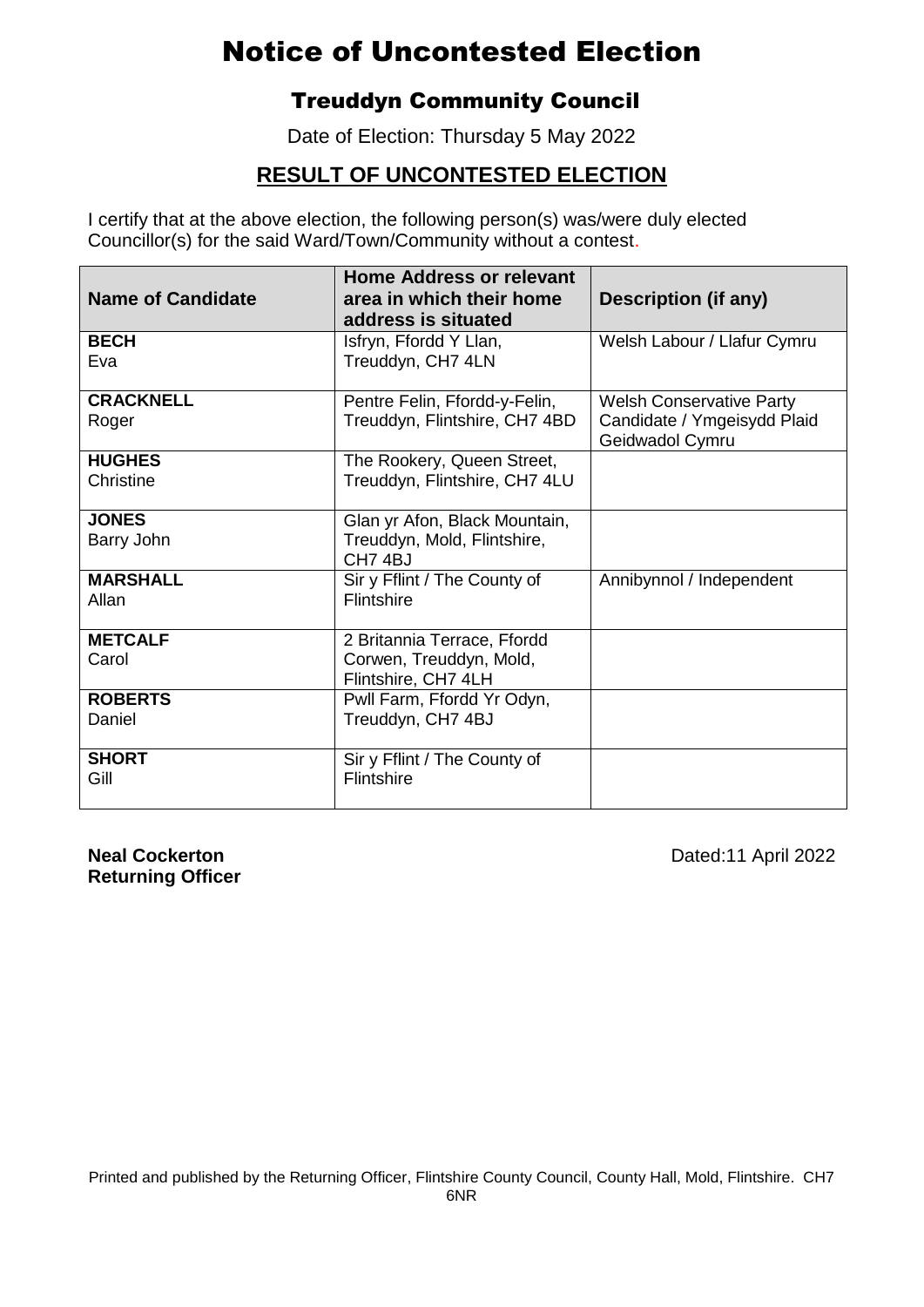## Flint Town Council (Castle Ward)

Date of Election: Thursday 5 May 2022

### **RESULT OF UNCONTESTED ELECTION**

I certify that at the above election, the following person(s) was/were duly elected Councillor(s) for the said Ward/Town/Community without a contest.

| <b>Name of Candidate</b>       | <b>Home Address or relevant</b><br>area in which their home<br>address is situated | Description (if any)        |
|--------------------------------|------------------------------------------------------------------------------------|-----------------------------|
| <b>JONES</b><br>Steve (F)      | 2 Bryn Onnen, Flint, Flintshire,<br>CH <sub>6</sub> 5QB                            | Independent                 |
| <b>PERFECT</b><br><b>Vicky</b> | 18 Cornist Lane, Flint,<br>Flintshire, CH6 5HF                                     | Welsh Labour / Llafur Cymru |
| <b>ROBERTS</b><br>lan          | 12 Maes Teg, Flint, Flintshire,<br>CH <sub>6</sub> 5TQ                             | Welsh Labour / Llafur Cymru |

**Returning Officer**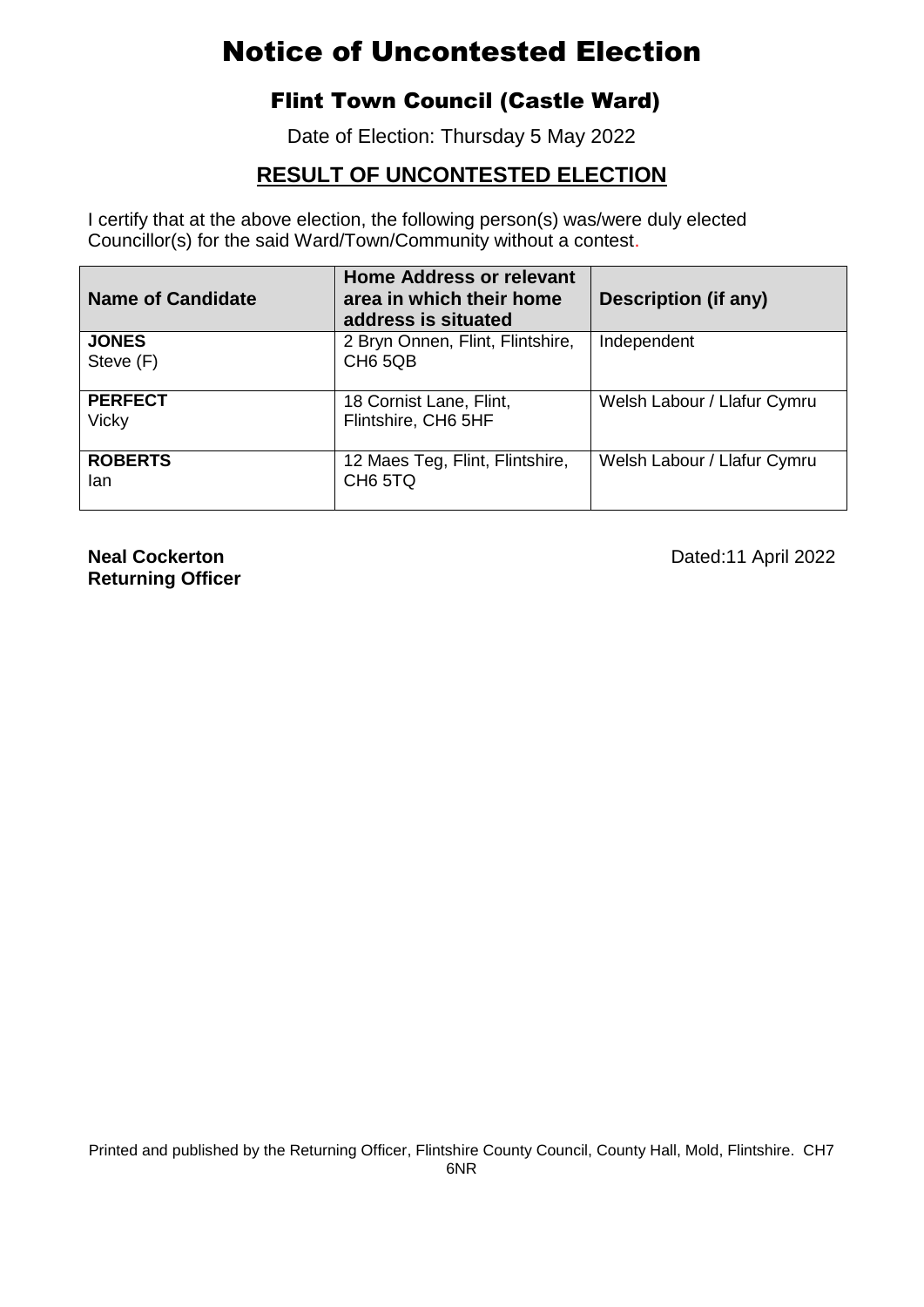### Flint Town Council (Coleshill Ward)

Date of Election: Thursday 5 May 2022

### **RESULT OF UNCONTESTED ELECTION**

I certify that at the above election, the following person(s) was/were duly elected Councillor(s) for the said Ward/Town/Community without a contest.

| <b>Name of Candidate</b> | <b>Home Address or relevant</b><br>area in which their home<br>address is situated | <b>Description (if any)</b> |
|--------------------------|------------------------------------------------------------------------------------|-----------------------------|
| <b>DAVIES</b>            | Sir y Fflint / The County of                                                       | Welsh Labour / Llafur Cymru |
| Norma                    | <b>Flintshire</b>                                                                  |                             |
| <b>DAVIES</b>            | Sir y Fflint / The County of                                                       | Welsh Labour / Llafur Cymru |
| Russell                  | Flintshire                                                                         |                             |
| <b>GOLDSBOROUGH</b>      | Sir y Fflint / The County of                                                       | Welsh Labour / Llafur Cymru |
| Ben                      | <b>Flintshire</b>                                                                  |                             |
| <b>GRIFFITHS</b>         | 8 Charles Drive, Flint,                                                            | Independent                 |
| Carol Ann                | Flintshire, CH6 5QF                                                                |                             |
| <b>PERFECT</b>           | 33 Henry Taylor Street, Flint,                                                     | Welsh Labour / Llafur Cymru |
| Michelle                 | CH <sub>6</sub> 5PP                                                                |                             |

**Returning Officer**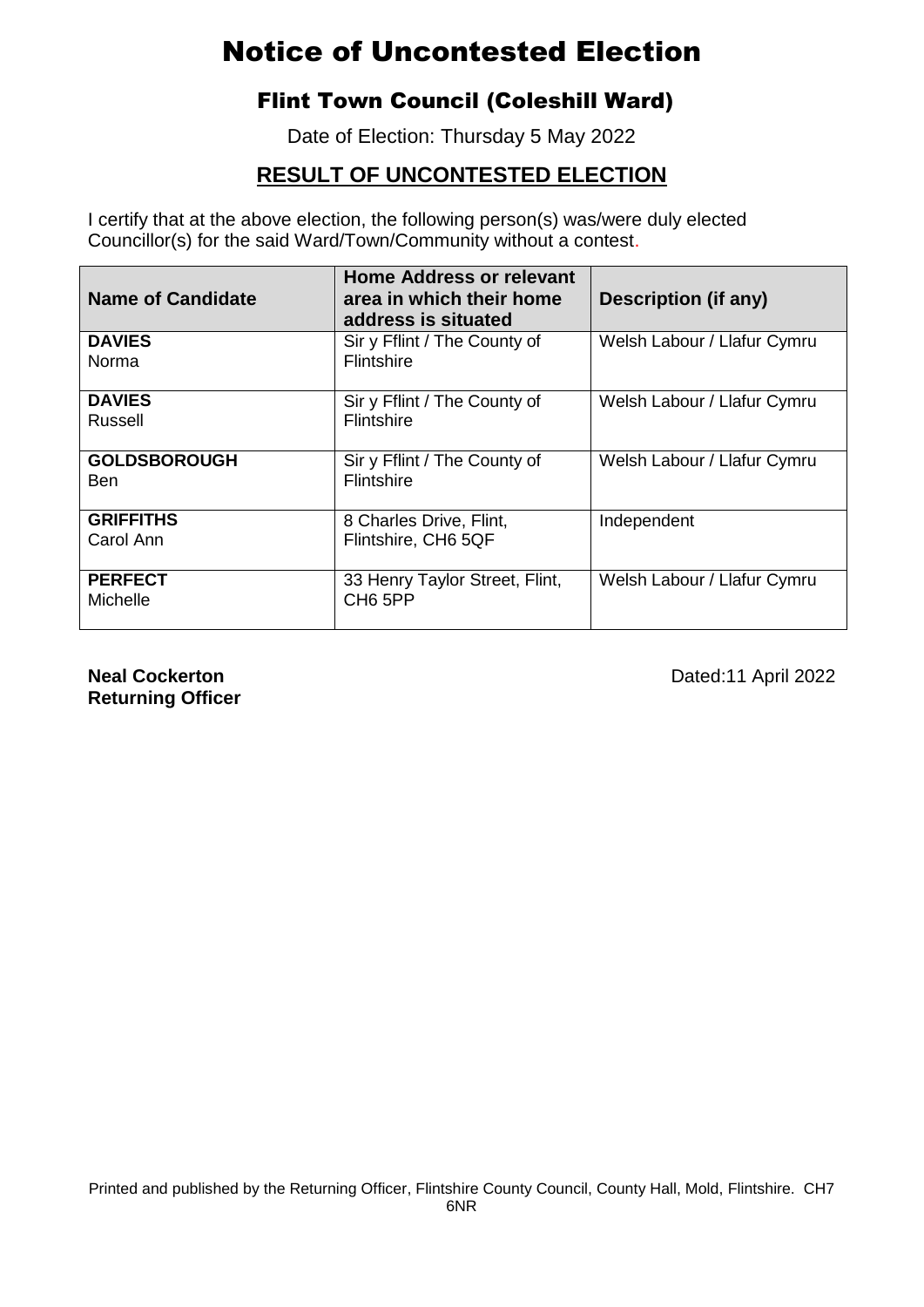## Flint Town Council (Oakenholt Ward)

Date of Election: Thursday 5 May 2022

### **RESULT OF UNCONTESTED ELECTION**

I certify that at the above election, the following person(s) was/were duly elected Councillor(s) for the said Ward/Town/Community without a contest.

| <b>Name of Candidate</b> | <b>Home Address or relevant</b><br>area in which their home<br>address is situated | Description (if any)        |
|--------------------------|------------------------------------------------------------------------------------|-----------------------------|
| <b>BUCKLEY</b>           | 1 Corporation Street, Flint,                                                       | Welsh Labour / Llafur Cymru |
| Mel                      | Flintshire, CH6 5PG                                                                |                             |
| <b>MOORE</b>             | 273 Chester Road, Oakenholt,                                                       | Independent / Annibynnol    |
| Michael                  | Flint, Flintshire, CH6 5SE                                                         |                             |
| <b>STONELEY</b>          | (Sir y Fflint / The County of                                                      | Welsh Labour / Llafur Cymru |
| Joe                      | Flintshire)                                                                        |                             |

**Returning Officer**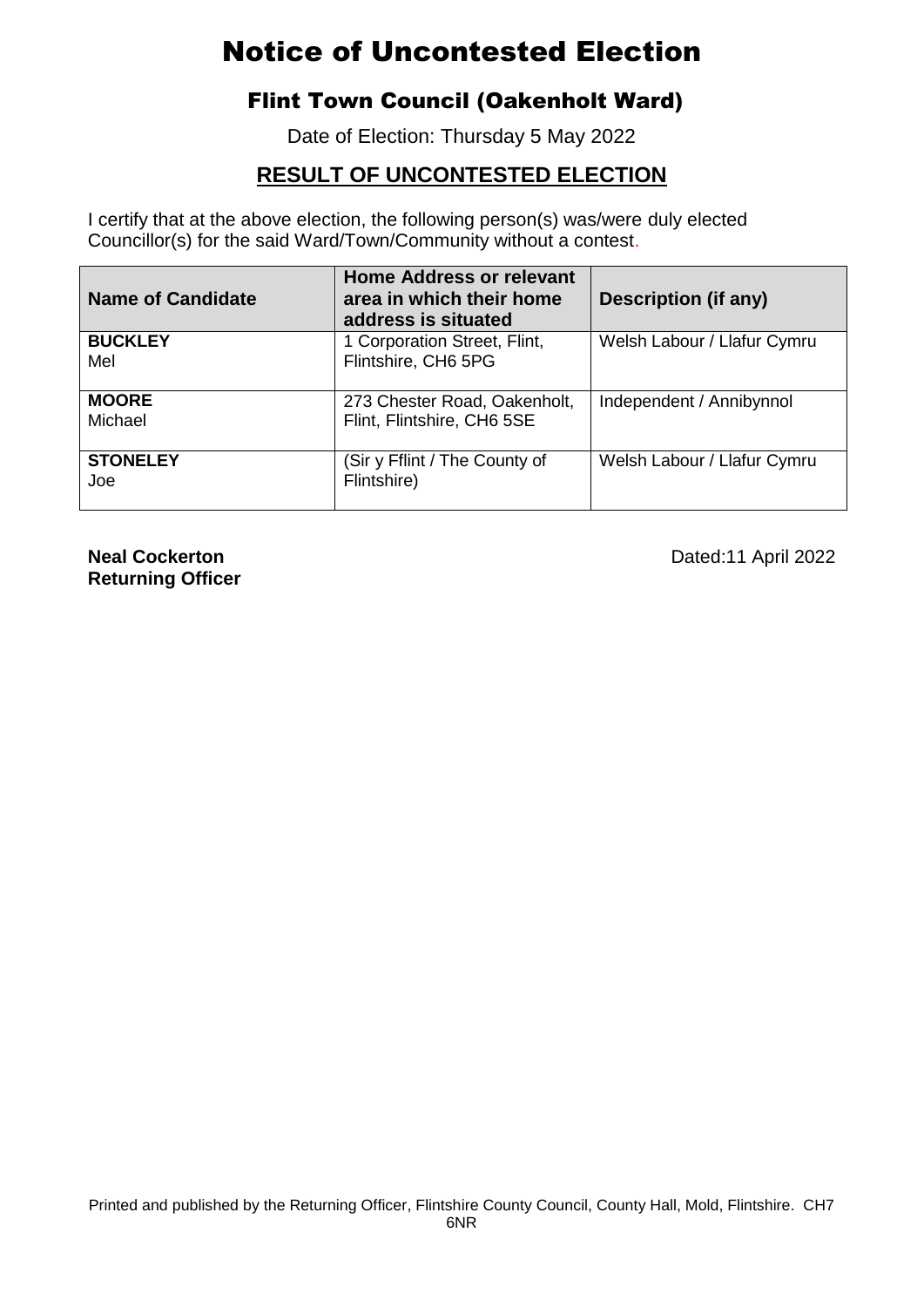### Gwernaffield and Pantymwyn Community Council (Pantymwyn Ward)

Date of Election: Thursday 5 May 2022

#### **RESULT OF UNCONTESTED ELECTION**

I certify that at the above election, the following person(s) was/were duly elected Councillor(s) for the said Ward/Town/Community without a contest.

| <b>Name of Candidate</b>                | <b>Home Address or relevant</b><br>area in which their home<br>address is situated | Description (if any) |
|-----------------------------------------|------------------------------------------------------------------------------------|----------------------|
| <b>BARSBY</b><br><b>Adrian Terrence</b> | 4 Fron Deg, Pantymwyn,<br>Flintshire, CH7 5EU                                      | Independent          |
| <b>BOLTON</b><br>David                  | Old Crown Inn, Cilcain Road,<br>Pantymwyn, Flintshire, CH7<br>5EH                  |                      |
| <b>CHALLINOR</b><br>Robert Wynn         | (Sir y Fflint / The County of<br>Flintshire)                                       | Independent          |
| <b>COLES</b><br>Sue                     | Cartrefle, Cadole Road,<br>Gwernaffield, CH7 5ED                                   |                      |

**Returning Officer**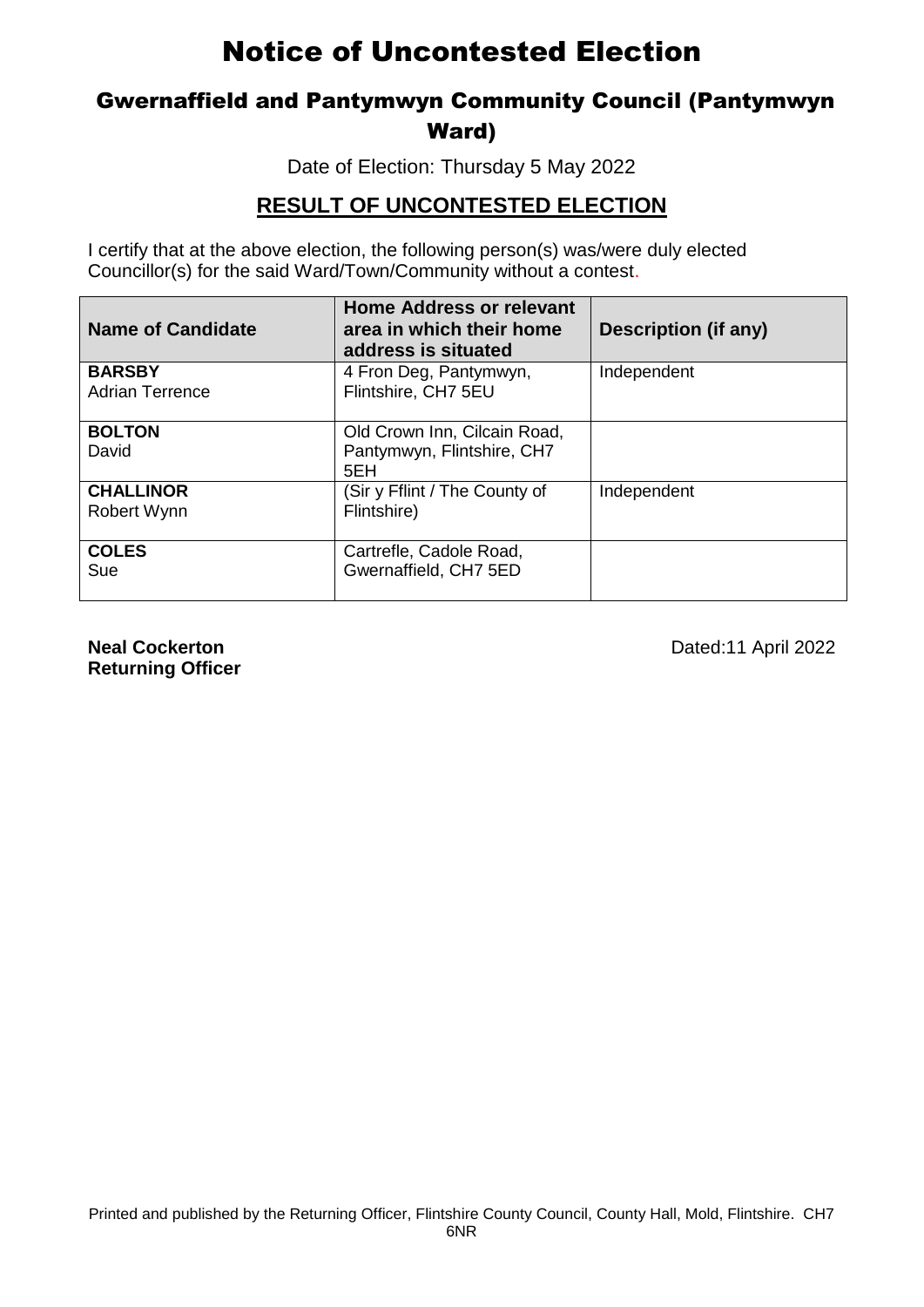## Gwernaffield and Pantymwyn Community Council (Gwernaffield Ward)

Date of Election: Thursday 5 May 2022

#### **RESULT OF UNCONTESTED ELECTION**

I certify that at the above election, the following person(s) was/were duly elected Councillor(s) for the said Ward/Town/Community without a contest.

| <b>Name of Candidate</b>         | <b>Home Address or relevant</b><br>area in which their home<br>address is situated  | <b>Description (if any)</b> |
|----------------------------------|-------------------------------------------------------------------------------------|-----------------------------|
| <b>APPLETON</b><br>Ruth          | (Sir y Fflint / The County of<br>Flintshire)                                        | Independent                 |
| <b>COGGINS COGAN</b><br>David    | Church Farm, Cadole Road,<br>Gwernaffield, Mold, Flintshire,<br>CH <sub>7</sub> 5ED | Annibynnol / Independent    |
| <b>TATTUM</b><br>George Gwynfryn | 36 Y Waen, Gwernaffield,<br>Mold, Flintshire, CH7 5DP                               | Independent                 |

**Returning Officer**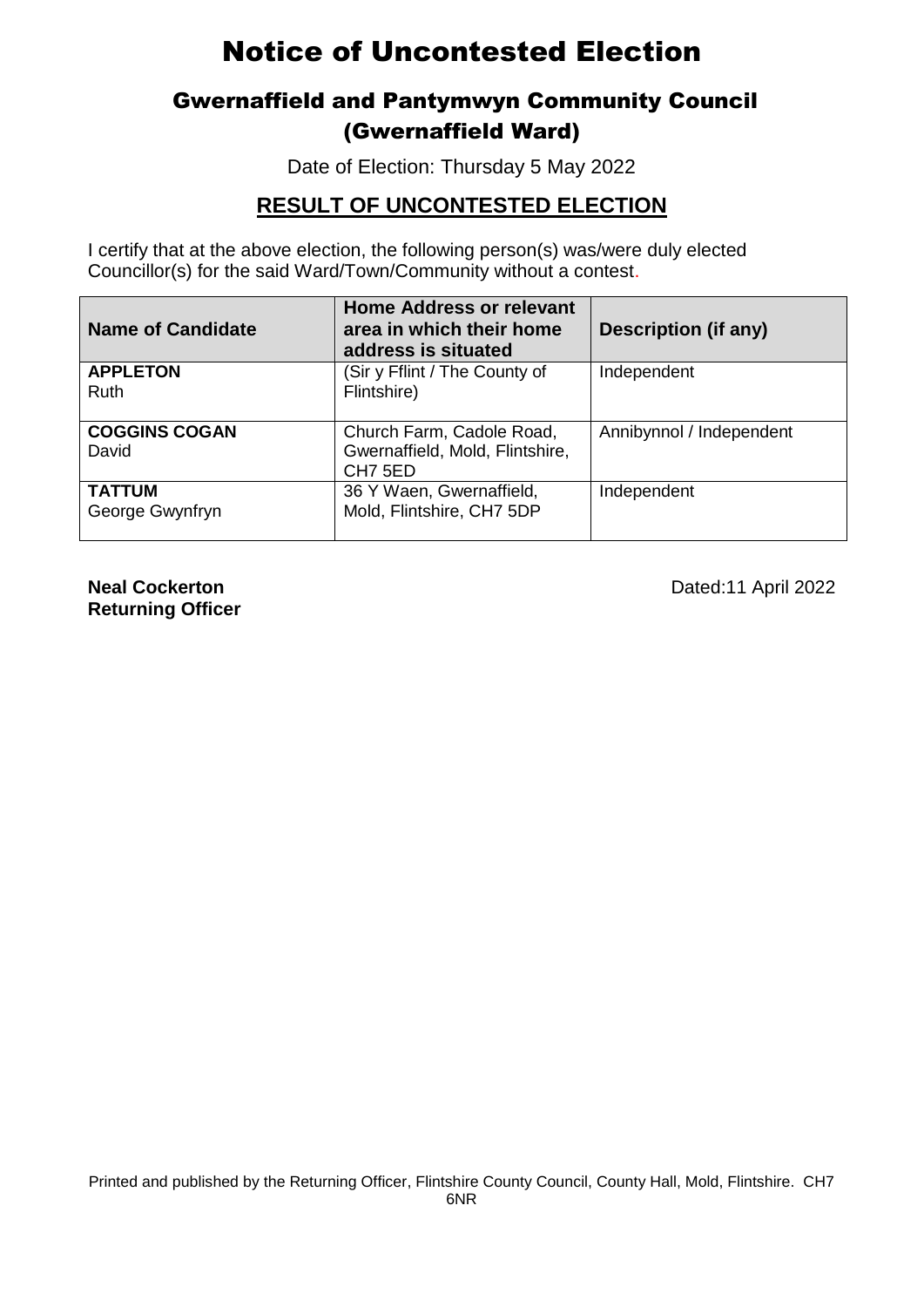## Hope Community Council (Hope Ward)

Date of Election: Thursday 5 May 2022

### **RESULT OF UNCONTESTED ELECTION**

I certify that at the above election, the following person(s) was/were duly elected Councillor(s) for the said Ward/Town/Community without a contest.

| <b>Name of Candidate</b> | <b>Home Address or relevant</b><br>area in which their home<br>address is situated | Description (if any)        |
|--------------------------|------------------------------------------------------------------------------------|-----------------------------|
| <b>CUNNAH</b>            | Meadow View, Stryt Isa,                                                            |                             |
| Christine                | Penyffordd, Flintshire, CH4<br>0JY                                                 |                             |
| <b>DAVIES</b>            | Sir y Fflint / The County of                                                       | Independent / Annibynnol    |
| Lynn                     | <b>Flintshire</b>                                                                  |                             |
| <b>HUGHES</b>            | Pera, Hawarden Road, Hope,                                                         | Independent                 |
| Barry                    | <b>LL12 9NF</b>                                                                    |                             |
| <b>PARSONAGE</b>         | Mill Cottage, Rhyddyn Hill,                                                        |                             |
| Allan                    | Caergwrle, LL12 9EA                                                                |                             |
| <b>ROBERTS</b>           | Sir y Fflint / The County of                                                       |                             |
| David                    | Flintshire                                                                         |                             |
| <b>SHEIBANI</b>          | Sir y Fflint / The County of                                                       | Welsh Labour / Llafur Cymru |
| <b>Christine Mary</b>    | Flintshire                                                                         |                             |
| <b>WILLIAMS</b>          | Sir y Fflint / The County of                                                       |                             |
| Myra Doreen              | Flintshire                                                                         |                             |

**Returning Officer**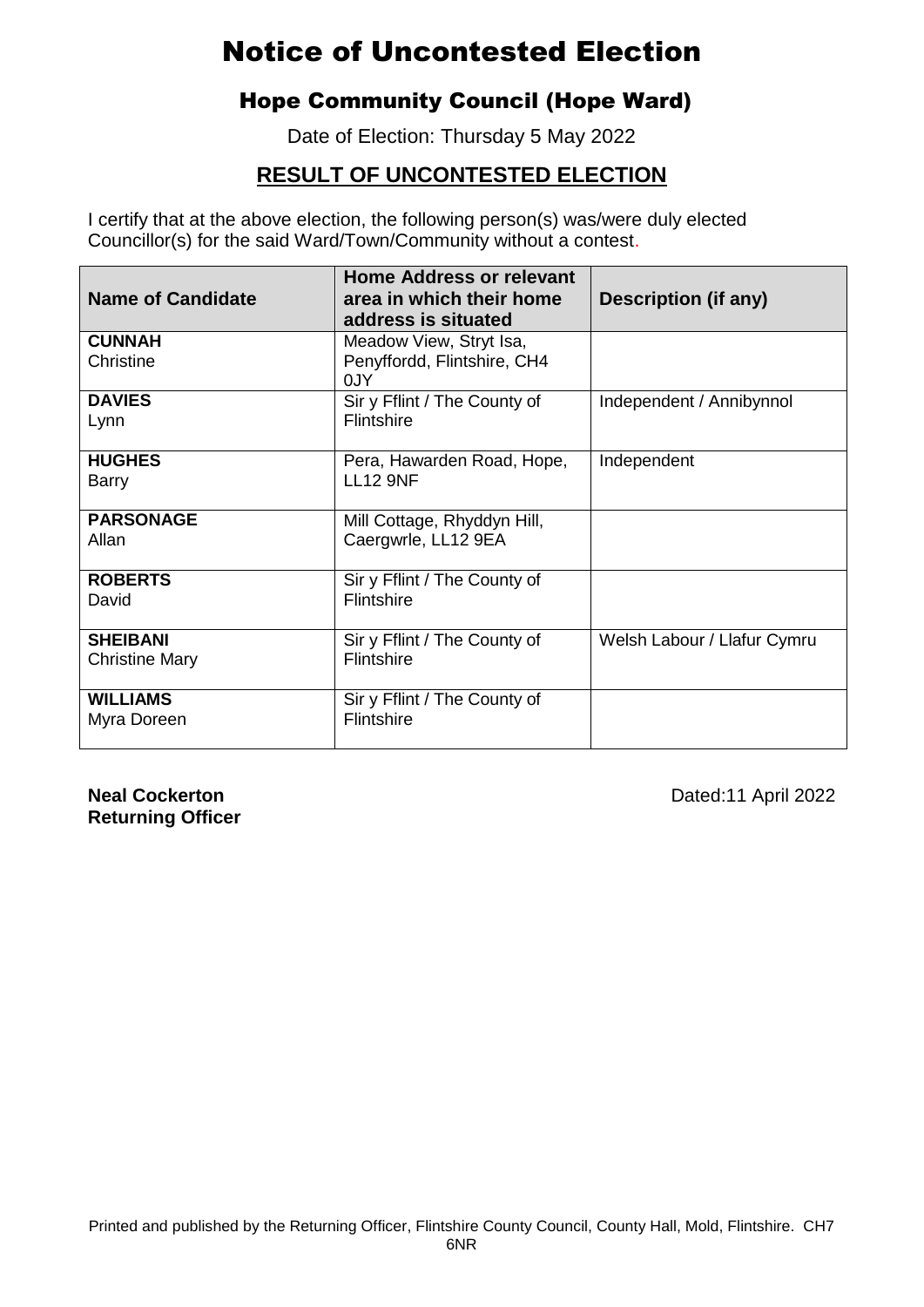### Mold Town Council (Broncoed Ward)

Date of Election: Thursday 5 May 2022

### **RESULT OF UNCONTESTED ELECTION**

I certify that at the above election, the following person(s) was/were duly elected Councillor(s) for the said Ward/Town/Community without a contest.

| <b>Name of Candidate</b>  | <b>Home Address or relevant</b><br>area in which their home<br>address is situated | Description (if any)        |
|---------------------------|------------------------------------------------------------------------------------|-----------------------------|
| <b>BATEMAN</b><br>Haydn   | Avondale, 17 Pen Y Bryn,<br>Sychdyn, Mold, Flintshire, CH7<br>6EE                  | Independent                 |
| <b>CARBERRY</b><br>Teresa | 19 Ffordd Pentre, Mold,<br>Flintshire, CH7 1UY                                     | Welsh Labour / Llafur Cymru |
| <b>MAUNDERS</b><br>Tim    | 3 Milford Street, Mold,<br>Flintshire, CH7 1NE                                     | Independent                 |
| <b>NORMAN</b><br>Darren   | Soughton Farm, Rhosesmor<br>Road, Northop, CH7 6AF                                 | Welsh Labour / Llafur Cymru |

**Returning Officer**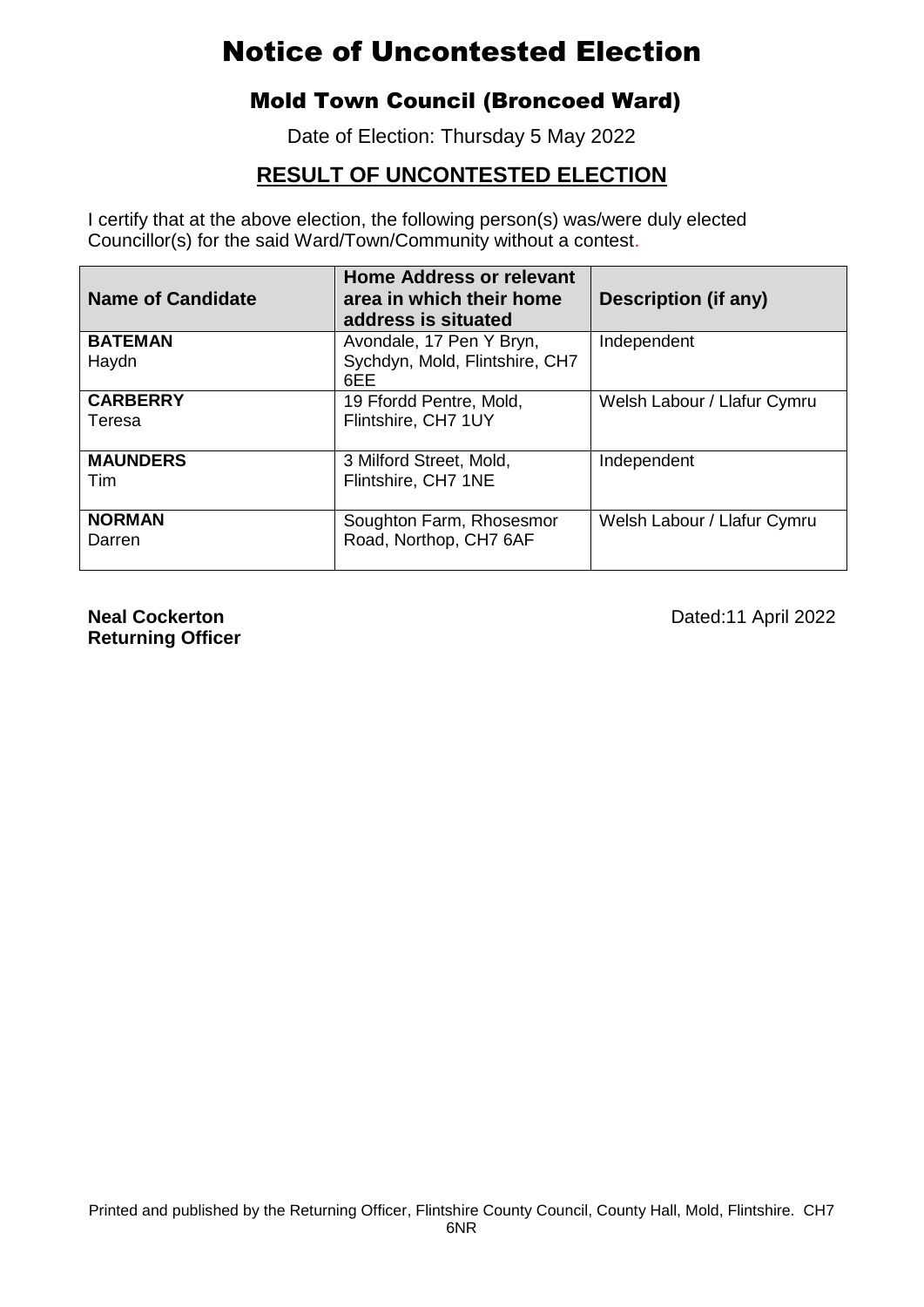### Mold Town Council (South Ward)

Date of Election: Thursday 5 May 2022

### **RESULT OF UNCONTESTED ELECTION**

I certify that at the above election, the following person(s) was/were duly elected Councillor(s) for the said Ward/Town/Community without a contest.

| <b>Name of Candidate</b>         | <b>Home Address or relevant</b><br>area in which their home<br>address is situated | Description (if any)                                           |
|----------------------------------|------------------------------------------------------------------------------------|----------------------------------------------------------------|
| <b>COLLETT</b><br>Geoff          | 8 Ffordd Hengoed, Mold, CH7<br>1QD                                                 | Welsh Labour / Llafur Cymru                                    |
| <b>GUEST</b><br>Robin John Tracy | 36 Ffordd Pentre, Mold, CH7<br>1UY                                                 | Welsh Liberal Democrats -<br>Democratiaid Rhyddfrydol<br>Cymru |
| <b>HILL</b><br>Catherine         | Sir y Fflint / The County of<br><b>Flintshire</b>                                  | Welsh Labour / Llafur Cymru                                    |
| <b>JONES</b><br>Haydn Wynne      | 26 Greenside, Mold, Flintshire,<br>CH <sub>7</sub> 1TN                             | Independent / Annibynnol                                       |

**Returning Officer**